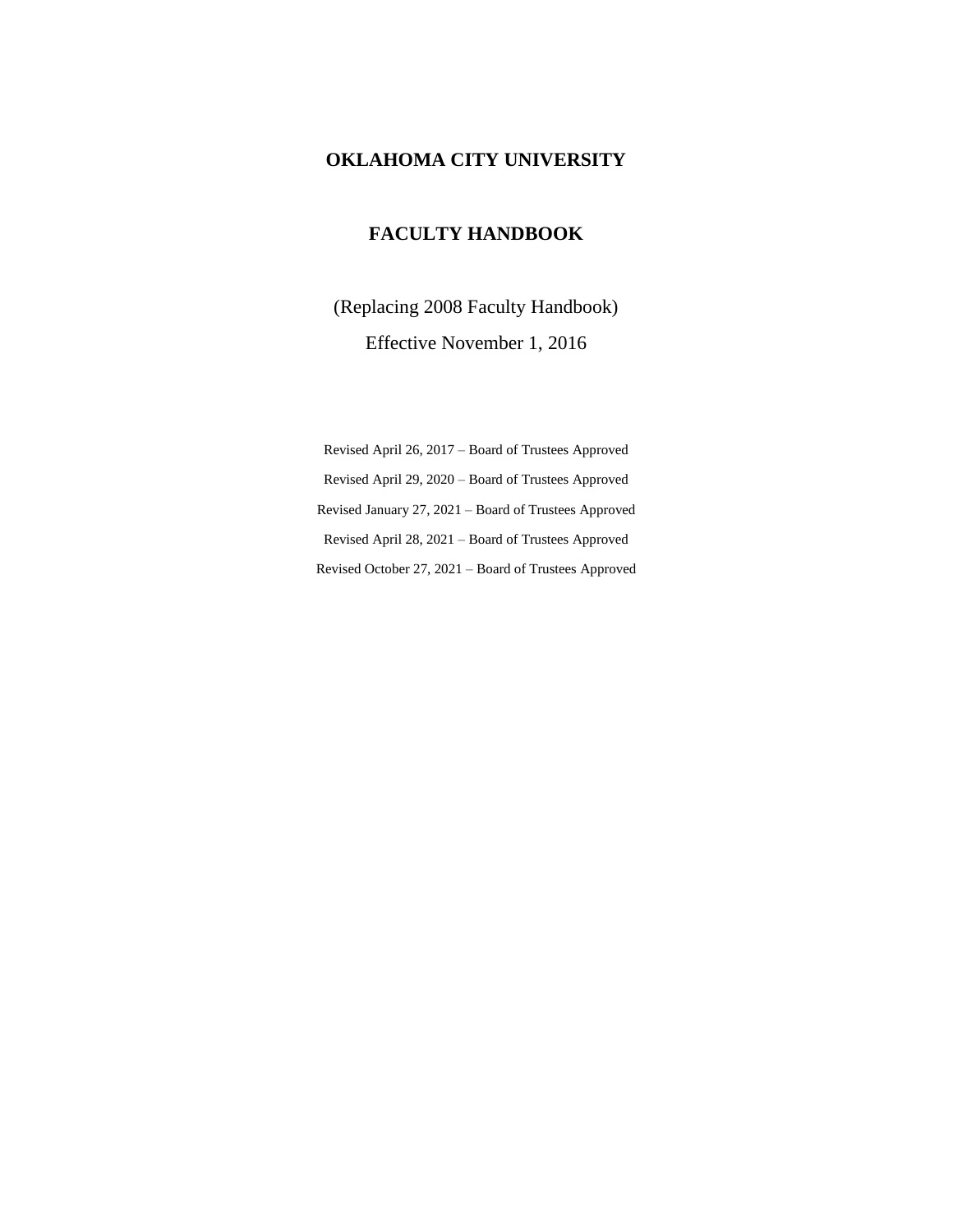# **TABLE OF CONTENTS**

| 1. |       |                                                       |  |
|----|-------|-------------------------------------------------------|--|
| 2. |       | VISION AND MISSION OF THE UNIVERSITY                  |  |
|    | 2.1   | Vision                                                |  |
|    | 2.2   | Mission                                               |  |
| 3. |       |                                                       |  |
|    | 3.1   | <b>University Bylaws</b>                              |  |
|    | 3.2   | <b>Shared Governance</b>                              |  |
|    | 3.3   | <b>Administrative Structure</b>                       |  |
|    | 3.3.1 | Trustees                                              |  |
|    | 3.3.2 | President                                             |  |
|    |       | 3.3.3 Provost/VPAA                                    |  |
|    |       | 3.3.4 Academic Deans                                  |  |
|    |       |                                                       |  |
|    | 3.4   | Academic Organization of the University               |  |
|    |       | 3.4.1 Academic Units                                  |  |
|    |       | 3.4.2 Modifications to Academic Units                 |  |
|    | 3.5   | <b>Faculty Senate</b>                                 |  |
|    | 3.5.1 | Purpose                                               |  |
|    |       | 3.5.2 Representation                                  |  |
|    | 3.5.3 | Promotions and Tenure Committee of the Faculty Senate |  |
|    | 3.6   |                                                       |  |
|    | 3.6.1 | Purposes                                              |  |
|    | 3.6.2 | <b>Council Structure</b>                              |  |
|    | 3.6.3 | <b>Changes in Administrator Membership</b>            |  |
|    |       | 3.6.4 Changes in Faculty Membership                   |  |
|    | 3.6.5 | Roster of Membership                                  |  |
|    | 3.6.6 |                                                       |  |
|    | 3.6.7 | <b>Summary Report</b>                                 |  |
|    |       |                                                       |  |
|    |       |                                                       |  |
|    |       |                                                       |  |
|    |       |                                                       |  |
|    |       |                                                       |  |
|    |       |                                                       |  |
|    | 3.7   |                                                       |  |
|    |       |                                                       |  |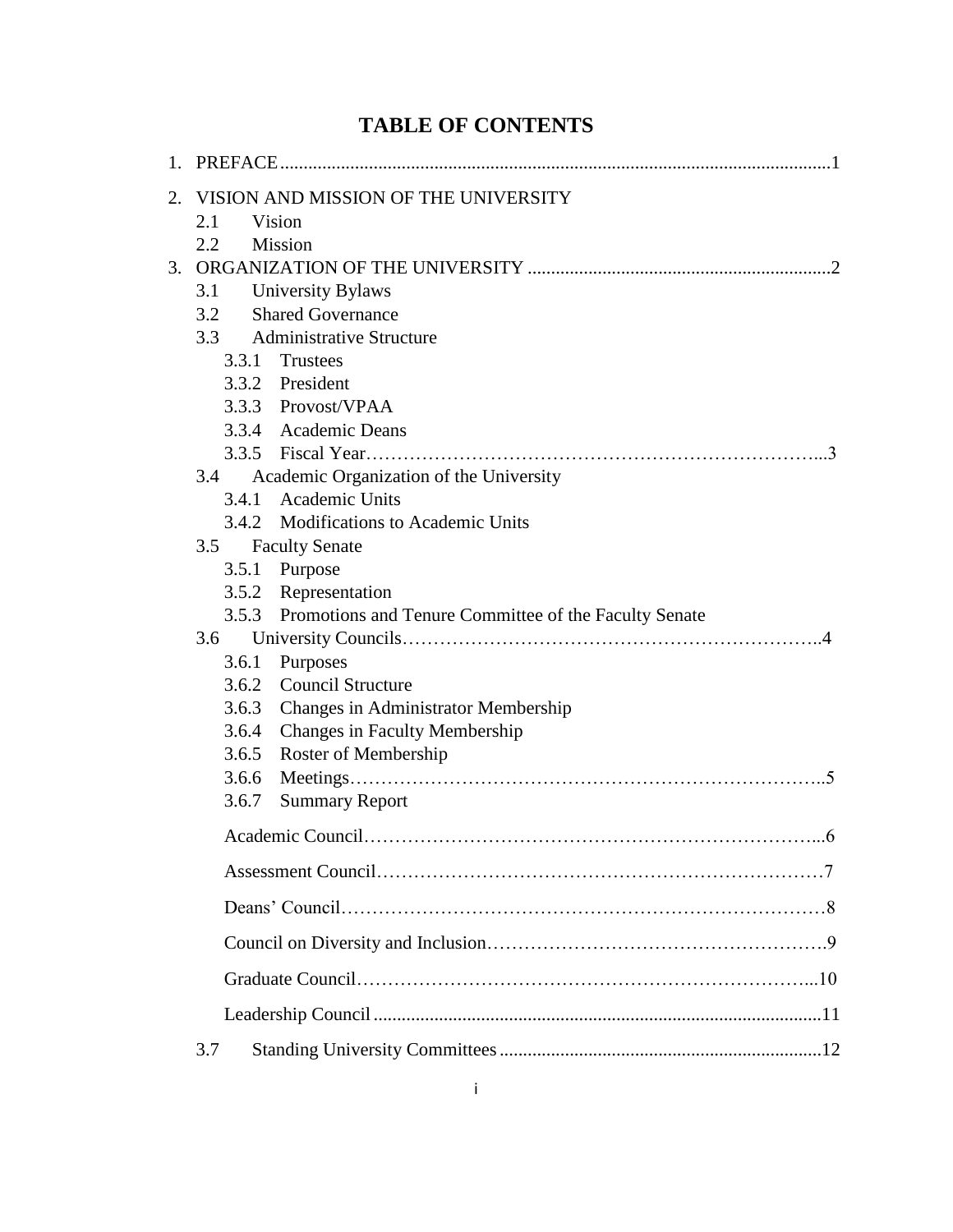| 3.7.1<br>Purposes                                                 |  |
|-------------------------------------------------------------------|--|
| Jurisdiction<br>3.7.2                                             |  |
| Membership Appointments<br>3.7.3                                  |  |
| 3.7.4<br>Chairs                                                   |  |
| 3.7.5                                                             |  |
| 3.7.6<br>Terms                                                    |  |
| 3.7.7<br>Meetings                                                 |  |
| 3.7.8<br><b>Summary Report</b>                                    |  |
| 3.7.9 Protocol Process                                            |  |
| 3.7.10 Committee Structure                                        |  |
|                                                                   |  |
| 3.7.12 Changes in Faculty Membership                              |  |
| 3.7.13 Roster of Membership                                       |  |
|                                                                   |  |
|                                                                   |  |
| <b>Athletics Committee</b>                                        |  |
|                                                                   |  |
|                                                                   |  |
|                                                                   |  |
|                                                                   |  |
| Learning Technology Committee                                     |  |
|                                                                   |  |
|                                                                   |  |
| <b>Student Retention Committee</b>                                |  |
|                                                                   |  |
| Faculty Consent - Academic Matters<br>4.1                         |  |
| <b>Student Admissions and Academic Retention</b><br>4.1.1         |  |
| 4.1.2 Academic Courses and Degree Programs                        |  |
| 4.1.3 Hiring of Full-Time Faculty                                 |  |
| Faculty Consultation - Administrative Matters<br>4.2              |  |
| <b>Awarding of Honorary Degrees</b><br>4.2.1                      |  |
| 4.2.2 Budget Development and Approval                             |  |
|                                                                   |  |
| 4.2.4 Termination or Reorganization of Existing Academic Programs |  |
| 4.2.5 Adjunct Faculty                                             |  |
|                                                                   |  |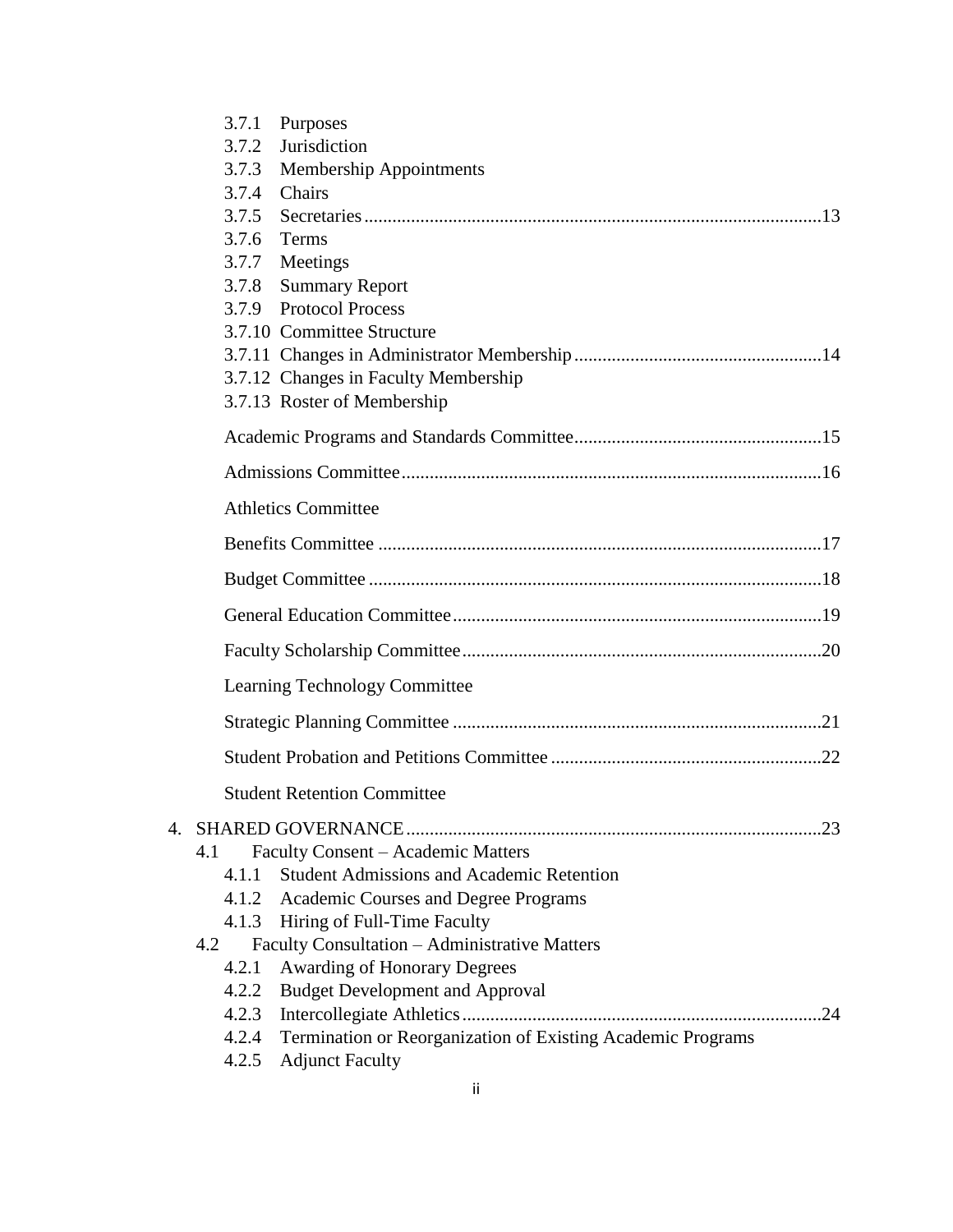|                   | 4.2.6 Search for and Selection of the President                            |
|-------------------|----------------------------------------------------------------------------|
|                   | 4.2.7 Search for and Selection of the Provost/VPAA                         |
|                   | 4.2.8 Search for and Selection of Academic Deans and Directors of Academic |
|                   | Units                                                                      |
|                   |                                                                            |
| 4.3               | Amendments to the Faculty Handbook                                         |
| 4.3.1             | <b>Proposed Amendments</b>                                                 |
|                   | 4.3.2 Notice Requirement                                                   |
|                   | 4.3.2.1 Emergency Amendments                                               |
|                   | 4.3.3 Effective Date                                                       |
|                   | 4.3.4 Handbook Supersedes Other Policy                                     |
|                   |                                                                            |
| 4.4               | <b>Appendix Documents</b>                                                  |
|                   | 4.4.1 Additional Criteria - Appendices                                     |
|                   | 4.4.2 Effective Date                                                       |
|                   | 4.4.3 Probationary Faculty Evaluation Criteria                             |
|                   | 4.4.4 Tenured Faculty Evaluation Criteria                                  |
|                   | 4.4.5 Faculty Evaluation Criteria                                          |
|                   | 4.4.6 Evaluation Best Practices                                            |
|                   | 4.4.7 Peer Consultations                                                   |
|                   | 4.4.8 Promotion and Tenure Committee                                       |
|                   |                                                                            |
|                   | 4.4.10 Sabbatical Protocol                                                 |
|                   | 4.4.11 Amendments                                                          |
|                   | 4.4.12 Supremacy of the Handbook                                           |
|                   | 4.4.13 Applicability of Appendix Document                                  |
|                   | 5. ACADEMIC STATUS, INITIAL APPOINTMENTS, ACADEMIC RANK, AND               |
| <b>LETTERS OF</b> |                                                                            |
| 5.1               | <b>CONTRACT AND APPOINTMENT</b><br><b>Academic Status and Rank Defined</b> |
|                   | 5.1.1 Full-Time Faculty                                                    |
|                   | 5.1.1.1 Tenured Faculty Status                                             |
|                   |                                                                            |
|                   | 5.1.1.3 Non-Tenure-Track Faculty Status                                    |
|                   | <b>Multi-year Contract Position</b><br>5.1.1.3.1                           |
|                   | <b>One-year Contract Position</b><br>5.1.1.3.2                             |
|                   | 5.1.2 Part-Time Faculty                                                    |
| 5.1.3             | <b>Emeritus Status</b>                                                     |
| 5.1.4             | Non-Employees                                                              |
|                   | 5.1.5 Voting                                                               |
| 5.2               | 29                                                                         |
|                   |                                                                            |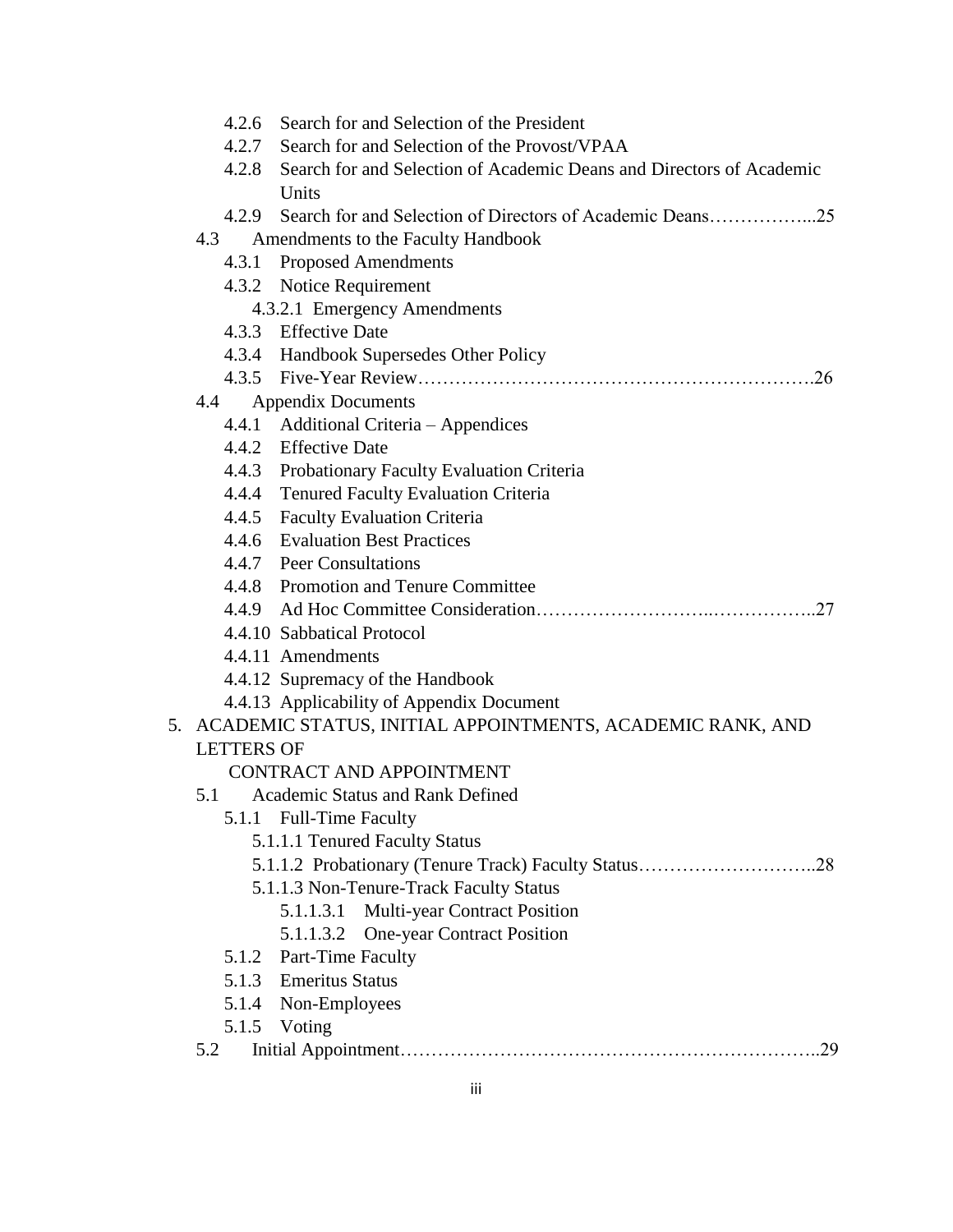|                                        |       | 5.2.1 Faculty Hiring                                           |
|----------------------------------------|-------|----------------------------------------------------------------|
| 5.2.1.1 Non-Unanimous Hiring Decisions |       |                                                                |
|                                        |       | 5.2.2 Law School Faculty Hiring                                |
|                                        |       | 5.2.3 National Searches                                        |
|                                        |       | 5.2.4 Concurrent Administrative Titles                         |
|                                        | 5.3   | <b>Initial Academic Rank</b>                                   |
|                                        |       | 5.3.1 Equivalency                                              |
|                                        |       | 5.3.2 Initial Appointment as Professor                         |
|                                        |       |                                                                |
|                                        |       | 5.3.4 Initial Appointment as Assistant Professor               |
|                                        |       | 5.3.5 Initial Appointment as Instructor                        |
|                                        |       | 5.3.6 Initial Appointment as Artist in Residence               |
|                                        |       | 5.3.7 Clinical Faculty                                         |
|                                        |       |                                                                |
|                                        |       | 5.3.9 Visiting Titles                                          |
|                                        |       | 5.3.10 Terminal Degree Defined                                 |
|                                        | 5.4   |                                                                |
|                                        |       | 5.4.1 Date                                                     |
|                                        |       | 5.4.2 Contents<br>5.4.3 Relation to Handbook                   |
|                                        |       | 5.4.4 Relation to Appendices                                   |
|                                        |       | 5.4.5 Additional Contents                                      |
|                                        |       | 5.4.6 Effective Date                                           |
|                                        |       | 5.4.7 Declining Letter of Contract                             |
|                                        |       | 5.4.8 Adjunct Faculty                                          |
|                                        |       | 6. PERFORMANCE OF FACULTY DUTIES                               |
|                                        | 6.1   | <b>Conflict of Commitment</b>                                  |
|                                        | 6.1.2 | <b>Outside Employment Not Allowed in Certain Circumstances</b> |
|                                        | 6.1.3 |                                                                |
|                                        | 6.2   | <b>Conflict of Interest</b>                                    |
|                                        | 6.3   | Scholarship and Publication                                    |
|                                        | 6.4   | Scholarship Disclaimer                                         |
|                                        | 6.5   | <b>Additional Faculty Contributions</b>                        |
|                                        | 6.6   |                                                                |
|                                        | 6.7   | Mandatory Reporting – Abuse or Neglect of Minors               |
|                                        | 6.8   | Mandatory Reporting – Title IX Violations                      |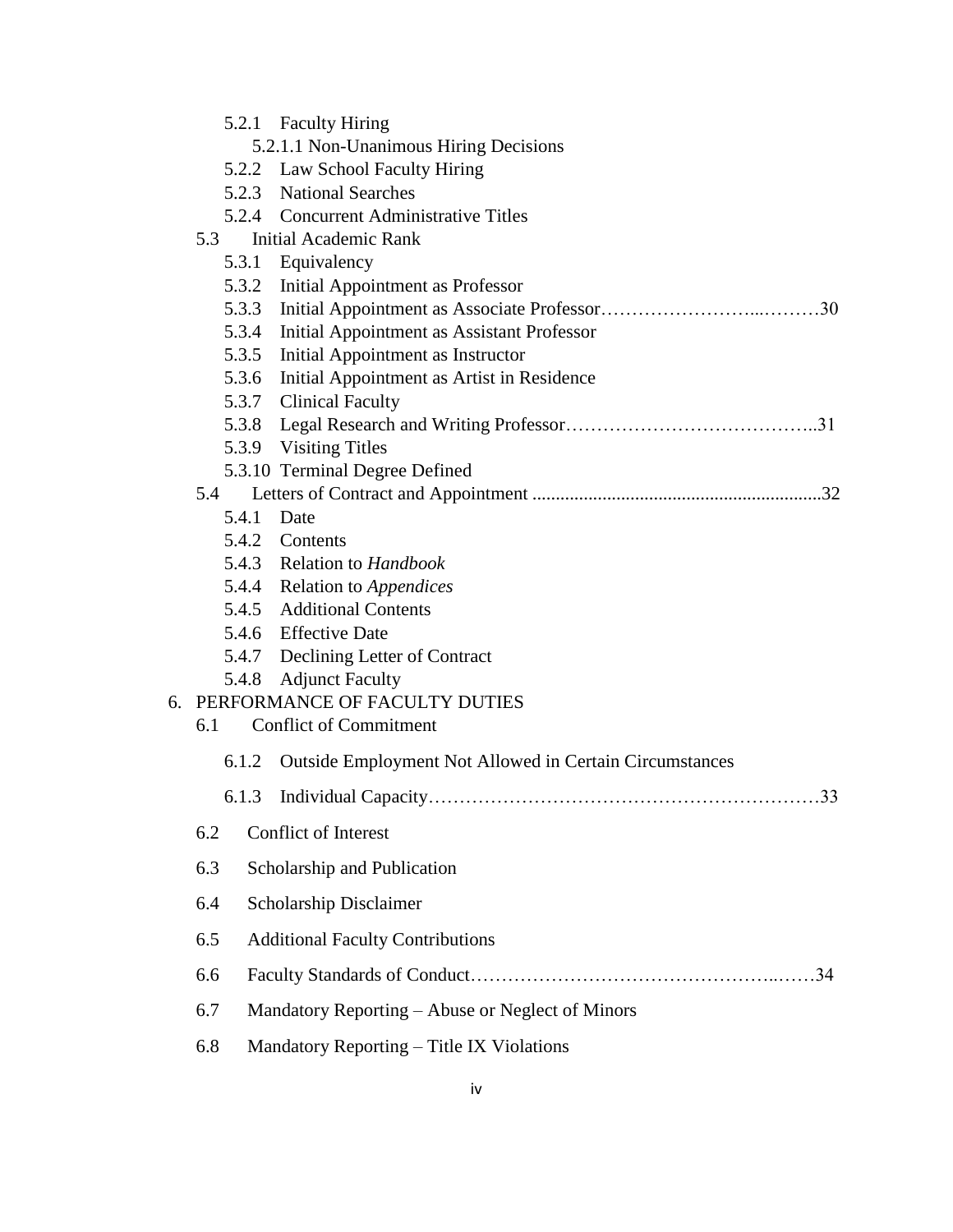| 6.9 | Failure to Comply with Mandatory Reporting |  |  |
|-----|--------------------------------------------|--|--|
|     |                                            |  |  |

| 7. |                                                     |                                                                                                             |  |  |  |
|----|-----------------------------------------------------|-------------------------------------------------------------------------------------------------------------|--|--|--|
|    | Academic Freedom and Tenure - 1940 Statement<br>7.1 |                                                                                                             |  |  |  |
|    |                                                     | 7.2 Academic Freedom and Tenure – Supplemental University Policy                                            |  |  |  |
|    |                                                     |                                                                                                             |  |  |  |
|    | 7.3.1                                               | Authority                                                                                                   |  |  |  |
|    | 7.3.2                                               | <b>Faculty Representatives</b>                                                                              |  |  |  |
|    | 7.3.3                                               | <b>Personnel Needs</b>                                                                                      |  |  |  |
|    |                                                     | 7.4 Renewal, Promotion and Tenure of Probationary Faculty Members and Tenured<br>Faculty Members - Criteria |  |  |  |
|    | 7.4.1                                               | <b>Teaching Effectiveness</b>                                                                               |  |  |  |
|    | 7.4.2                                               |                                                                                                             |  |  |  |
|    | 7.4.3                                               | Service to the University and Professional Communities                                                      |  |  |  |
|    |                                                     | 7.5 Promotion Requirements                                                                                  |  |  |  |
|    | 7.5.1                                               | Equivalency in Promotion                                                                                    |  |  |  |
|    | 7.5.2                                               | <b>Promotion Granted</b>                                                                                    |  |  |  |
|    | 7.5.3                                               | Promotion from Instructor to Assistant Professor38                                                          |  |  |  |
|    | 7.5.4                                               | Promotion to Associate Professor                                                                            |  |  |  |
|    | 7.5.5                                               | Promotion to Professor                                                                                      |  |  |  |
|    |                                                     | 7.6 Tenure Requirements                                                                                     |  |  |  |
|    |                                                     | 7.6.1 Equivalency in Tenure                                                                                 |  |  |  |
|    | 7.6.2                                               |                                                                                                             |  |  |  |
|    | 7.6.3                                               | <b>Tenure Consideration</b>                                                                                 |  |  |  |
|    | 7.7                                                 | Timelines for Promotion and Tenure                                                                          |  |  |  |
|    | 7.7.1                                               | <b>Faculty Eligibility List</b>                                                                             |  |  |  |
|    | 7.7.2                                               | Recommendations                                                                                             |  |  |  |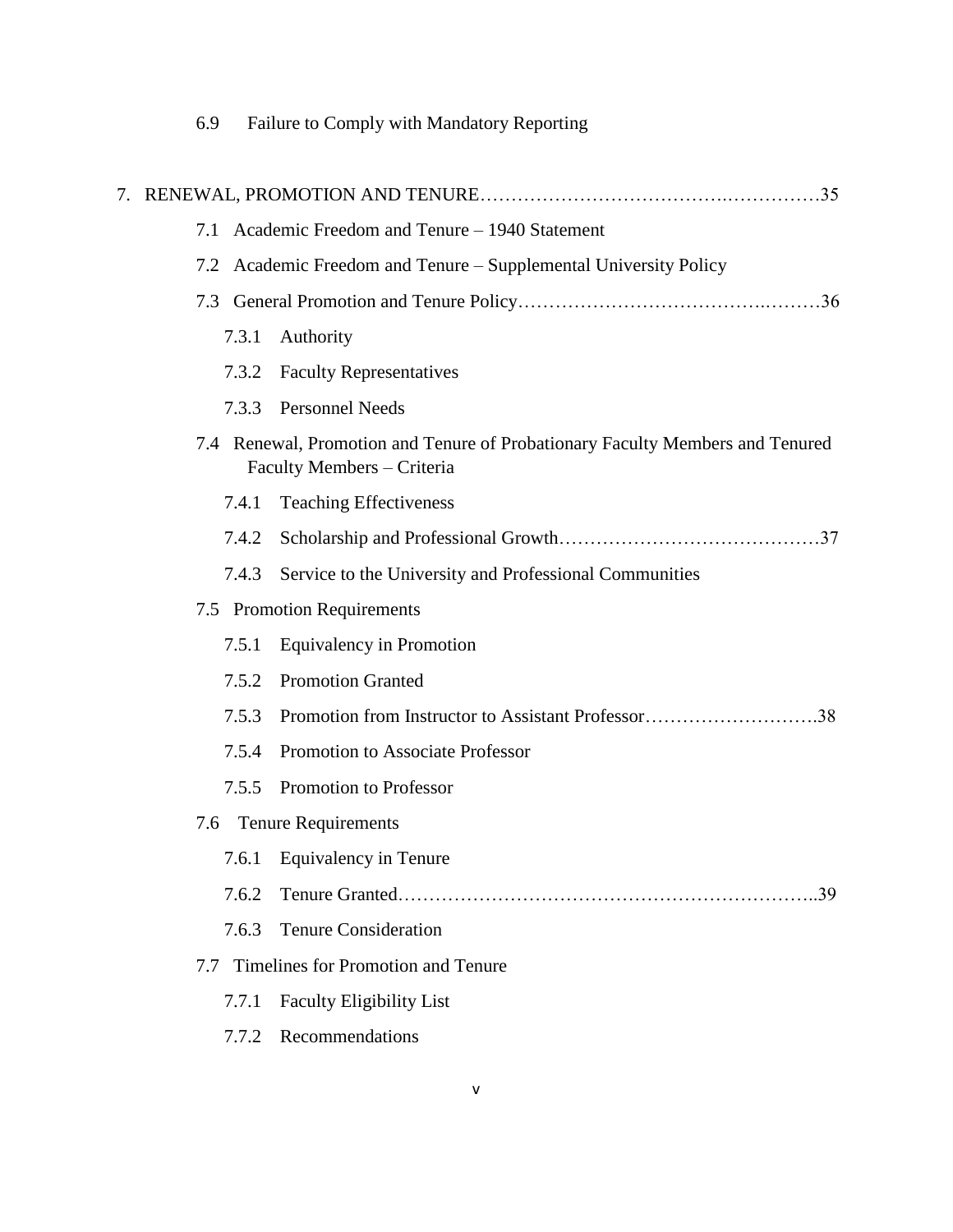| 7.7.3                                                                |
|----------------------------------------------------------------------|
| Provost/VPAA and President Recommendations<br>7.7.4                  |
| <b>Final Authority</b><br>7.7.5                                      |
| 7.8. Voluntary Withdrawal from Consideration for Promotion or Tenure |
| 7.9<br>Evaluation Procedures – Probationary Faculty Members41        |
| <b>Evaluation for Renewal</b><br>7.9.1                               |
| 7.9.2 Evaluation for Promotion                                       |
| <b>Evaluation Procedures - Tenured Faculty Members</b><br>7.10       |
| 7.10.1. Post Tenure Review                                           |
| 7.10.1.1<br><b>Sexennial Review</b>                                  |
| 7.10.1.2                                                             |
| 7.10.1.3<br><b>Review Outcomes – Satisfactory Review</b>             |
| 7.10.1.4<br><b>Review Outcomes – Unsatisfactory Review</b>           |
| Promotion<br>7.10.2                                                  |
| 7.10.3 Abbreviated Reviews                                           |
| 7.11                                                                 |
| <b>Elevation</b> in Status<br>7.11.1                                 |
| <b>Elevation to Longer Contract Term</b><br>7.11.1.1                 |
| 7.11.1.2<br><b>Elevation to Probationary Appointment</b>             |
| 7.11.2 Promotion in Rank                                             |
| <b>Evaluation Procedures</b><br>7.11.3                               |
| 7.11.3.1 One-Year Contract Appointments                              |
| 7.11.3.2 Multi-Year Contract Appointments                            |
| 7.11.3.3 Law School Non-Research Professor Multi-Year Appointments   |
| 7.11.3.4 Continued Employment Not Guaranteed44                       |
| <b>Adjunct Faculty Members</b><br>7.12                               |
| <b>Elevation</b> in Status<br>7.12.1                                 |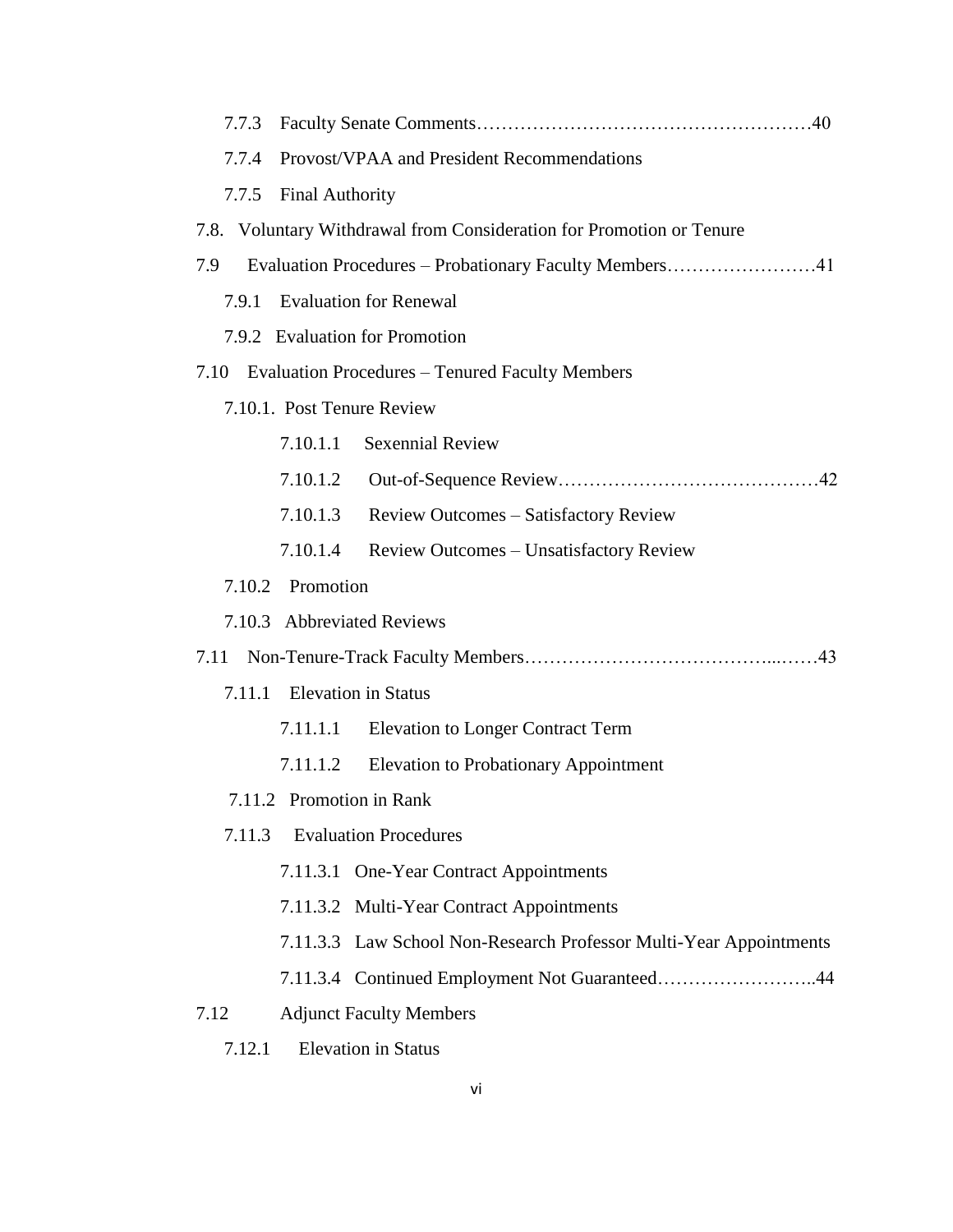- 7.12.2 Promotion in Rank
- 7.12.3 Evaluation Procedures
- 7.13 Reports

# 8. NON-RENEWAL, TERMINATION, OR SUSPENSION OF FACULTY

# APPOINTMENTS

- 8.1 Non-Renewal
	- 8.1.1 Tenured Faculty Members
	- 8.1.2 Probationary Faculty Members………………………………………..45
	- 8.1.3 Non-Tenure-Track Faculty Members
	- 8.1.4 Adjunct Faculty Members

#### 8.2 Termination – Generally

- 8.2.1 Tenured Faculty Members
- 8.2.2 Probationary Faculty Members
- 8.2.3 Non-Tenure-Track Faculty Members
- 8.2.4 Adjunct Faculty Members
- 8.2.5 Termination Proceedings

## 8.3 Termination – Institutional Cause……………………………………………...46

- 8.3.1 Financial Exigency of the University
- 8.3.2 Educational Considerations Terminations After Program Review

#### 8.4 Program Review

- 8.4.1 Periodic Review
	- 8.4.1.1 Program Review Panel Members………………………………47
	- 8.4.1.2 Information, Recommendations and Data Considered
	- 8.4.1.3 Program Review Recommendations
		- 8.4.1.3(a) Recommendations to Continue or Enhance Programs
		- 8.4.1.3(b) Recommendations to Terminate or Reduce a Program
		- 8.4.1.3(c) Recommendations to Reduce Faculty Positions…….48
	- 8.4.1.4 Program Review Recommendations Approval
- 8.5 Procedures for Termination for Institutional Cause
	- 8.5.1 Termination of an Entire Academic Unit
	- 8.5.2 Termination of Faculty Members Not Resulting from Termination of an Entire Academic Unit
		- 8.5.2.1 Faculty Meeting
		- 8.5.2.2 Ad hoc Termination Committee
		- 8.5.2.3 Meeting
		- 8.5.2.4 Priority Process……………………………..………………….49
		- 8.5.2.5 Governing Purpose
		- 8.5.2.6 Voting
		- 8.5.2.7 Reporting Recommendations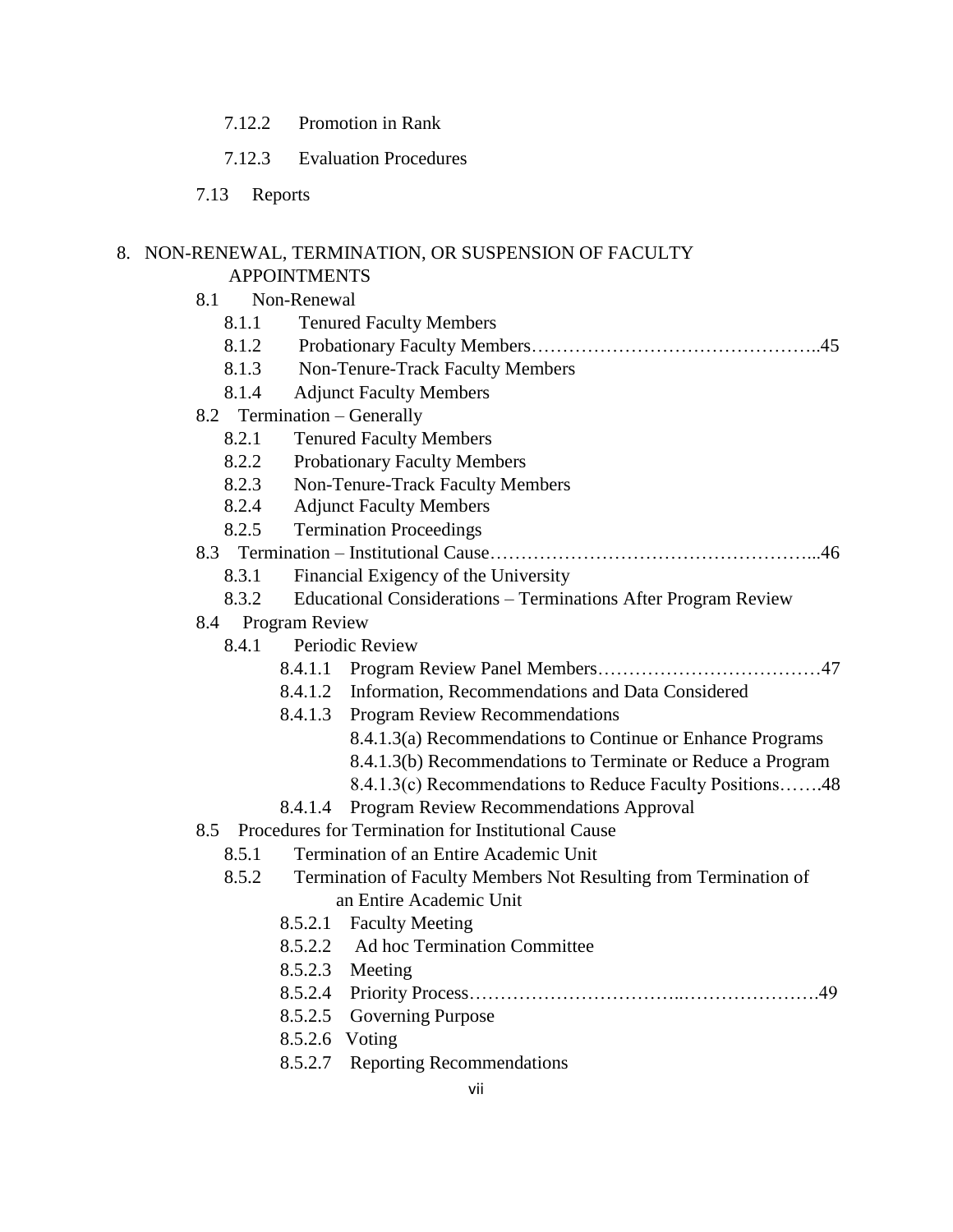- 8.5.2.8 Final Approval
- 8.5.3 Other Employment within the University
- 8.5.4 Notice and Severance Pay for Termination for Institutional Cause
	- 8.5.4.1 Tenured Faculty Members
	- 8.5.4.2 Probationary Faculty Members
- 8.6 Termination or Suspension Without Pay for Individual Cause…….………….50
	- 8.6.1 Grounds
		- 8.6.1.1 Health conditions
			- 8.6.1.1.1 Health conditions and termination or suspension
		- 8.6.1.2 Tenured faculty and unsatisfactory sexennial evaluation
		- 8.6.1.3 Moral turpitude
		- 8.6.1.4 Academic dishonesty
		- 8.6.1.5 Willful neglect
		- 8.6.1.6 Disruptive conduct…………………………………………..51
		- 8.6.1.7 Gross personal misconduct
		- 8.6.1.8 Employment application misrepresentation
		- 8.6.1.9 Assignment refusal
		- 8.6.1.10 Failure to comply
	- 8.6.2 Academic Freedom
- 8.7 Procedures for Termination or Suspension Without Pay for Individual Cause
	- 8.7.1 Initiation of Procedures
	- 8.7.2 Informal Procedures Initiation of Formal Termination or Suspension Action
	- 8.7.3 Interim Suspension
	- 8.7.4 Right to FSEC Review…………..………………………………….…..52
	- 8.7.5 Process for FSEC Review of Termination or Suspension Without Pay for Individual Cause
		- 8.7.5.1 Initiation of Challenge
		- 8.7.5.2 Initial Provost/VPAA Review
		- 8.7.5.3 Initial Actions by FSEC
		- 8.7.5.4 Designation and Duties of Hearing Officer; Notice
		- 8.7.5.5 Waiver of Hearing
		- 8.7.5.6 Composition of Hearing Panel
		- 8.7.5.7 Challenge Procedures…………………………………………53
		- 8.7.5.7.1 Pre-Hearing Procedures
		- 8.7.5.7.2 Hearing Procedures
		- 8.7.5.8 FSEC Hearing Findings and Outcomes………………………54
		- 8.7.5.9 Provost Recommendation
	- 8.7.6 Final Action
	- 8.7.7 Severance Pay
- 8.8 Resignations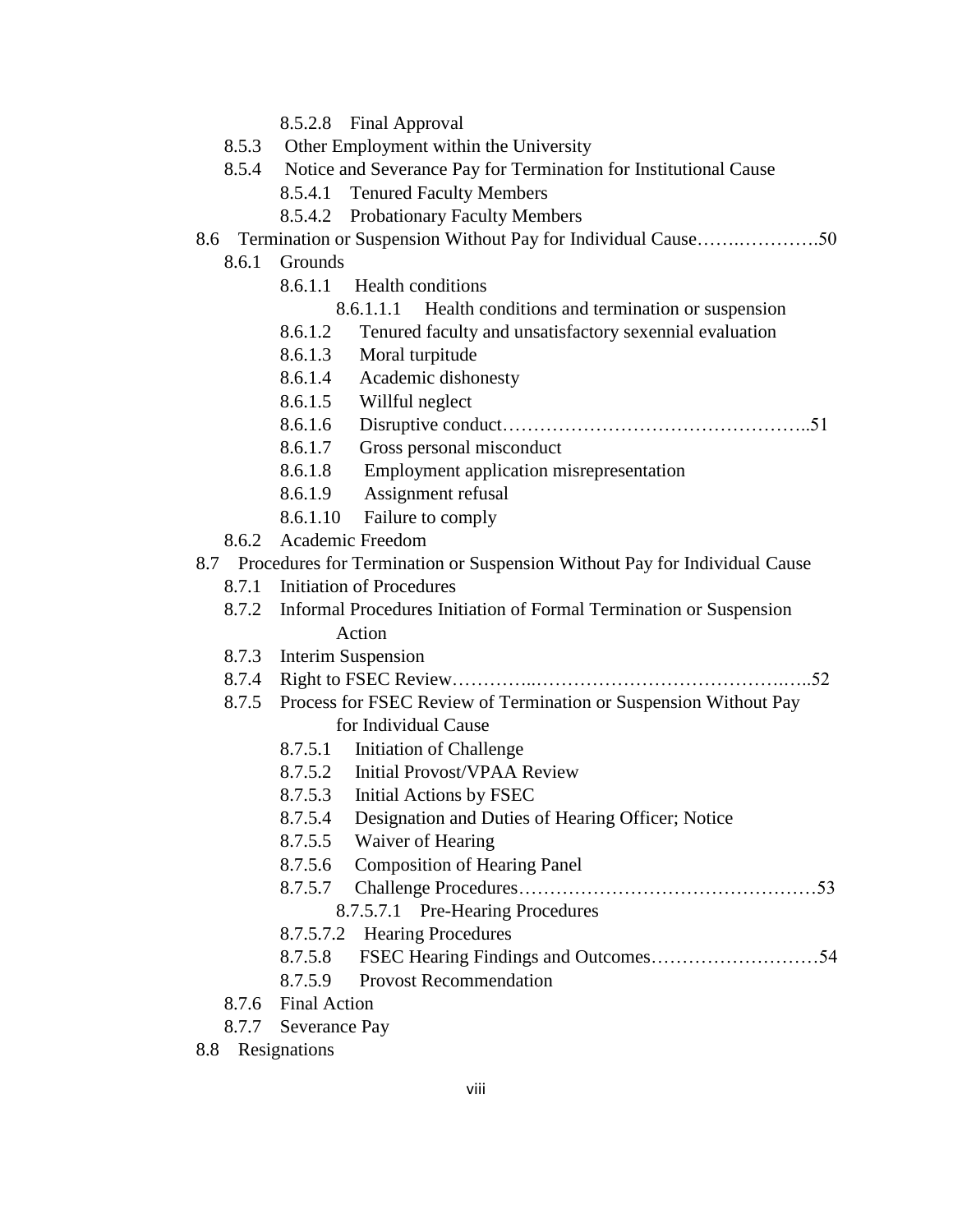|    | 8.9  | <b>Leaves of Absence</b>                                                  |
|----|------|---------------------------------------------------------------------------|
| 9. |      |                                                                           |
|    | 9.1  | Academic Freedom                                                          |
|    | 9.2  | Alleged Violations of the University's Policy Against Sex Discrimination, |
|    |      | Sexual Harassment, Sexual Violence, and Retaliation                       |
|    |      | 9.2.1 Title IX Investigator                                               |
|    |      | 9.2.2 Five days' Notice                                                   |
|    |      | 9.2.3 Written Notification                                                |
|    |      | 9.2.4 Hearing Panel Review                                                |
|    |      | 9.2.5 Witnesses                                                           |
|    |      | 9.2.6 Hearing Panel Members                                               |
|    |      | 9.2.7 Accused's Input                                                     |
|    |      | 9.2.8 Witness list Provided                                               |
|    |      |                                                                           |
|    |      | 9.2.10 Advisor                                                            |
|    |      | 9.2.11 Right to Appeal                                                    |
|    |      | 9.2.12 Sanctions for Violations                                           |
|    |      | 9.3 Faculty Grievances                                                    |
|    |      | 9.3.1 FSEC Review                                                         |
|    |      | 9.3.1.1 Initiating a Grievance                                            |
|    |      |                                                                           |
|    |      | 9.3.1.3 Reviewing a Grievance                                             |
|    |      | 9.3.1.3(a) Informal Review Procedures                                     |
|    |      | 9.3.1.3(b) Formal Review Procedures                                       |
|    |      | 9.3.2 Findings and Recommendations                                        |
|    |      | 9.3.3 Confidentiality                                                     |
|    | 10.  |                                                                           |
|    | 10.1 | Frequency and Format                                                      |
|    | 10.2 | Participation by Faculty                                                  |
|    | 10.3 | Anonymous Participation                                                   |
|    |      |                                                                           |

10.4. Evaluation Criteria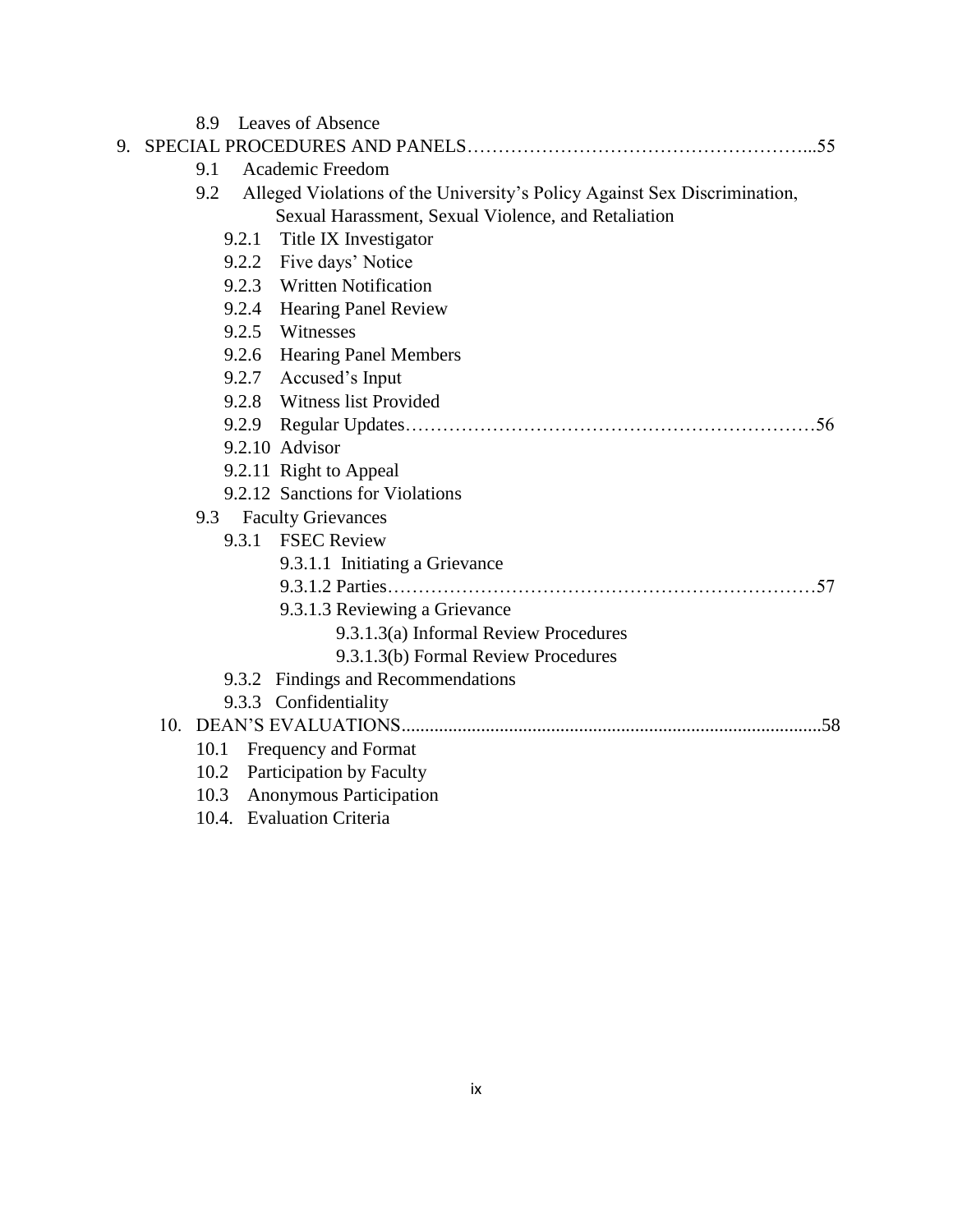#### **1. PREFACE**

Pursuant to direction from the University Board of Trustees ("Trustees") in 2015, this revised *Faculty Handbook* was prepared cooperatively between November 2015 and October 2016 by faculty members from each academic unit, one academic dean, the Chair of the Faculty Senate Executive Committee, the Provost/Vice President for Academic Affairs ("Provost/VPAA"), the Associate Provost, the University General Counsel, and three members of the Trustees, including the Chair of the Academic Affairs Committee, the Chair of the Strategic Planning Committee, and the Chair of the Audit and Finance Committee. This *Faculty Handbook* has been revised to reflect accurately the current structure of the University and, pursuant to the "shared governance" provisions originally adopted by the Trustees during the Spring 2000 semester, the University's relationship with its faculty. This *Faculty Handbook* has been approved by the Trustees during the Fall 2016 semester, after consultation with the Faculty Senate Executive Committee, the Provost and Vice-President for Academic Affairs, and the President. Its effective date is November 1, 2016.

#### **2. VISION AND MISSION OF THE UNIVERSITY**

(Vision and Mission revised per BOT approval April 26, 2017)

#### **2.1 VISION**

**Oklahoma City University will be an innovative academic institution with local impact and global reach and reputation**. By providing a student-focused learning environment and an inclusive, values-centered culture that engages the community and the world, Oklahoma City University will be a university of choice for talented and high-potential students, faculty, and staff.

#### **2.2 MISSION**

**Oklahoma City University prepares all learners to Create, Lead, and Serve**. We provide a diverse, inclusive culture committed to producing graduates who think critically and innovatively, communicate effectively, and use their knowledge and talents to make a local and global impact.

Oklahoma City University is committed to an education that:

- Provides students with the skills and confidence to adapt to and excel in a complex and dynamic world
- Invests continually in its students, staff, faculty, and programming to enrich academic and cocurricular offerings
- Fosters partnerships within and beyond the university to enrich life-long learning
- Develops informed global citizens ready to engage with their communities and contribute to the world
- Develops graduates who are ethical, highly employable professionals
- Honors our United Methodist history and tradition of scholarship and service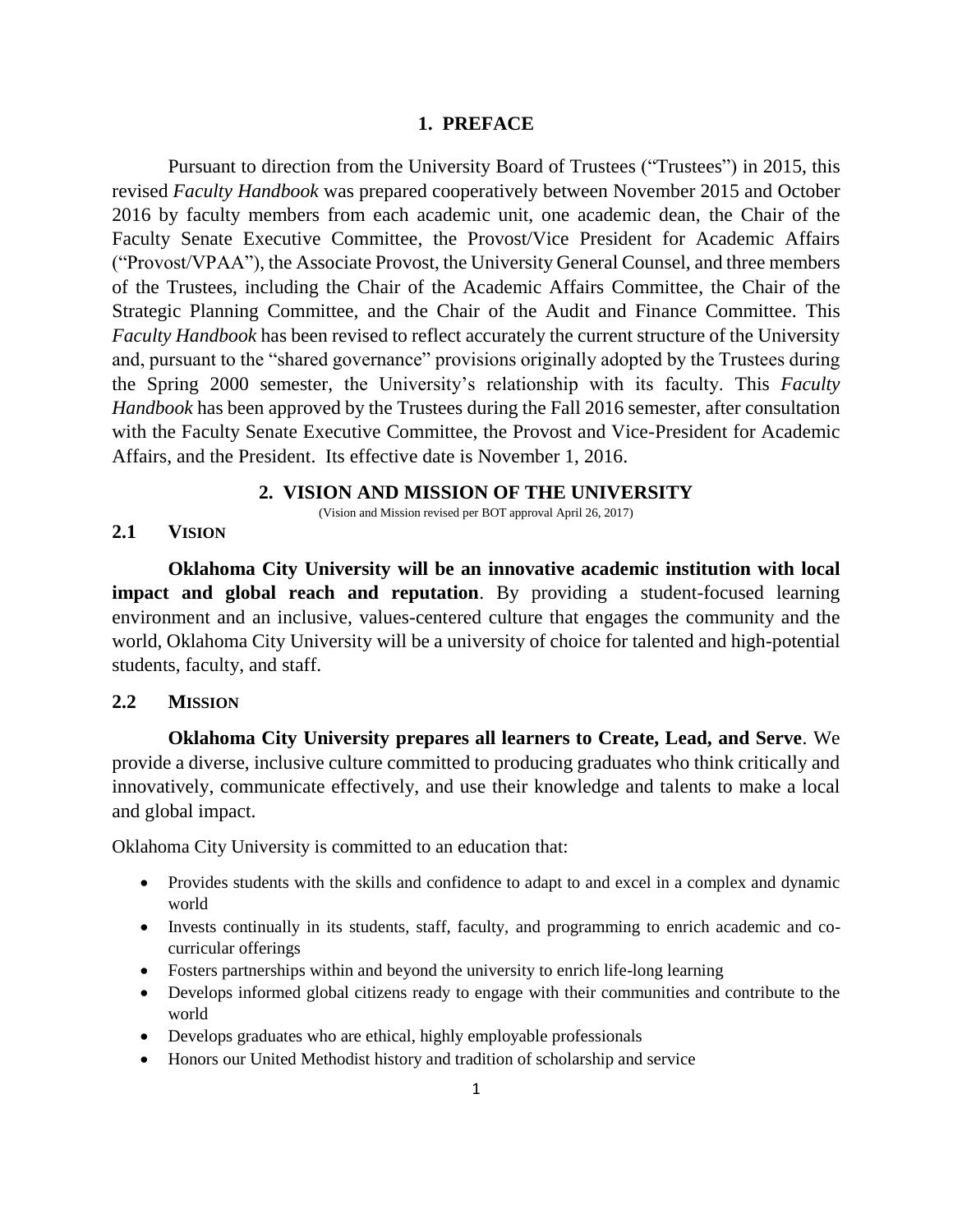#### **3. ORGANIZATION OF THE UNIVERSITY**

#### **3.1 UNIVERSITY BYLAWS**

The Bylaws of the University set forth the corporate governance structure for the institution. The Trustees have absolute authority to oversee the institution's compliance with the Bylaws. The Trustees may, from time to time, amend the Bylaws. The University's current Bylaws can be found at [\[Bylaws\]](http://starnet.okcu.edu/admin/president/Shared%20Documents/Bylaws%20Revised_10_2014%20CURRENT.pdf).

#### **3.2 SHARED GOVERNANCE**

The organization of the University is designed to recognize the value of shared governance between the Trustees, the Administration, and the Faculty. The structure described in this Section is intended to recognize a balance of roles and responsibilities between administrative and academic functions; University Councils address administrative functions. University Committees address academic functions and also provide input into operational decisions for the University. Councils and Committees work together to identify priorities and implement approaches to improve the institution.

#### **3.3 ADMINISTRATIVE STRUCTURE**

3.3.1 **Trustees**. The Trustees and the Executive Committee of Trustees have plenary power over all action of the University.

3.3.2 **President**. The President serves as the Chief Executive Officer of the University and is responsible for managing the overall operations and resources of the University, as well as for the general supervision of the University, and effectuating the policies and procedures promulgated by the Trustees. The President is responsible for appointing leadership staff, including the Provost/VPAA, various other vice presidents and administrative officers, academic deans\*, administrative staff, and other employees. Presidential appointees serve at the pleasure of the President and may be removed by the President at any time, with or without cause<sup>\*</sup>. \* (Verbiage added per BOT approval April 29, 2020)

3.3.3 **Provost/VPAA**. The Provost/VPAA serves as the second-ranking officer of the University and represents the University in the absence of the President.

3.3.4 **Academic Deans.** The Dean serves as the academic officer and chief administrator of a college or school within Oklahoma City University. The Dean is appointed by the President of the University as described in section 4.2.8 of this *Faculty Handbook.* The President shall define the term of the Dean's service and may appoint the Dean to one or more subsequent terms.

The Dean is responsible for managing the overall operations of a college or school in accordance with the University's mission, core values, policies, and procedures.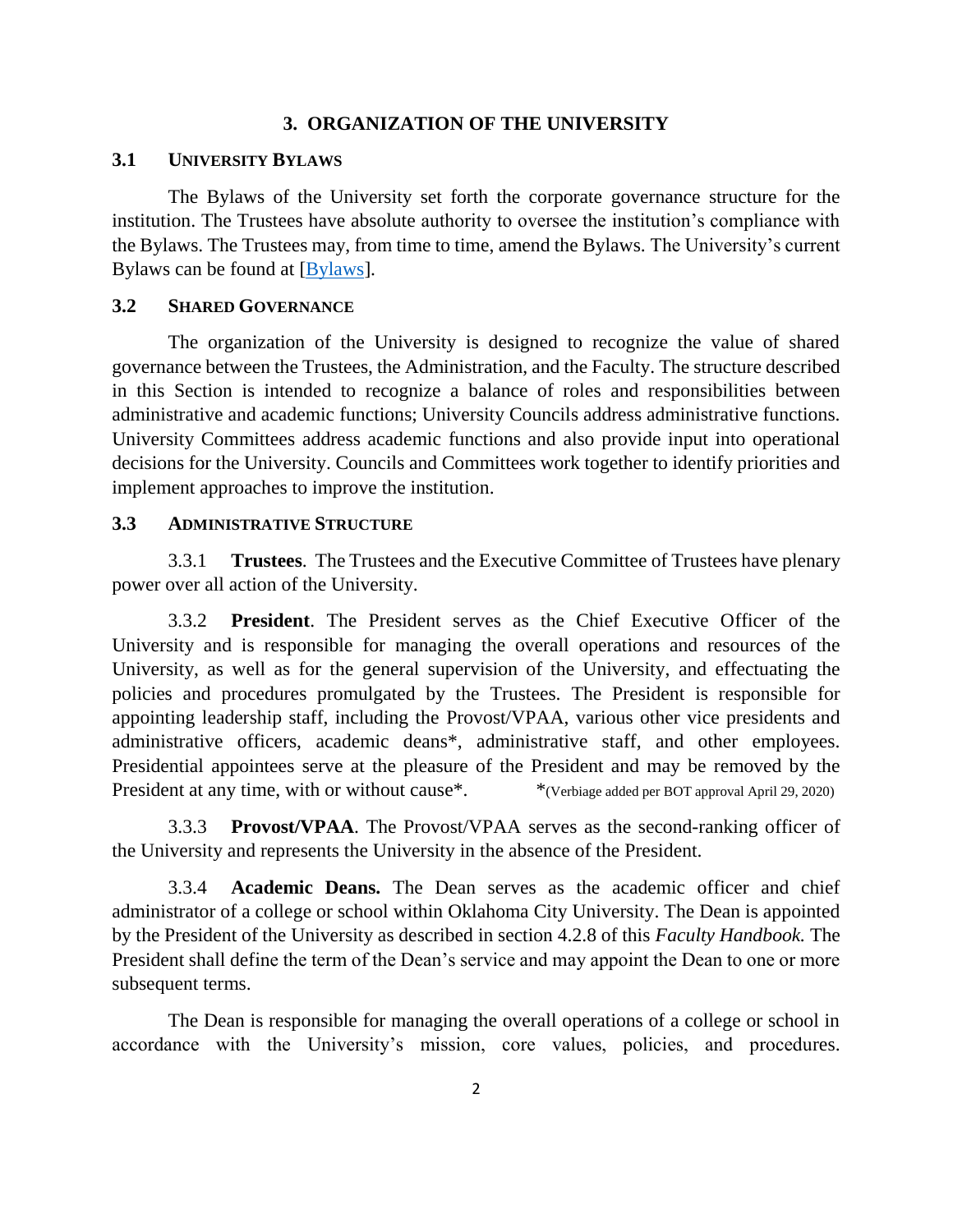Responsibilities particular to each college or school may be enumerated in a job description for each Dean's position.

The Dean serves as a member of the Deans council and such other committees and councils as the Provost may direct. Except for the Dean of the Oklahoma City University School of Law, the Dean reports to the Provost/VPAA, who is responsible for conducting an annual performance evaluation as described in chapter 10 of this *Faculty Handbook.* The Dean of the Oklahoma City University School of Law reports to the President, who is responsible for conducting an annual performance evaluation in consultation with the Provost/VPAA.

(3.3.4 Added per BOT Approval April 29, 2020)

3.3.5 **Fiscal Year.** The Fiscal Year (Academic Year) of the University runs from July 1 through June 30.

## **3.4 ACADEMIC ORGANIZATION OF THE UNIVERSITY**

3.4.1 **Academic Units**. As used in this *Handbook,* the phrase "academic units" means the Ann Lacy School of American Dance and Entertainment, the College of Health Professions\*, the Dulaney-Browne Library, the Kramer School of Nursing, the Meinders School of Business, the Petree College of Arts and Sciences, the School of Law, the School of Theatre, the Wimberly School of Religion and the Wanda L. Bass School of Music. (\*Amended to add newly created "College of Health Professions" BOT Approval January 27, 2021)

3.4.2 **Modifications to Academic Units**. If the Provost/VPAA, the President, and the Trustees modify the University's academic organization, the Provost/VPAA shall unilaterally amend the listing of academic units in this *Handbook* to conform with those modifications.

## **3.5 FACULTY SENATE**

3.5.1 **Purpose** The Faculty Senate oversees all matters that affect the academic welfare of the University. The Faculty Senate is governed by the Faculty Senate Constitution, which may be amended from time to time. The current Faculty Senate Constitution may be found at [\[FSECConstitution\]](http://starnet.okcu.edu/groups/FacultySenate/Faculty%20Senate%20Constitution/Forms/AllItems.aspx).

3.5.2 **Representation**. The Faculty Senate Executive Committee (FSEC) serves as the representative body of the Faculty Senate.

3.5.3 **Promotions and Tenure Committee of the Faculty Senate**. The Faculty Senate Constitution sets forth the structure of the Faculty Senate Promotion and Tenure Committee: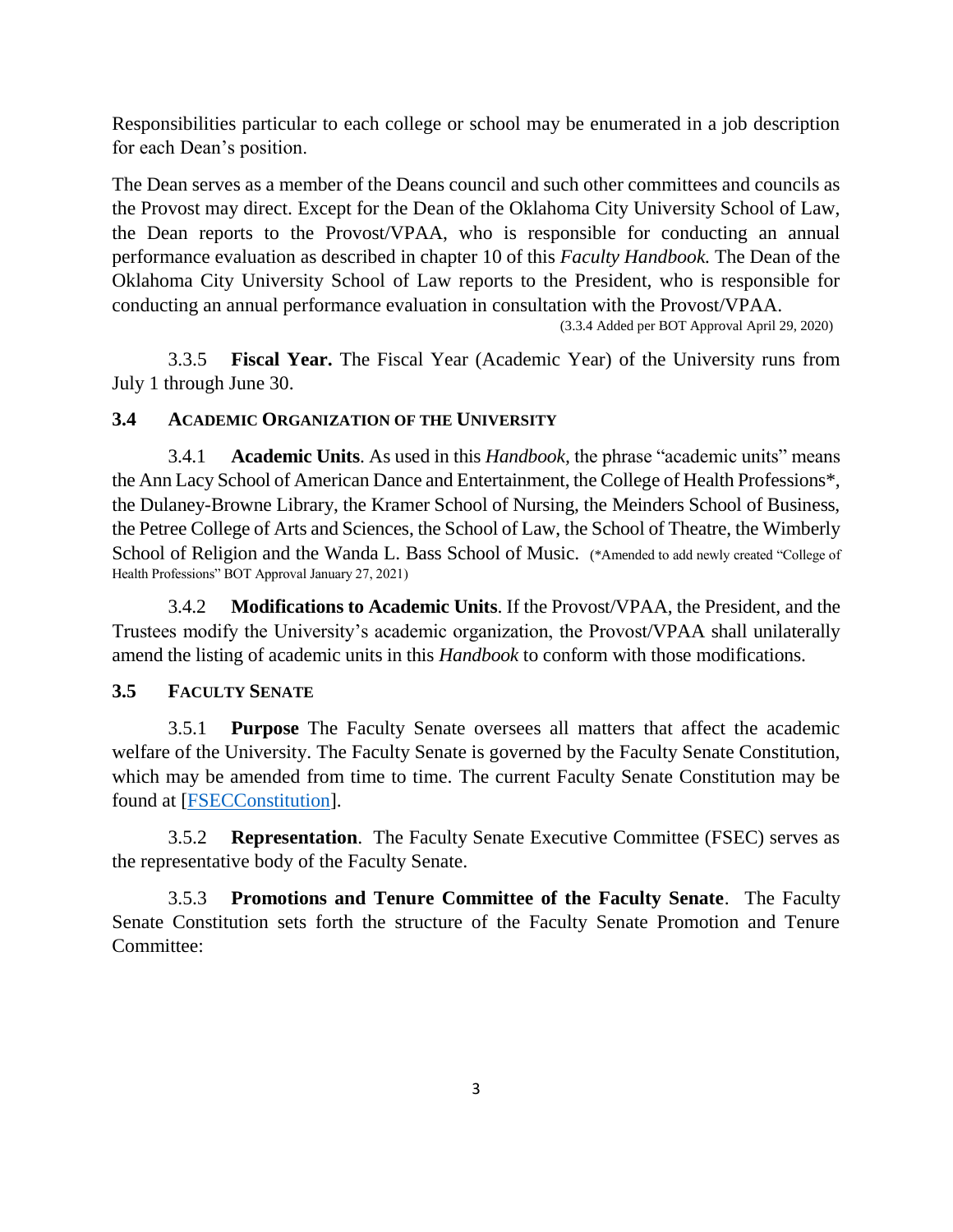#### *Promotion and Tenure Committee (8 members)*

*The Faculty Senate Promotion and Tenure Committee consists of one tenured faculty member appointed by the Faculty Senate Executive Committee from each of the University's academic units. The Promotion and Tenure Committee shall elect a chair and a secretary from among its membership. In the event that no tenured faculty member is available to represent a specific academic unit, a faculty member from the unit who holds the rank of "Professor" may be appointed, provided the faculty member has no more than 25% administrative load\*.*

*The Committee is empowered by the Faculty Senate to monitor procedures and standards relating to faculty status, including receiving and reviewing, in a timely manner, all documentation submitted by candidates eligible for promotion to higher rank or for tenure. The list of eligible candidates shall be provided by the Provost and Vice-President for Academic Affairs to the Chair of the Committee in a timely manner. After its review, the Promotion and Tenure Committee forwards each candidate's documentation to the Provost and Vice-President for Academic Affairs with its comments as to whether or not the University's and relevant school or college's procedures (or the School of Theater's procedures) for the promotion and/or tenuring have been followed.*

*The Faculty Senate Promotion and Tenure Committee is not empowered to promote or grant tenure to candidates. Recommendations for promotion and tenure are ultimately acted upon by the University's Board of Trustees.*

#### **3.6 UNIVERSITY COUNCILS**

3.6.1 **Purposes**. University Councils provide a forum for the exchange of ideas and the recommendation of policies related to each council's specific subject matter area. University Councils provide input into University administrative and operational decisions.

3.6.2 **Council Structure**. University Councils, including specific functions, powers, and membership are more specifically described in the table below.

3.6.3 **Changes in Administrator Membership**. The President retains unilateral authority to modify council composition as it relates to any administrator *ex-officio* members.

3.6.4 **Changes in Faculty Membership**. Council composition as it relates to FSECappointed faculty members may be modified upon the common consent of FSEC and the Provost/VPAA.

3.6.5 **Roster of Membership**. The Provost/VPAA shall keep a current list of membership for each Council, and shall post such list at [\[UnivCouncils&Committees\]](http://starnet.okcu.edu/admin/aa/University%20Councils%20and%20Committees/University%20Councils%20and%20Committees%20AY%202016-17.pdf).

<sup>(\*</sup>Promotion and Tenure Committee structure, addition of final sentence added per BOT approval April 28, 2021)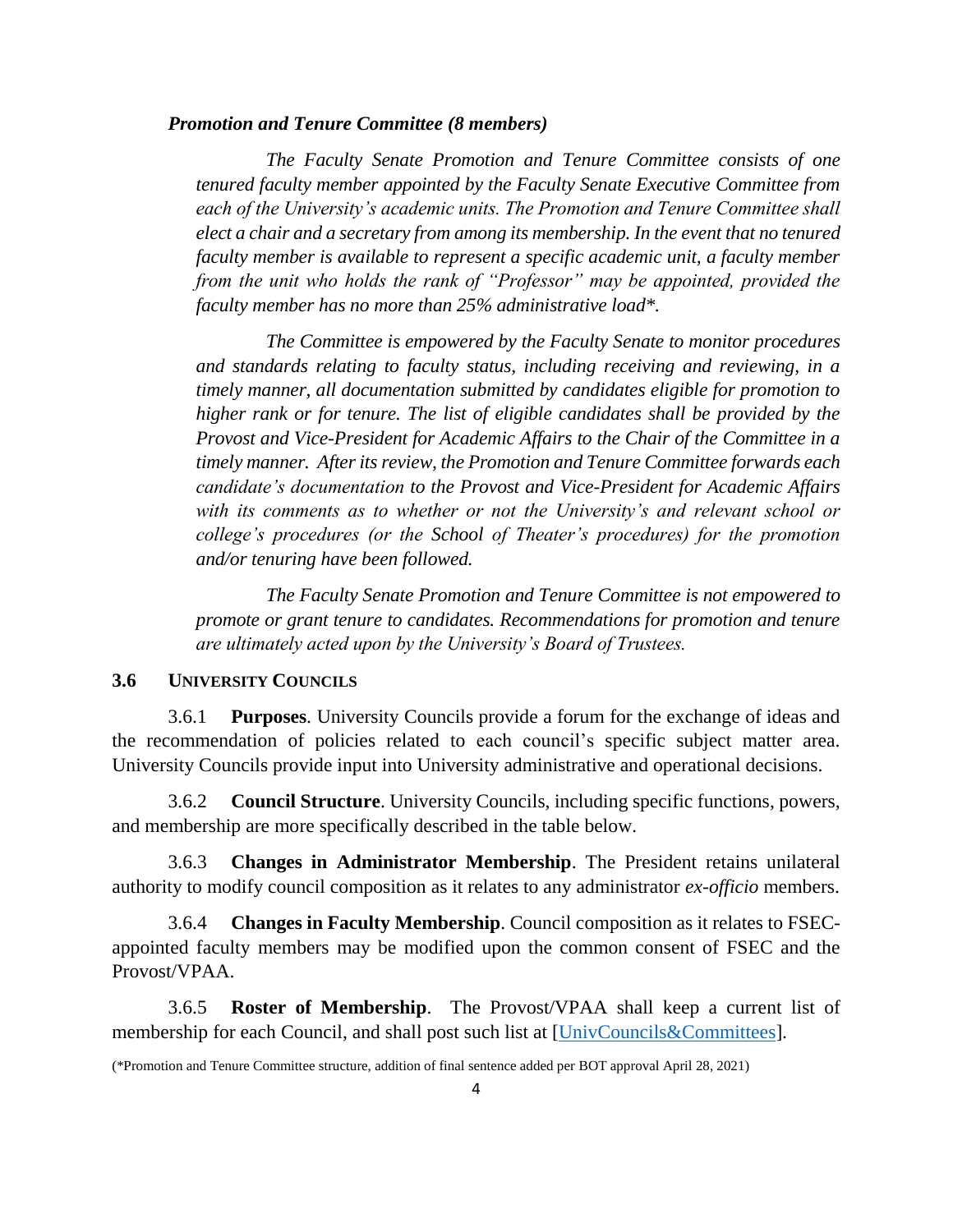3.6.6 **Meetings**. Each University council shall be convened and shall meet at the call of its chair no less than twice per semester. Meetings shall also be called by the chair at the written request of three council members or the Provost/VPAA. A majority of a council's voting membership shall constitute a quorum. Absent members may delegate a proxy for meeting votes. Annual charge(s) to each University council may be provided by the President or the Provost/VPAA.

3.6.7 **Summary Report**. After its final meeting during the Spring semester of each year, no later than June 30, each University council shall submit a summary of its work during that academic year, and its prospective recommendations, to the Provost/VPAA.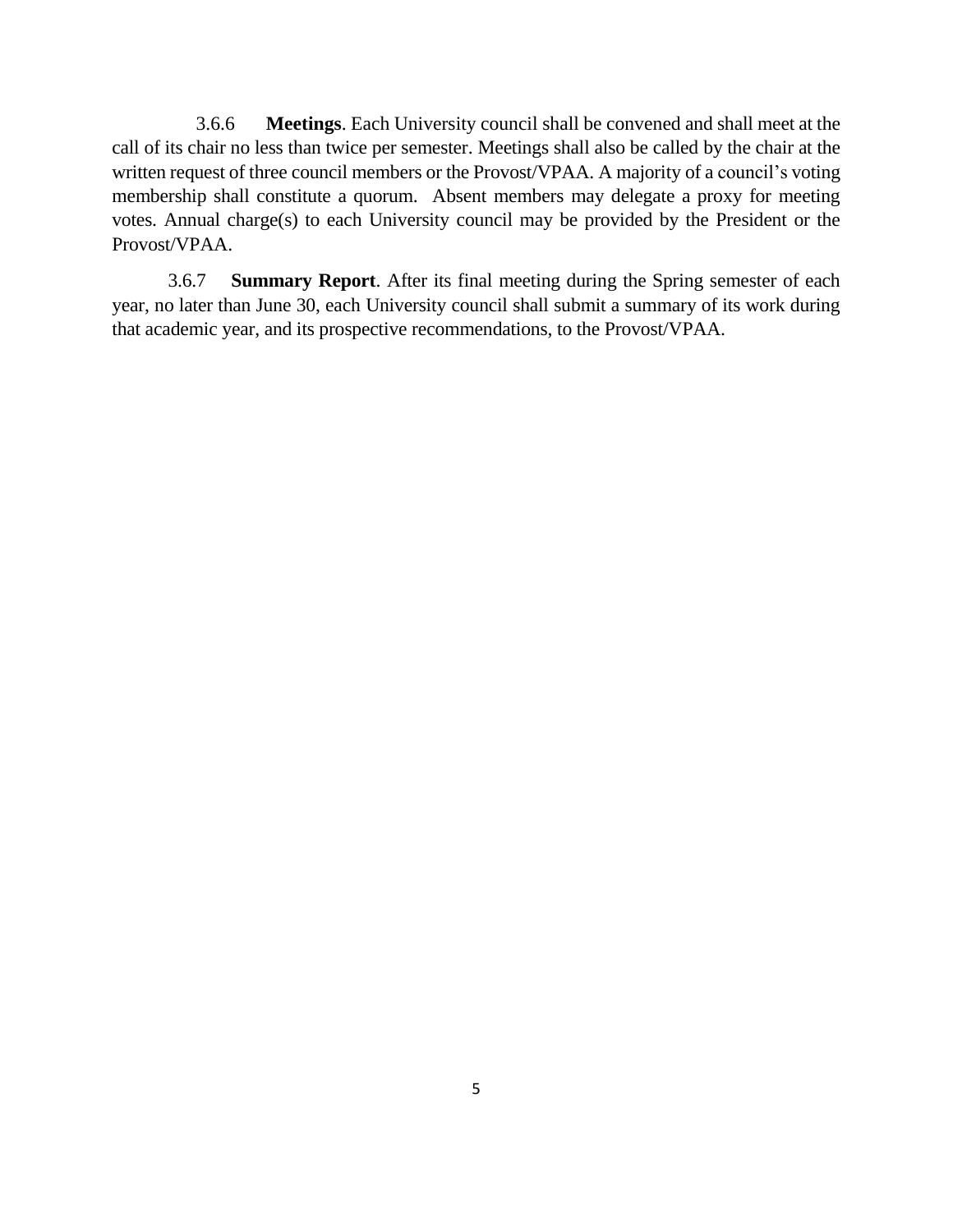| <b>ACADEMIC COUNCIL</b>       |                                     |                                                    |  |  |  |
|-------------------------------|-------------------------------------|----------------------------------------------------|--|--|--|
| <b>Council Functions</b>      | <b>Powers</b>                       | <b>Membership</b>                                  |  |  |  |
| The Academic Council          | In addition to making               | 21 Voting Members                                  |  |  |  |
| provides a forum for the      | recommendations to appropriate      | Provost/VPAA (ex-officio                           |  |  |  |
| exchange of ideas with        | administrators or other appropriate | <b>Chair</b> , votes only in case of a             |  |  |  |
| respect to any aspect of the  | bodies with respect to any aspect   | tie)                                               |  |  |  |
| University's mission. The     | of the University's pursuit of its  | <b>Assistant/Associate Provost</b><br>$\bullet$    |  |  |  |
| Academic Council shall meet   | mission, the Academic Council       | FSEC Chair (ex officio<br>$\bullet$                |  |  |  |
| at least twice each semester  | shall have the power to forward     | Secretary)                                         |  |  |  |
| during the academic year at   | recommendations to appropriate      | Two other members of FSEC<br>$\bullet$             |  |  |  |
| the call of the Chair. The    | persons or entities from all of the | (selected by FSEC)                                 |  |  |  |
| Academic Council shall        | University's standing committees.   | Deans or Directors of each<br>$\bullet$            |  |  |  |
| establish by-laws for its own | In addition, the Council shall have | academic unit (except School of                    |  |  |  |
| internal operations.          | the power to take final actions     | Law)                                               |  |  |  |
|                               | consistent with the current version | Chairs of standing University<br>$\bullet$         |  |  |  |
|                               | of the "Approval Process for        | Committees                                         |  |  |  |
|                               | Academic Programs and               | <b>Non-Voting Members:</b>                         |  |  |  |
|                               | Personnel" [approval matrix]. The   | University Registrar<br>$\bullet$                  |  |  |  |
|                               | Academic Council shall also         | <b>Chief Information Officer</b><br>$\bullet$      |  |  |  |
|                               | receive and review the annual or    | Director of Institutional<br>$\bullet$             |  |  |  |
|                               | semi-annual reports and the         | Research                                           |  |  |  |
|                               | recommendations of the standing     | <b>Assistant Director of Academic</b><br>$\bullet$ |  |  |  |
|                               | University committees, which        | <b>Services</b>                                    |  |  |  |
|                               | shall be submitted to the Council   |                                                    |  |  |  |
|                               | by the Committee-Chair members      |                                                    |  |  |  |
|                               | of the Council. The Academic        |                                                    |  |  |  |
|                               | Council shall also resolve          |                                                    |  |  |  |
|                               | jurisdictional questions that may   |                                                    |  |  |  |
|                               | arise among the standing            |                                                    |  |  |  |
|                               | University committees.              |                                                    |  |  |  |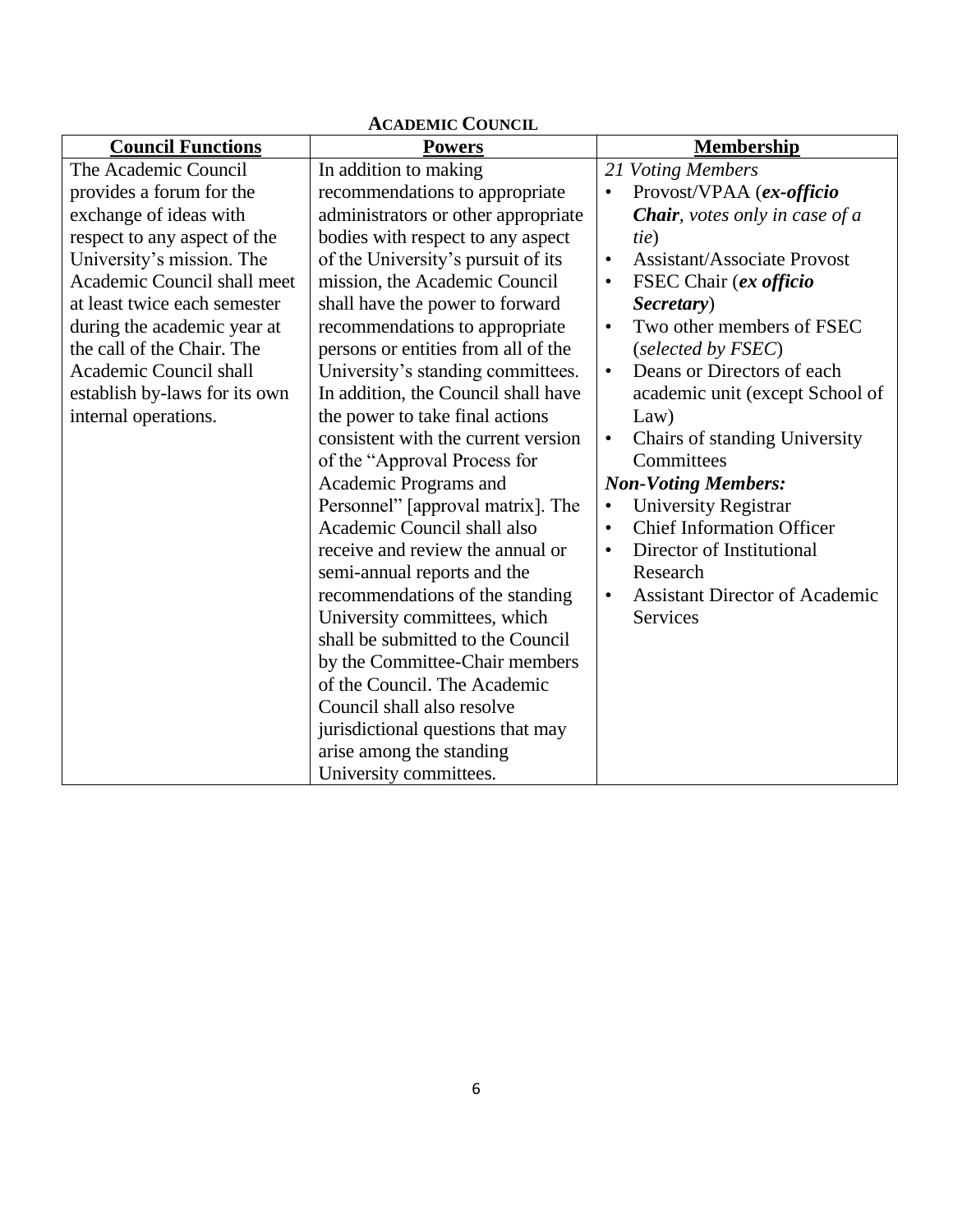| <b>ASSESSMENT COUNCIL</b>                                                                                                                                                                                                                                                                                                                                                                                                                                                                                                                                                                                                                                              |                                                                                                                                                                                                                                                                                                                                                                                                                                                                                                                                                                                                                                                                                                                                                                                                                                                                                                                                                          |                                                                                                                                                                                                                                                                                                                                                                                                                                                                                                                                                                                                                                                                  |  |  |  |
|------------------------------------------------------------------------------------------------------------------------------------------------------------------------------------------------------------------------------------------------------------------------------------------------------------------------------------------------------------------------------------------------------------------------------------------------------------------------------------------------------------------------------------------------------------------------------------------------------------------------------------------------------------------------|----------------------------------------------------------------------------------------------------------------------------------------------------------------------------------------------------------------------------------------------------------------------------------------------------------------------------------------------------------------------------------------------------------------------------------------------------------------------------------------------------------------------------------------------------------------------------------------------------------------------------------------------------------------------------------------------------------------------------------------------------------------------------------------------------------------------------------------------------------------------------------------------------------------------------------------------------------|------------------------------------------------------------------------------------------------------------------------------------------------------------------------------------------------------------------------------------------------------------------------------------------------------------------------------------------------------------------------------------------------------------------------------------------------------------------------------------------------------------------------------------------------------------------------------------------------------------------------------------------------------------------|--|--|--|
| <b>Council Functions</b>                                                                                                                                                                                                                                                                                                                                                                                                                                                                                                                                                                                                                                               | <b>Powers</b>                                                                                                                                                                                                                                                                                                                                                                                                                                                                                                                                                                                                                                                                                                                                                                                                                                                                                                                                            | <b>Membership</b>                                                                                                                                                                                                                                                                                                                                                                                                                                                                                                                                                                                                                                                |  |  |  |
| The Assessment Council is<br>charged with identifying<br>assessment issues, developing<br>policy recommendations,<br>facilitating assessment<br>activities, and promoting the<br>adoption of best practices in<br>assessment. The Assessment<br>Council conducts its activities<br>in accord with the published<br><b>Assessment Plan and</b><br>guidelines established by the<br><b>Higher Learning</b><br>Commission, recognizing that<br>the ultimate responsibility for<br>academic assessment belongs<br>to the faculty and the<br>responsibility for assessment<br>of non-academic (co-<br>curricular) units resides with<br>the administrators and<br>managers. | There are six specific<br>responsibilities for the Assessment<br>Council. Each of the following<br>responsibilities should be<br>considered of equal importance:<br>Collection and dissemination<br>$\bullet$<br>of information regarding best<br>practices for assessing student<br>learning outcomes;<br>Development, implementation,<br>$\bullet$<br>and maintenance of the<br>framework for university<br>assessment systems;<br>Development, implementation,<br>$\bullet$<br>and maintenance of learning<br>assessment processes at the<br>institutional level;<br>Review of institutional and<br>$\bullet$<br>program level learning<br>assessment reports;<br>Recommendation of changes<br>$\bullet$<br>and modifications in university<br>assessment processes as<br>indicated; and<br>Review of assessment<br>$\bullet$<br>information to ensure that<br>assessment results are utilized<br>in subsequent planning and<br>budgeting activities. | 12 standing Voting Members, plus<br>additional members as needed. All<br>may vote.<br>Provost/VPAA OR the<br><b>Assistant/Associate Provost</b><br>Two academic deans or<br>$\bullet$<br>assistant/associate deans<br>(appointed by the<br>Provost/VPAA)<br>Director of Institutional<br>$\bullet$<br>Research<br>Coordinator for Assessment (ex-<br>$\bullet$<br>officio Chair)<br>Four other faculty members<br>$\bullet$<br>(appointed by FSEC)<br>Two staff members (appointed<br>$\bullet$<br>by Staff Council)<br>One student (appointed by the<br>$\bullet$<br><b>Student Senate)</b><br>Other University personnel (as<br>appointed by the Provost/VPAA) |  |  |  |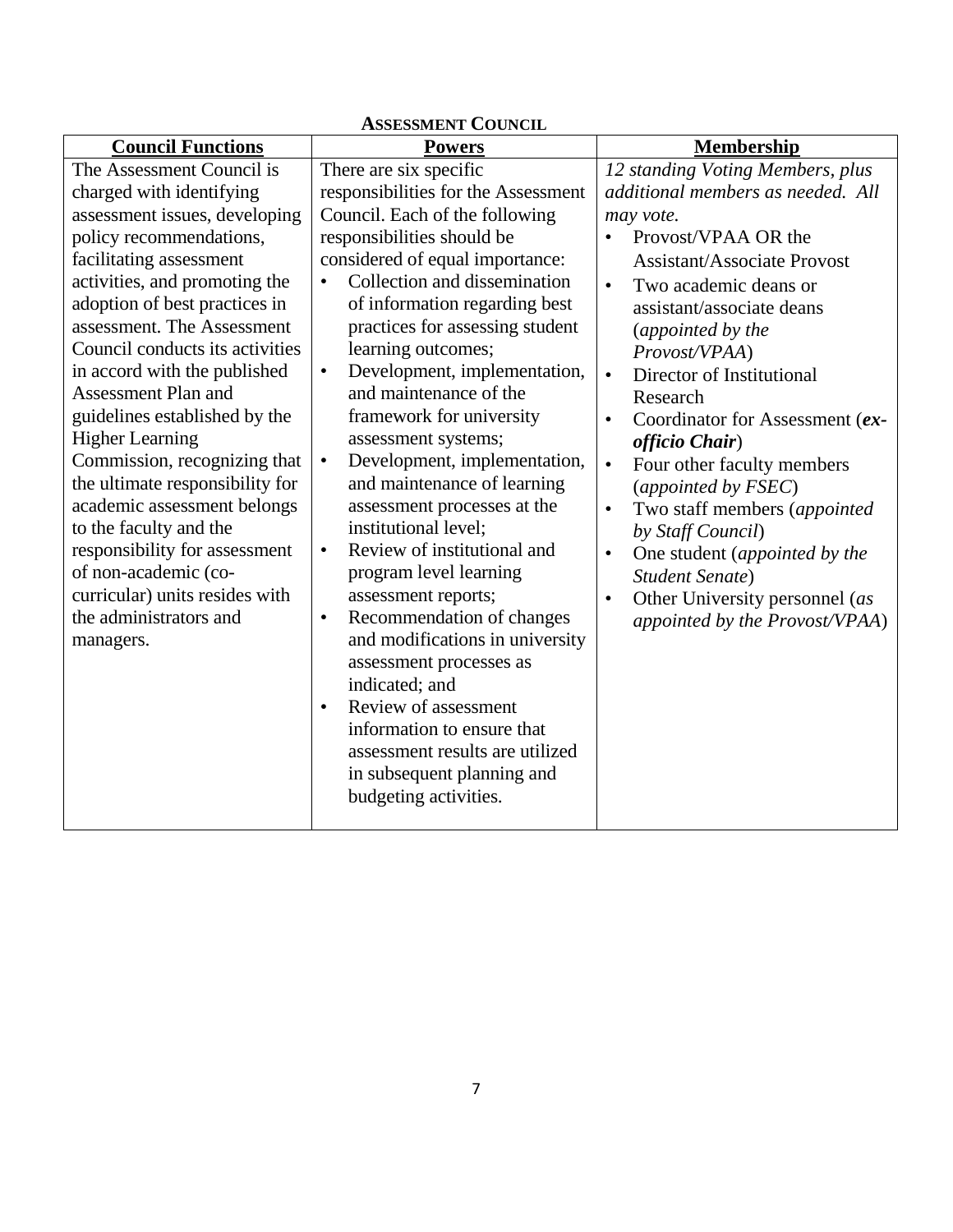| DEANS' COUNCIL                                                                                                                                                                                                                                                                                                                                                                                                                                                                                                                                                                          |                                                                                                                                                                                                                                                                                                                                                                                    |                                                                                                                                                                                                                                                                                                                                                                                                                                                                                                                                                                                                                                                                                                                        |  |  |  |
|-----------------------------------------------------------------------------------------------------------------------------------------------------------------------------------------------------------------------------------------------------------------------------------------------------------------------------------------------------------------------------------------------------------------------------------------------------------------------------------------------------------------------------------------------------------------------------------------|------------------------------------------------------------------------------------------------------------------------------------------------------------------------------------------------------------------------------------------------------------------------------------------------------------------------------------------------------------------------------------|------------------------------------------------------------------------------------------------------------------------------------------------------------------------------------------------------------------------------------------------------------------------------------------------------------------------------------------------------------------------------------------------------------------------------------------------------------------------------------------------------------------------------------------------------------------------------------------------------------------------------------------------------------------------------------------------------------------------|--|--|--|
| <b>Council Functions</b>                                                                                                                                                                                                                                                                                                                                                                                                                                                                                                                                                                | <b>Powers</b>                                                                                                                                                                                                                                                                                                                                                                      | Membership                                                                                                                                                                                                                                                                                                                                                                                                                                                                                                                                                                                                                                                                                                             |  |  |  |
| The Deans' Council provides<br>a forum for the exchange of<br>ideas and the<br>recommendation of policies<br>related to the academic<br>mission of the University.<br>The Deans' Council shall<br>meet on a frequent and<br>regular basis as determined<br>by the Chair; in addition, at<br>the written request of three or<br>more members of the<br>Council, the Chair shall<br>convene a meeting to discuss<br>matters of special or<br>extraordinary concern. The<br><b>Assistant/Associate Provost</b><br>shall chair the Deans'<br>Council in the absence of the<br>Provost/VPAA. | Areas of concern to the Deans'<br>Council include, but are not<br>limited to, academic integrity,<br>academic budgets, academic<br>programs, accreditation, academic<br>record-keeping, services<br>supporting academic programs,<br>enrollment, faculty and student<br>academic needs, and the bridges<br>between and among academic,<br>administrative, and student<br>policies. | 25 Voting Members<br>Provost/VPAA (ex-officio<br><b>Chair</b> , votes only in case of a<br>tie)<br><b>Assistant/Associate Provost</b><br>$\bullet$<br>Deans or Directors of the<br>$\bullet$<br>University's academic units<br>Academic assistant and<br>$\bullet$<br>associate deans<br>Vice President for Student<br>$\bullet$<br>Affairs/Dean of Students<br>Vice President of Enrollment<br>$\bullet$<br>Management<br><b>FSEC Chair</b><br>$\bullet$<br><b>Chief Information Officer</b><br>Director of Institutional<br>$\bullet$<br>Research<br><b>Coordinator for Assessment</b><br><b>Non-voting, Ex-Officio Members</b><br>Registrar<br>Director of CETL*<br>*Added Director of CETL, non-voting, per George |  |  |  |
|                                                                                                                                                                                                                                                                                                                                                                                                                                                                                                                                                                                         |                                                                                                                                                                                                                                                                                                                                                                                    | Sims, Interim Provost; April 29, 2021                                                                                                                                                                                                                                                                                                                                                                                                                                                                                                                                                                                                                                                                                  |  |  |  |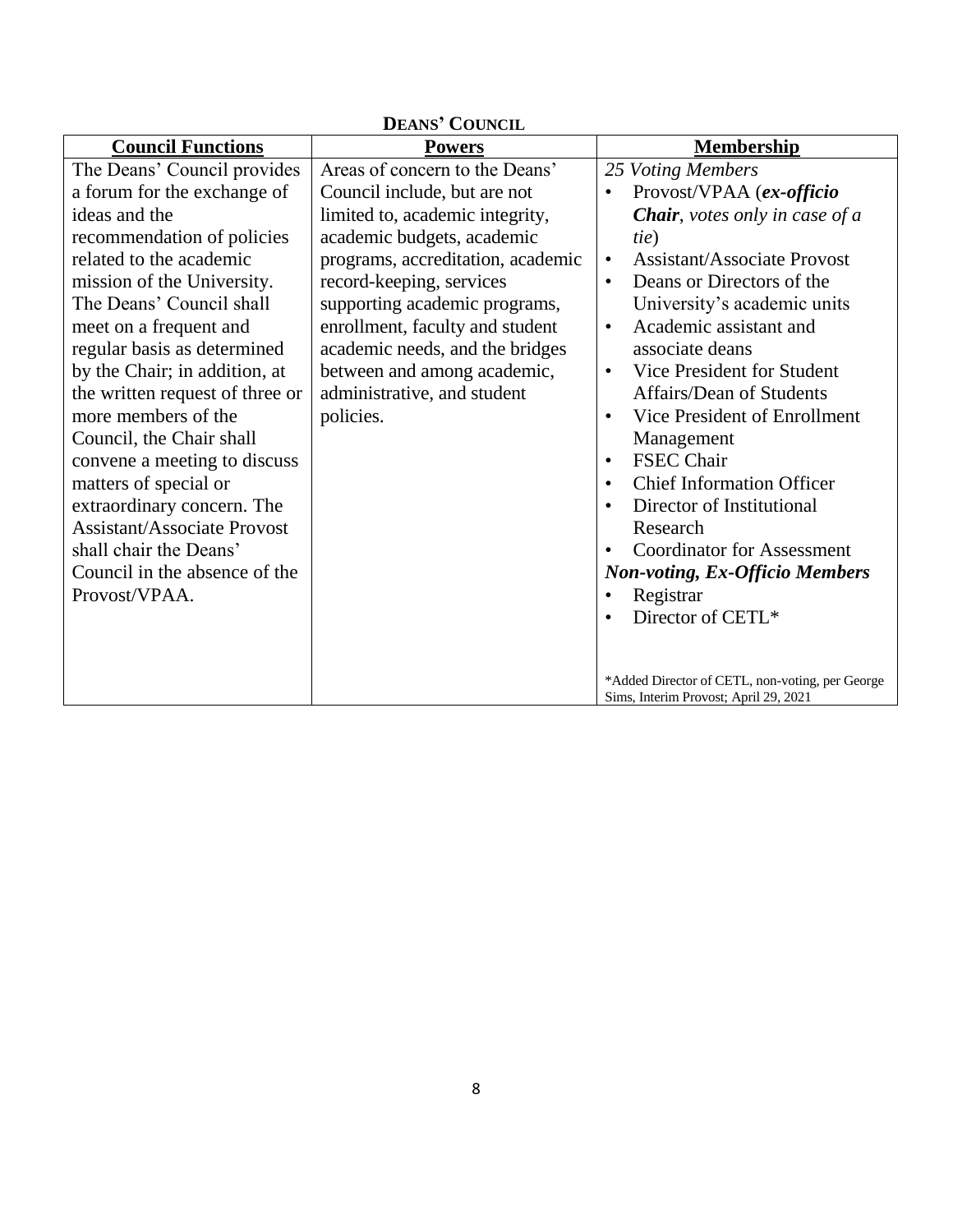| <b>Council Functions</b>      | <b>Powers</b>                     | <b>Membership</b>                                   |
|-------------------------------|-----------------------------------|-----------------------------------------------------|
| The Council on Diversity and  | The Council on Diversity and      | 28 Voting Members                                   |
| Inclusion provides a forum    | Inclusion shall provide support   | All University Vice Presidents                      |
| for representatives of a wide | and services to enhance diversity | (VP for University-Church                           |
| variety of the University's   | within our campus community.      | relations serves as ex-officio                      |
| constituencies to make        | Services include, but are not     | Chair)                                              |
| recommendations to the        | limited to training programs to   | <b>University General Counsel</b>                   |
| President and/or the          | support academic programs,        | <b>FSEC Chair</b>                                   |
| Provost/VPAA on the           | faculty, staff and students. The  | <b>Athletics Director</b>                           |
| effective pursuit of the      | Council shall meet at least twice | One faculty or staff<br>$\bullet$                   |
| diversity component(s) of the | each semester; but may meet more  | representative from each                            |
| University's mission.         | frequently to address matters of  | academic unit, as appointed by                      |
|                               | special or extraordinary concern. | the Dean or Director.                               |
|                               |                                   | <b>Student Representatives from at</b><br>$\bullet$ |
|                               |                                   | least three student organizations                   |
|                               |                                   | <b>Staff Council President</b>                      |
|                               |                                   | Director of Religious Life                          |
|                               |                                   | Director of Student Engagement,<br>$\bullet$        |
|                               |                                   | Inclusion, and Multicultural                        |
|                               |                                   | Programs                                            |
|                               |                                   | Conference Superintendent of                        |
|                               |                                   | the Oklahoma Indian Missionary                      |
|                               |                                   | Conference                                          |
|                               |                                   | Five persons from the University                    |
|                               |                                   | community or community at                           |
|                               |                                   | large (appointed by President)                      |
|                               |                                   |                                                     |

## **COUNCIL ON DIVERSITY AND INCLUSION**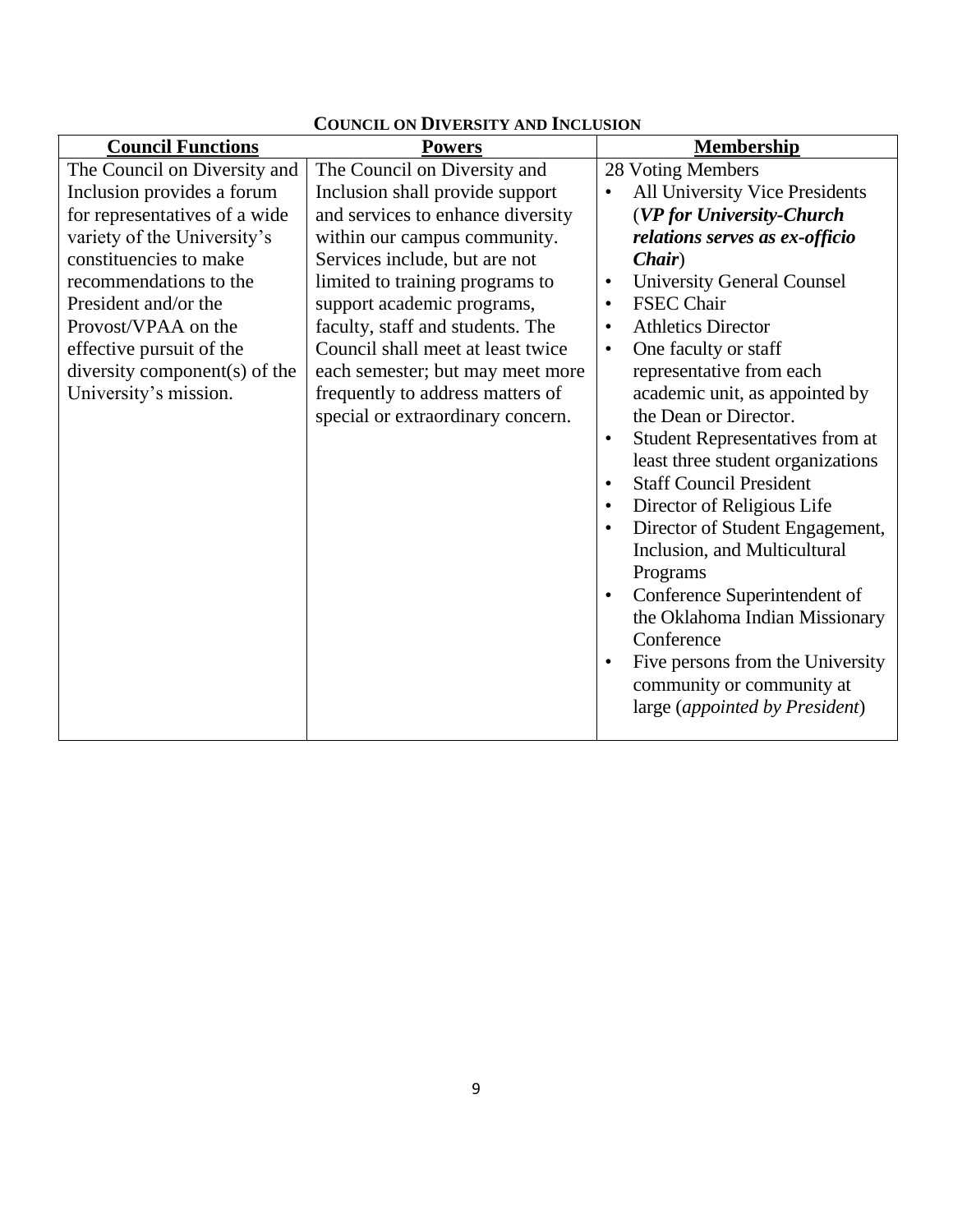| <b>GRADUATE COUNCIL</b>                                                                                                                                                                                                                                                       |                                                                                                                                                                                                                                                                                                                                                                                                                                                              |                                                                                                                                                                                                                                                                                                                                                                                                                                                                                                                                                                                                                                                                                                                                                                                                                                                                                                                        |
|-------------------------------------------------------------------------------------------------------------------------------------------------------------------------------------------------------------------------------------------------------------------------------|--------------------------------------------------------------------------------------------------------------------------------------------------------------------------------------------------------------------------------------------------------------------------------------------------------------------------------------------------------------------------------------------------------------------------------------------------------------|------------------------------------------------------------------------------------------------------------------------------------------------------------------------------------------------------------------------------------------------------------------------------------------------------------------------------------------------------------------------------------------------------------------------------------------------------------------------------------------------------------------------------------------------------------------------------------------------------------------------------------------------------------------------------------------------------------------------------------------------------------------------------------------------------------------------------------------------------------------------------------------------------------------------|
| <b>Council Functions</b>                                                                                                                                                                                                                                                      | <b>Powers</b>                                                                                                                                                                                                                                                                                                                                                                                                                                                | <b>Membership</b>                                                                                                                                                                                                                                                                                                                                                                                                                                                                                                                                                                                                                                                                                                                                                                                                                                                                                                      |
| The Graduate Council<br>provides a forum for<br>discussion of issues that cut<br>across the University's<br>varied graduate offerings and<br>programs.<br>*Chair votes only in the event<br>of a tie<br>*Faculty representatives<br>serve 2-year staggered terms<br>programs. | Except with respect to the School<br>of Law, the Graduate Council will<br>make recommendations to the<br>Academic Council regarding the<br>establishment, modification, and<br>termination of any graduate<br>program for which academic credit<br>is awarded; the creation of new<br>graduate courses; the deletion of<br>inactive graduate courses; and the<br>academic qualifications of<br>teaching personnel and academic<br>administrators in graduate | <b>Number of Voting Members Varies</b><br>Assistant/Associate Provost, Ex<br>$\bullet$<br><b>Officio Chair</b><br>Dean or Director of each<br>$\bullet$<br>academic unit that operates a<br>graduate program or set of<br>programs (except School of<br>Law)<br>One graduate faculty<br>$\bullet$<br>representative elected from each<br>school that offers one or more<br>graduate degree programs<br>A second graduate faculty<br>$\bullet$<br>member from each school that<br>offers one or more graduate<br>degree programs with more than<br>100 graduate students during the<br>Spring semester preceding the<br>beginning of the second faculty<br>member's term of office.<br><b>Non-voting, Ex-Officio Members</b><br>Director of Graduate<br>$\bullet$<br>Admissions<br>Director of the International<br>$\bullet$<br>Admissions<br>Registrar<br><b>Assistant/Associate Director</b><br>of Academic Services |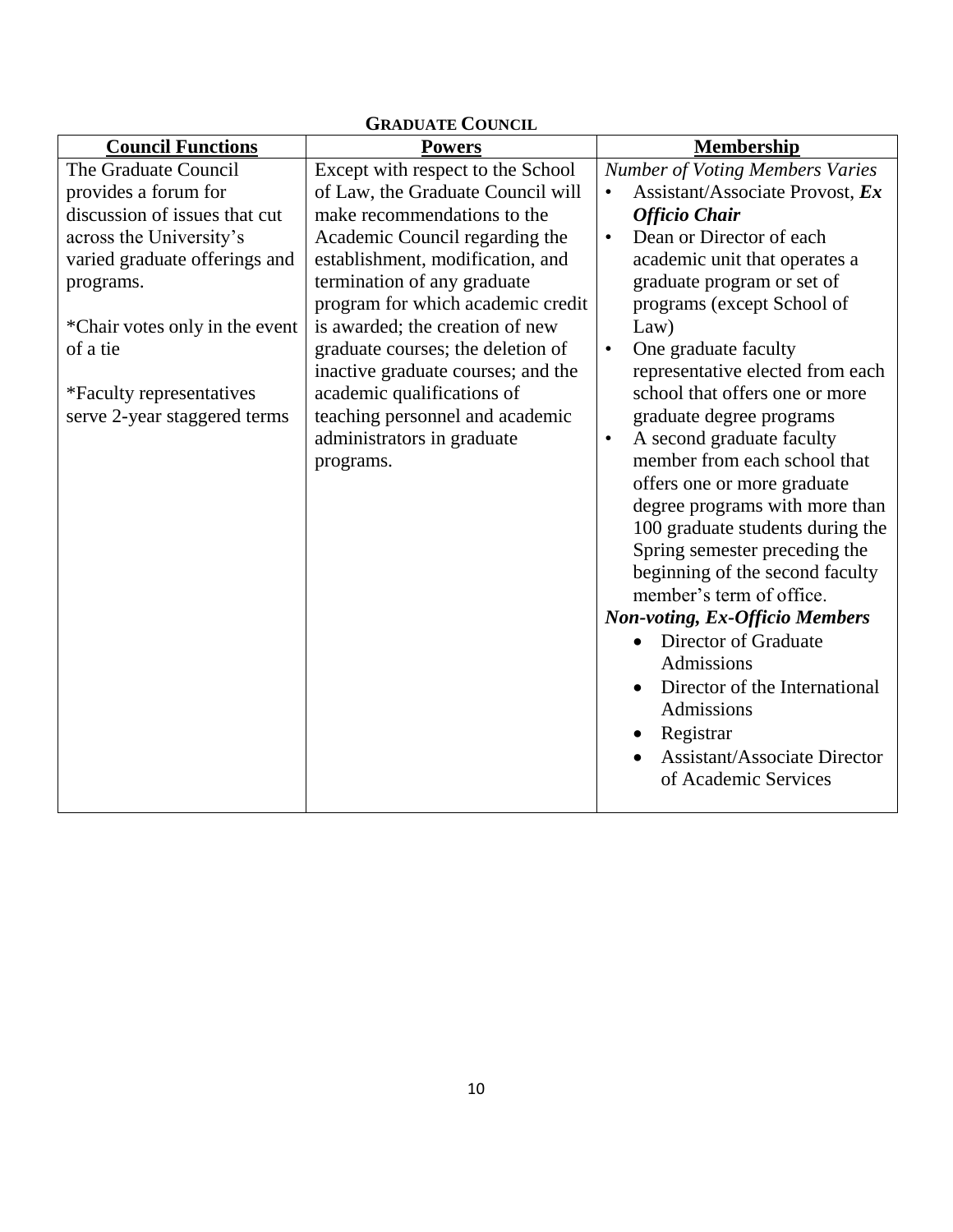| <b>LEADERSHIP COUNCIL</b>      |                                    |                                                |
|--------------------------------|------------------------------------|------------------------------------------------|
| <b>Council Functions</b>       | <b>Powers</b>                      | <b>Membership</b>                              |
| The Leadership Council         | Leadership Council, as directed by | <b>Number of Voting Members Varies</b>         |
| meets at the call of the       | the President, shall consider      | University President (ex-officio               |
| President, and provides a      | matters affecting University       | <i>Chair</i> )                                 |
| forum for the exchange of      | operation and policies of the      | Provost/VPAA                                   |
| ideas regarding the operation  | University, and shall advise the   | <b>Assistant/Associate Provost</b>             |
| and policies of the University | President as to new policies       | All University Vice-Presidents<br>٠            |
|                                | needed and enhancement of          | <b>University General Counsel</b><br>$\bullet$ |
|                                | existing policies.                 | <b>Athletics Director</b>                      |
|                                |                                    | <b>Chief of Police</b><br>$\bullet$            |
|                                |                                    | <b>Chief Human Resources Officer</b>           |
|                                |                                    | <b>Coordinator of Assessment</b>               |
|                                |                                    | <b>Chief Information Officer</b><br>$\bullet$  |
|                                |                                    | Deans, Assistant/Associate                     |
|                                |                                    | Deans or Directors of each                     |
|                                |                                    | academic unit                                  |
|                                |                                    | <b>FSEC Chair</b>                              |
|                                |                                    | Director of Institutional                      |
|                                |                                    | Research                                       |
|                                |                                    | Other members (as appointed by                 |
|                                |                                    | the President)                                 |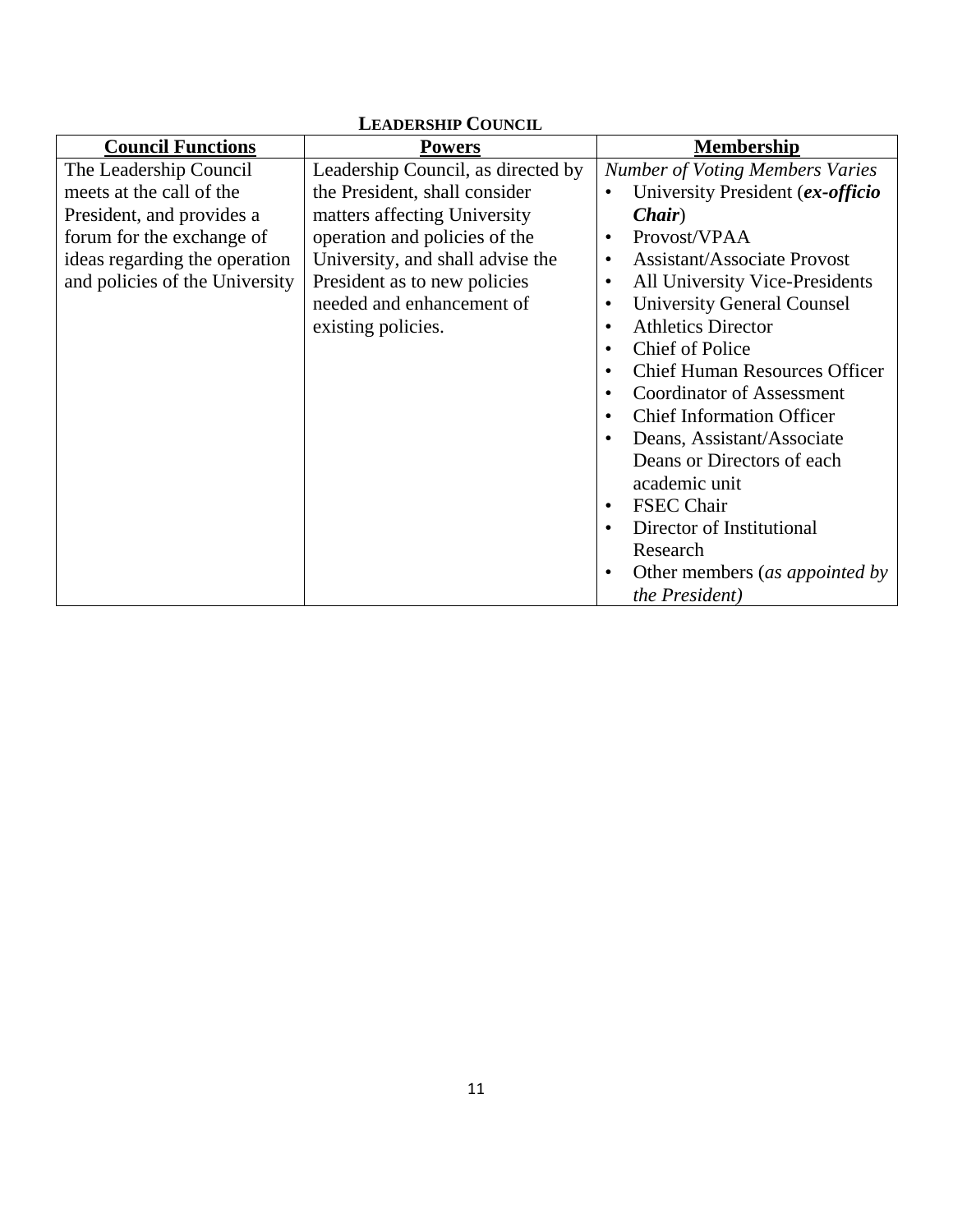#### **3.7 STANDING UNIVERSITY COMMITTEES**

3.7.1 **Purposes**. Standing Committees of the University are established to recognize that input, support, and cooperation of administrators, faculty, staff, and students is essential to the effective pursuit of the institution's academic mission. Faculty Committees oversee academic matters and also provide input into University operational decisions.

3.7.2 **Jurisdiction**. Standing University committees should not be bypassed by the establishment of ad hoc committees, ad hoc task forces, or ad hoc "working groups" where the issue in question is within the jurisdiction of one or more of the standing University committees. A standing University committee may, however, exercise concurrent jurisdiction over matters assigned to ad hoc entities where the matter is also within the jurisdiction of that standing University committee.

#### 3.7.3 **Membership Appointments**. Unless otherwise indicated:

- Academic dean or director committee-members whose positions are non-*ex-officio* shall be appointed by the Provost/VPAA.
- Faculty committee member positions shall be appointed by FSEC.
- Student committee member positions shall be appointed by the Student Senate, no later than April  $15<sup>th</sup>$  of the year preceding the student's term of service, provided that, any appointed student committee member shall remain in good academic standing throughout his or her term. The Vice President for Student Affairs/ Dean of Students shall, no later than May 1 of the year preceding the student's term of service, provide a list of student committee members to the Provost/VPAA, FSEC Chair, and the chair of each Standing Committee. Student committee members shall serve one-year terms beginning on May 1 and ending the following April 30.
- The chair of each Standing Committee shall be a faculty member appointed by FSEC, unless FSEC delegates the authority to a committee to select a chair from among the committee's membership.
- In the event a faculty member appointed by FSEC fails to fulfill the responsibilities for committee service, FSEC shall replace such faculty member with a new appointee.
- The secretary of each Standing Committee shall be selected by the membership of such committee.

3.7.4 **Chairs**. Committee chairs shall serve a one-year term from May 1 to April 30 of any calendar year. Committee chairs shall have the responsibility to schedule meetings, prepare the agenda for each meeting, generally oversee the writing of committee reports and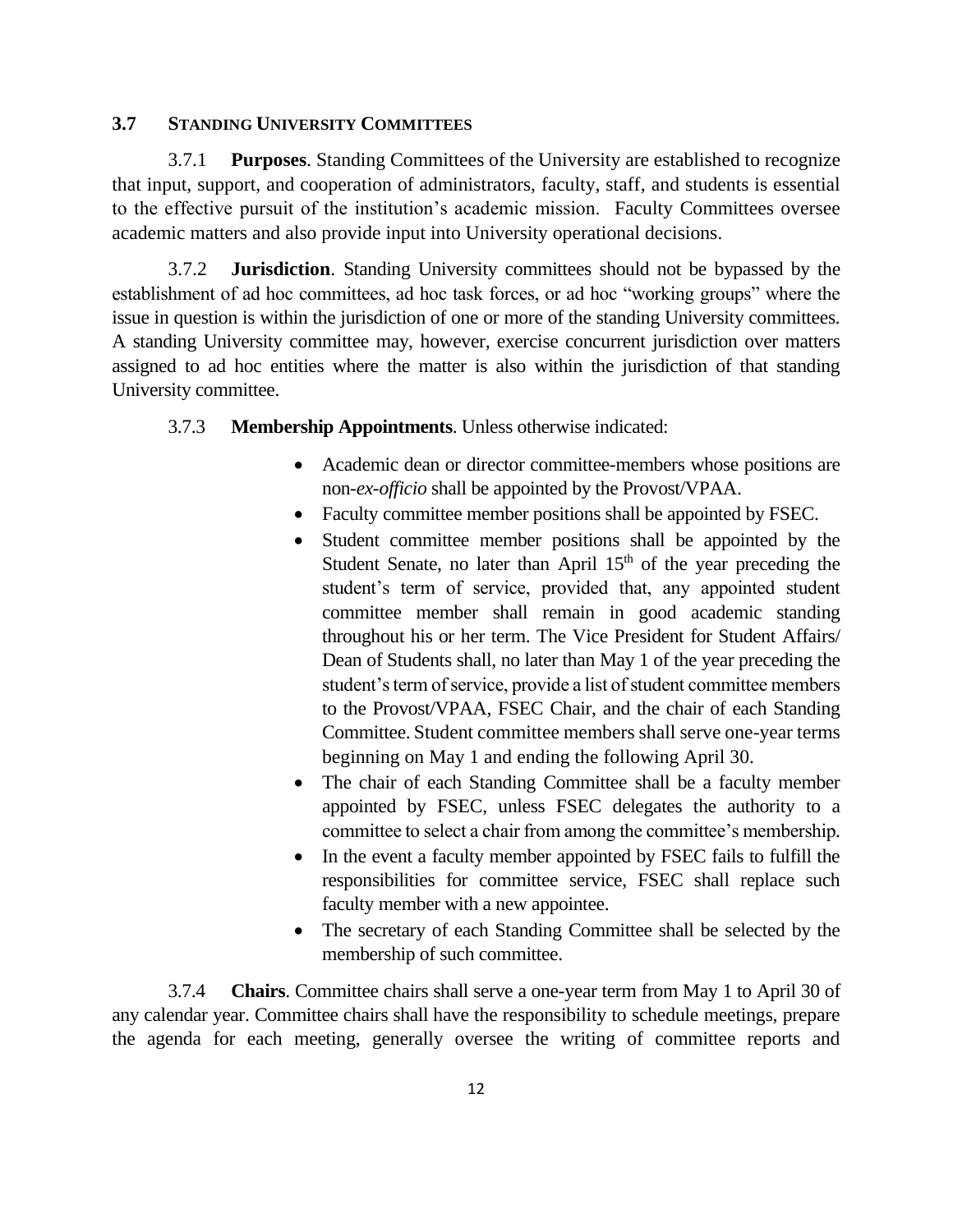recommendations, and forward such documents to the Academic Council. No person may serve as chair of more than one standing University committee.

3.7.5 **Secretaries**. The secretary of each committee shall prepare and keep the committee minutes, ensure that minutes are distributed to committee members, the Provost/VPAA, the members of the Academic Council, and the University Archivist (at the Dulaney-Browne Library); and draft such other documents as the committee of which he or she is secretary may direct.

3.7.6 **Terms**. All non-*ex-officio*, non-student University committee members shall serve staggered three-year terms as established by FSEC beginning on May 1 and ending on April 30 three years later. Those non- *ex-officio* members of each Standing Committee who are to replace members whose three-year terms have expired shall be appointed no later than May 1 for the three-year term. Committee members whose terms have expired shall serve until successor members are appointed.

3.7.7 **Meetings**. Each University committee shall meet at the call of its chair, no less than twice per semester. Meetings shall also be called at the written request of three committee members or the Provost/VPAA. A majority of a committee's voting membership shall constitute a quorum. Absent members may delegate a proxy for meeting votes. Annual charge(s) to each University committee may be provided by the President, the Provost/VPAA, the Academic Council, and/or FSEC. On the reasonable request of any committee (acting through its chair), appropriate University administrators shall provide the data necessary to fully-informed committee deliberations.

3.7.8 **Summary Report**. After its final meeting during the Spring semester of each year, each University committee shall submit a summary of its work during that academic year, including its prospective recommendations, to the Provost/VPAA no later than May 1. A compilation of the recommendations of the standing University committees shall be prepared by the outgoing Chair of FSEC, and submitted by him or her to the President and the Provost/VPAA by June 1 of each year.

3.7.9 **Protocol Process**. Where standing University committees are empowered to develop academic protocols for various situations that may confront the University from time to time, such protocols shall not become operative until they are: (1) presented to the Academic Programs and Standards Committee for commentary; (2) approved by the Academic Council (or Graduate Council); and (3) presented in final form to the Provost/VPAA for approval and filing.

3.7.10 **Committee Structure**. Standing Committees, including specific committee authority, appointment process, membership, and responsibilities are more specifically described in the table below. Changes to Committee functions must be approved by the Board of Trustees. All University Standing Committees must retain at least 51% faculty member representation.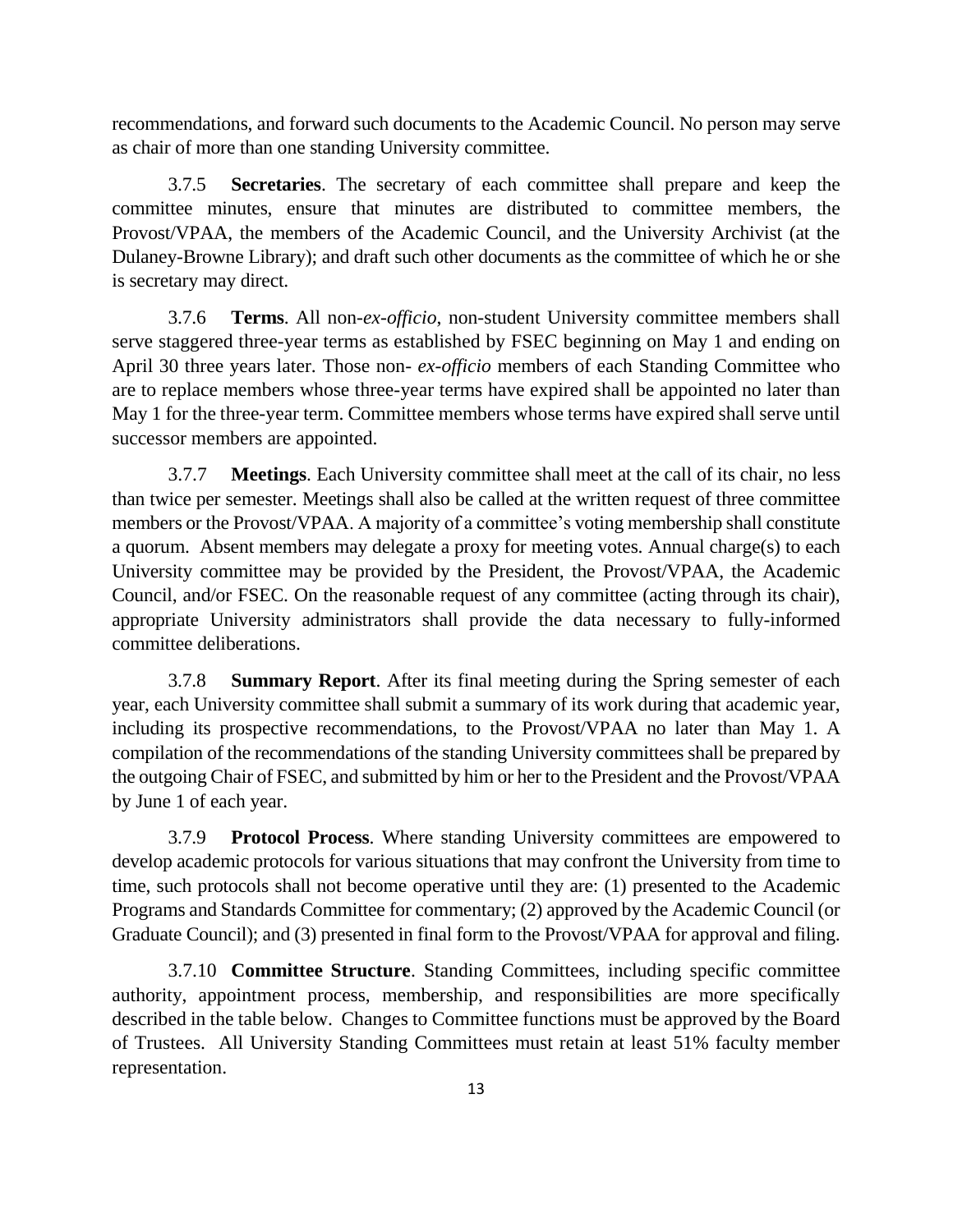3.7.11 **Changes in Administrator Membership**. The President retains unilateral authority to modify committee composition as it relates to any administrator *ex-officio* members.

3.7.12 **Changes in Faculty Membership**. Committee composition as it relates to FSEC-appointed faculty members may be modified upon the common consent of FSEC and the Provost/VPAA.

3.7.13 **Roster of Membership**. The Provost/VPAA shall keep a current list of membership for each Committee, and shall post such list at [\[UnivCouncils&Committees\]](http://starnet.okcu.edu/admin/aa/University%20Councils%20and%20Committees/University%20Councils%20and%20Committees%20AY%202016-17.pdf).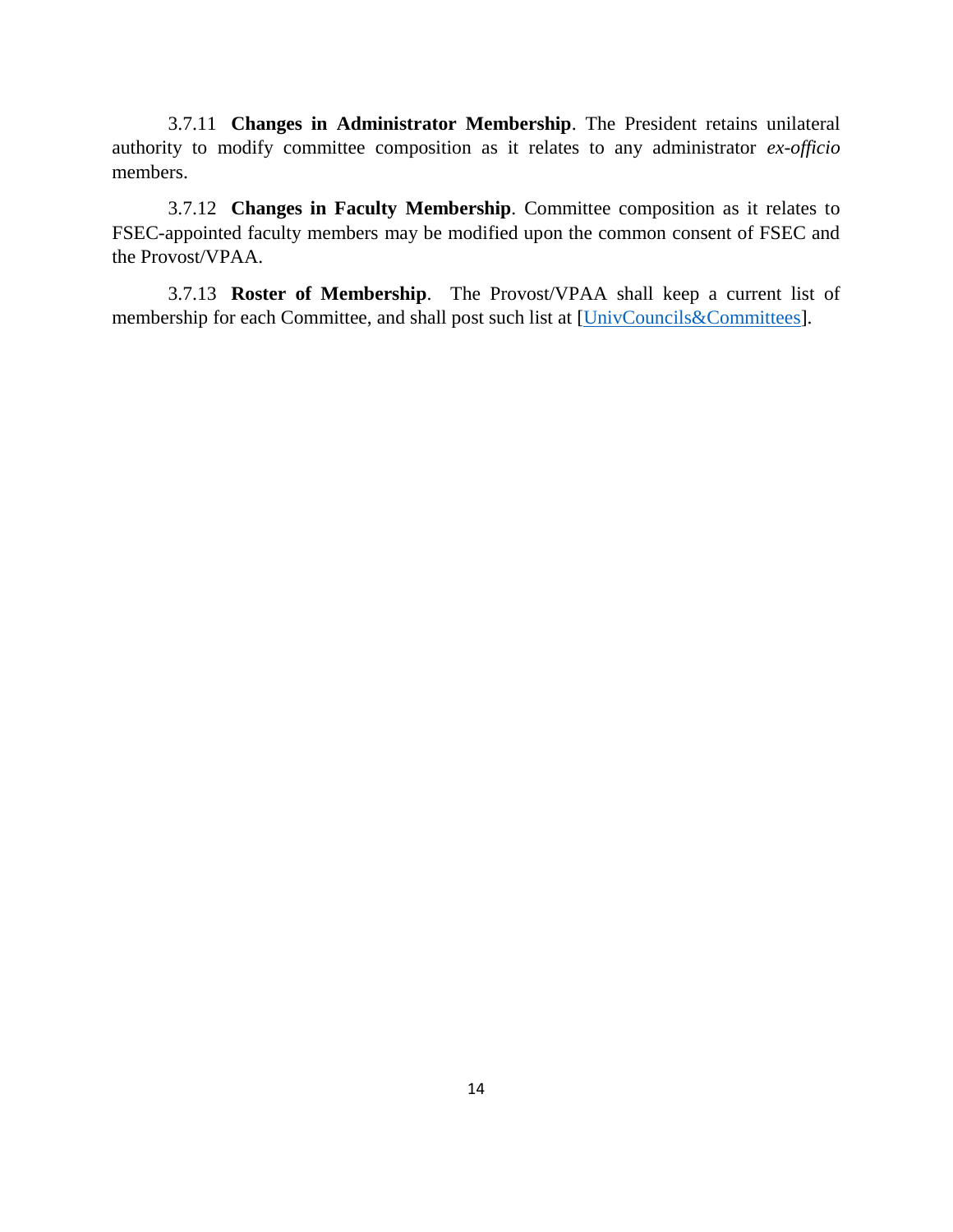## **ACADEMIC PROGRAMS AND STANDARDS COMMITTEE**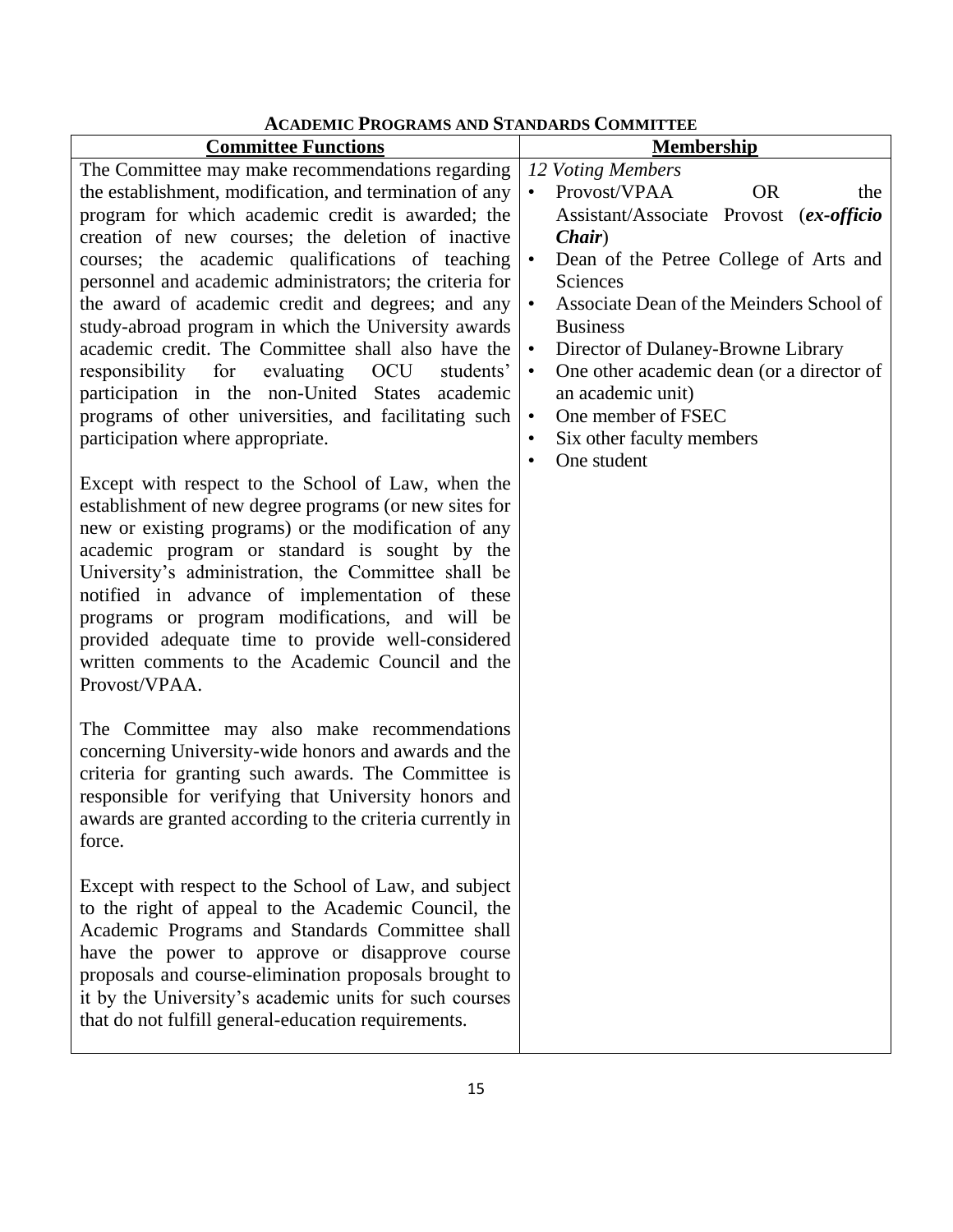| <b>ADMISSIONS COMMITTEE</b>                               |                                                        |  |
|-----------------------------------------------------------|--------------------------------------------------------|--|
| <b>Committee Functions</b>                                | <b>Membership</b>                                      |  |
| To the extent allowed by the professional and/or other    | 10 Voting Members                                      |  |
| agencies that accredit particular academic units of the   | Vice<br>President<br>Enrollment<br>for                 |  |
| University, the Committee shall, with the approval of the | Management                                             |  |
| Academic Council, establish all standards and processes   | <b>Assistant/Associate Provost</b><br>$\bullet$        |  |
| governing admission to the University and all of its      | University Compliance Coordinator<br>$\bullet$         |  |
| degree-granting programs; make recommendations            | One academic dean (or a director of an<br>$\bullet$    |  |
| concerning enrollment goals; and evaluate and make        | academic unit)                                         |  |
| recommendations with respect to any aspect of the         | Six faculty members from at least 4<br>$\bullet$       |  |
| University's recruitment, admissions, and scholarship     | academic units                                         |  |
| and/or financial aid programs.                            | <b>Non-voting, Ex-Officio Members:</b>                 |  |
|                                                           | Vice President for Student Affairs/Dean                |  |
| The Committee shall hear and adjudicate student appeals   | of Students                                            |  |
| from the revocation of admission or conditional           | Director of Undergraduate Admissions<br>$\bullet$      |  |
| admission. The Committee also hears petitions for         | Director of Graduate Admissions<br>$\bullet$           |  |
| Academic Forgiveness.                                     | <b>Coordinator of Disability Services</b><br>$\bullet$ |  |
|                                                           | Registrar<br>٠                                         |  |
|                                                           | Director of Student Financial Services                 |  |
|                                                           | Director of International Admissions                   |  |
|                                                           | <b>Permanent Resource Members</b>                      |  |
|                                                           | <b>General Counsel</b>                                 |  |

## **ATHLETICS COMMITTEE**

| <b>Committee Functions</b>                                                                | <b>Membership</b>                                              |
|-------------------------------------------------------------------------------------------|----------------------------------------------------------------|
| The Committee may make recommendations regarding   10 Voting Members                      |                                                                |
| the University's athletic programs, policies, and • Provost/VPAA (or his or her delegate) |                                                                |
| personnel.                                                                                | One other academic dean (or a director of<br>an academic unit) |
|                                                                                           | The faculty representative to the NAIA                         |
|                                                                                           | Five other faculty members                                     |
|                                                                                           | Student Success Coordinator for Arts &                         |
|                                                                                           | Sciences*                                                      |
|                                                                                           | One undergraduate student                                      |
|                                                                                           | <b>Non-voting, Ex-Officio Member</b>                           |
|                                                                                           | Director of Athletics                                          |

\*Athletics Committee membership modified with addition of Student Success Coordinator for Arts & Sciences as a voting member. Approved by FSEC April 3, 2018.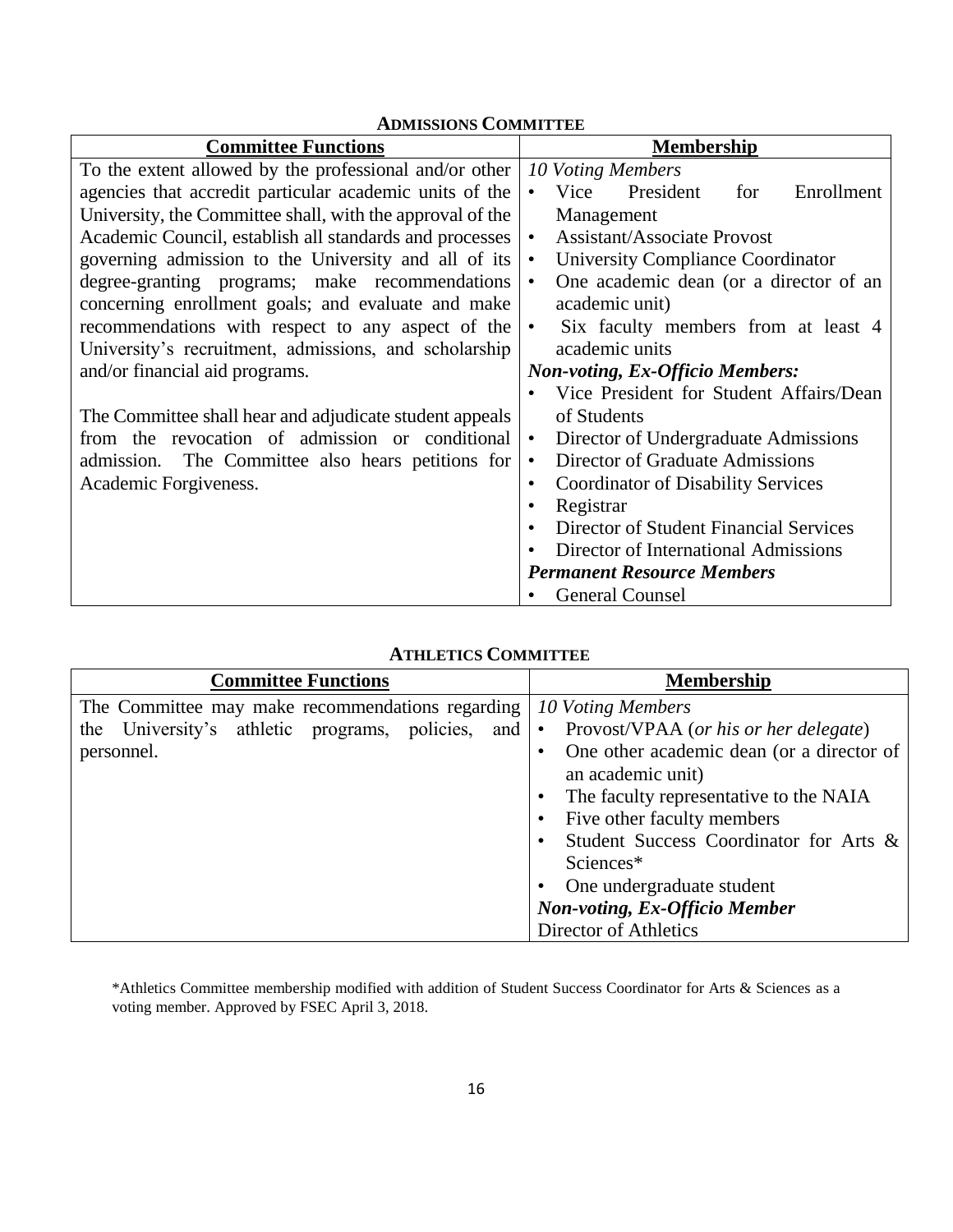| <b>Committee Functions</b>                            | <b>Membership</b>                                |
|-------------------------------------------------------|--------------------------------------------------|
| The Benefits Committee may make recommendations       | 12 Voting Members                                |
| concerning faculty and staff fringe benefits, and may | Provost/VPAA OR Assistant/Associate<br>$\bullet$ |
| consult with the Budget Committee to make such        | Provost                                          |
| recommendations.                                      | <b>Chief Financial Officer</b><br>$\bullet$      |
|                                                       | Dean or Associate Dean of the Meinders           |
|                                                       | <b>School of Business</b>                        |
|                                                       | <b>Six Faculty Members</b>                       |
|                                                       | <b>Chief Human Resources Officer</b>             |
|                                                       | <b>Staff Council President</b>                   |
|                                                       | One other staff member                           |
|                                                       | <b>Non-voting, Ex-Officio Member</b>             |
|                                                       | <b>Benefits Coordinator</b>                      |

## **BENEFITS COMMITTEE**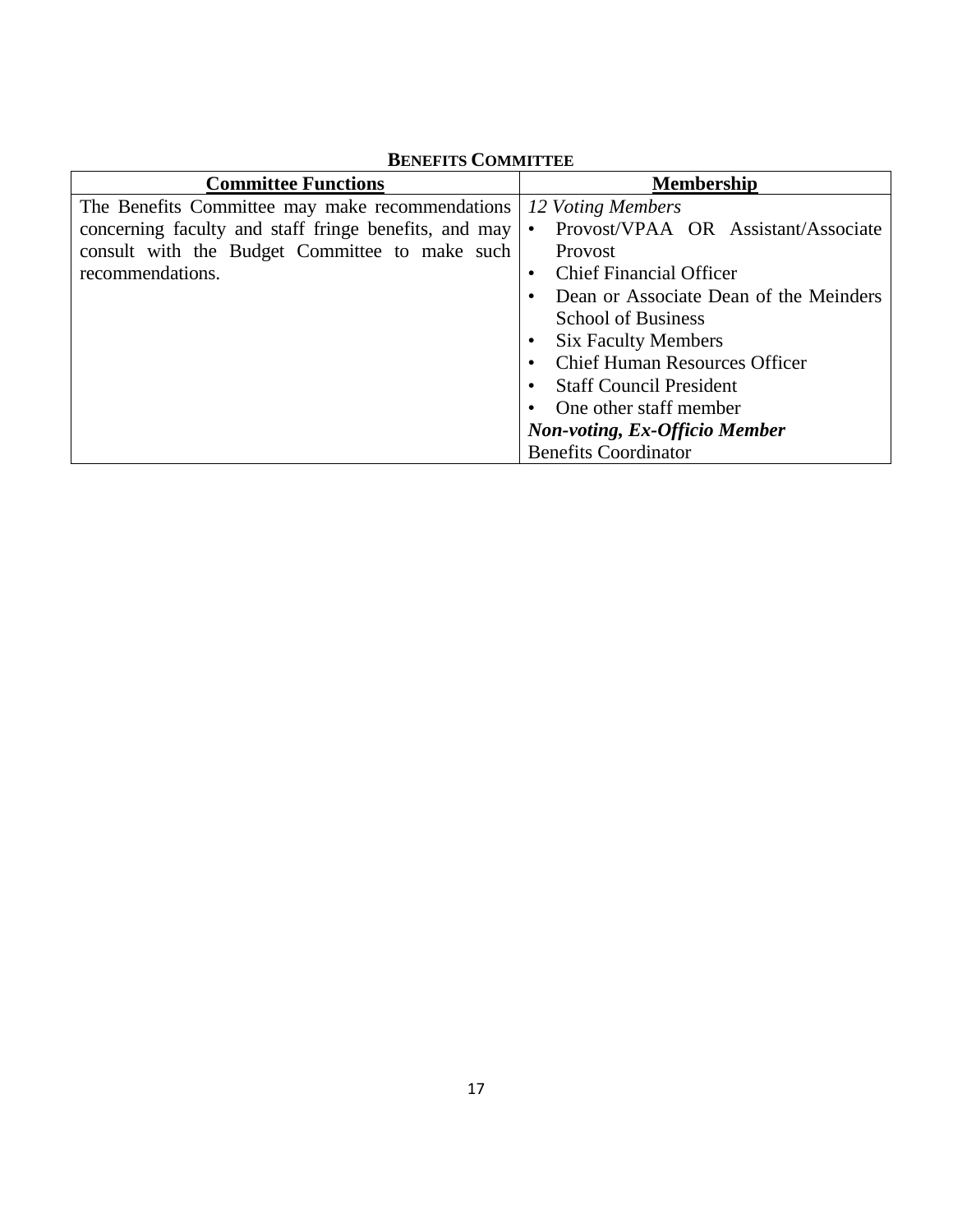| <b>Committee Functions</b>                                                  | <b>Membership</b>                                                                            |
|-----------------------------------------------------------------------------|----------------------------------------------------------------------------------------------|
| The Committee shall review the University's budget and                      | 16 Voting Members                                                                            |
| related information in sufficient detail so as to make fully                | Provost/VPAA (or his or her delegate)<br>$\bullet$                                           |
| informed recommendations with respect to any aspect of                      | <b>Chief Financial Officer</b><br>$\bullet$                                                  |
| the University's finances and budget.                                       | President<br>Enrollment<br>Vice<br>for<br>$\bullet$                                          |
|                                                                             | Management                                                                                   |
| *Permanent Resource Members shall be invited as needed for<br>agenda items. | Three academic deans (or directors of<br>$\bullet$<br>academic units)                        |
| Each academic unit shall be represented on the committee.<br>$\bullet$      | Nine faculty members**, six of whom<br>$\bullet$<br>come from academic units not represented |
| The Committee shall have access to information and                          | on the committee by an academic dean (or<br>director of an academic unit)                    |
| perform tasks necessary to:                                                 | Staff Council President (or his or her<br>$\bullet$                                          |
| 1.) Monitor the ongoing financial health of the University                  | delegate)                                                                                    |
| and the budget.                                                             | <b>Non-voting, Ex-Officio Members</b>                                                        |
| 2.) Recommend adequate controls to ensure committee                         | Director of Finance and Controller                                                           |
| members are capable of fulfilling their role on this<br>committee.          | <b>Permanent Resource Members</b>                                                            |
| 3.) Establish the process for preparing** the annual                        | <b>General Counsel</b><br>$\bullet$                                                          |
| operating budget, submit the budget to the President for                    | Vice President for Student Affairs/Dean                                                      |
| consideration, finalization, and ultimate approval by the                   | of Students                                                                                  |
| <b>Trustees</b>                                                             | <b>Chief Information Officer</b><br>$\bullet$                                                |
| 4.) Request <sup>**</sup> and review reports, information,                  | Director of Institutional Research<br>$\bullet$                                              |
| statistics, and related data in sufficient detail so as to                  | Director of Student Financial Services<br>$\bullet$                                          |
| make fully informed recommendations with respect to                         | $\bullet$<br>Director of Undergraduate Admissions                                            |
| any aspect of the University's finances and budget.                         | <b>Athletics Director</b><br>$\bullet$                                                       |
| 5.) Study and recommend long-range policies for the                         | Vice President of Advancement<br>$\bullet$                                                   |
| allocation of financial resources.                                          | Director of Dulaney-Browne Library<br>$\bullet$                                              |
| 6.) Review and make recommendations on the Strategic                        | <b>Chief Human Resources Officer</b><br>$\bullet$                                            |
| Plan to the Strategic Planning Committee.                                   |                                                                                              |
| 8.) Provide a venue for discussing faculty or staff                         |                                                                                              |
| questions and concerns about the University and the                         |                                                                                              |
| budgeting process.                                                          |                                                                                              |
| 9.) Keep FSEC informed of the actions, activities, and                      |                                                                                              |
| proposals of the Committee as required from time to                         |                                                                                              |
| time.                                                                       |                                                                                              |
| 10.) Consider and vote on recommendations<br>to                             |                                                                                              |
| terminate or reduce a program as part of the Academic                       | **Verbiage amended for 3. and 4., plus numbers                                               |
| Program Review Process.**                                                   | 10. and 11. added; per BOT approval on January                                               |
| 11.) Consider and vote on proposals to create new                           | 29, 2020. Voting members & faculty members                                                   |
| academic degree programs or majors as part of the                           | increased by one; per George Sims,                                                           |
| approval process for Academic Programs.**                                   | Interim Provost on January 29, 2020/cball                                                    |

## **BUDGET COMMITTEE**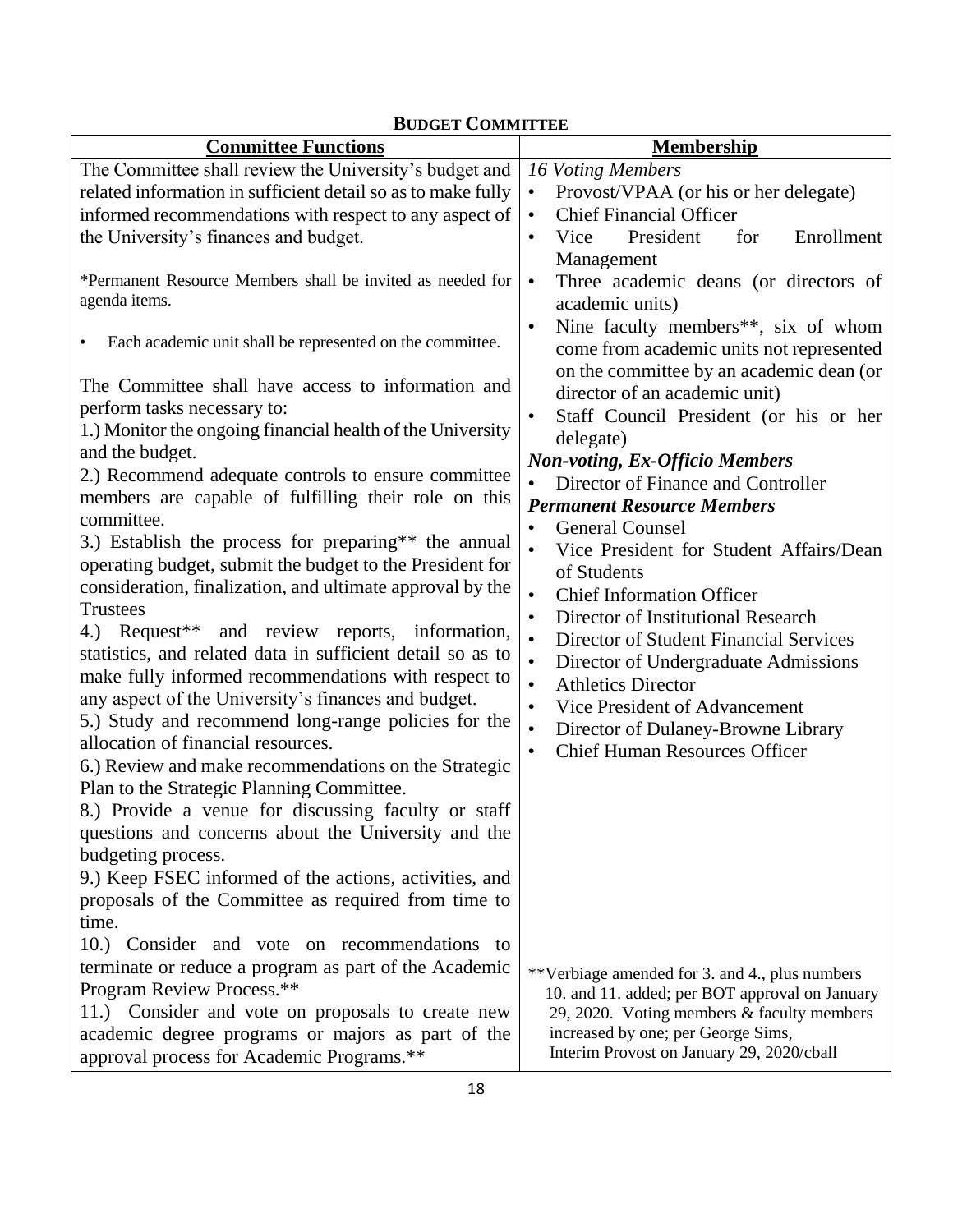| <b>Committee Functions</b>                               | <b>Membership</b>                                      |
|----------------------------------------------------------|--------------------------------------------------------|
| The Committee shall monitor, evaluate, and make          | 15 Voting Members                                      |
| recommendations regarding the University's general       | Four faculty members elected by the<br>$\bullet$       |
| education curriculum. The Committee shall also have the  | faculty of the Petree College of Arts and              |
| power, subject to appeal to the Academic Council, to     | Sciences (one of whom<br>shall<br>be                   |
| approve or disapprove new courses as satisfying general- | designated the initial convenor)                       |
| education requirements, or the elimination of general-   | Two faculty members from each of the<br>$\bullet$      |
| education requirements with respect to particular        | academic units listed below, who are                   |
| courses.                                                 | elected by the faculty of such academic                |
|                                                          | unit:                                                  |
| The full-time faculty (excluding those who hold half-    | Wanda Bass School of Music<br>$\bigcap$                |
| time or more administrative appointments) of each        | <b>Meinders School of Business</b><br>$\bigcap$        |
| academic unit shall elect the representatives from that  | One faculty member from each of the<br>$\bullet$       |
| academic unit to the General Education Committee,        | academic units listed below, who is                    |
| who may not include any person who holds a half-time     | elected by the faculty of such academic                |
| or more administrative appointment, by secret ballot.    | unit:                                                  |
|                                                          | Ann Lacy School of American<br>$\circ$                 |
| Elections shall be held during the relevant academic     | Dance and Entertainment                                |
| unit's April meeting for terms that become vacant for    | <b>Kramer School of Nursing</b><br>O                   |
| the upcoming academic year and thereafter.               | Wimberly School of Religion<br>$\circ$                 |
|                                                          | <b>School of Theatre</b><br>$\circ$                    |
| FSEC secretary shall report the names of the person(s)   | School of Law<br>$\Omega$                              |
| selected to the entire FSEC and to the full-time faculty | Dulaney-Browne Library<br>$\circ$                      |
| of the academic unit in question, as soon as possible.   | One student                                            |
| FSEC shall select the chair.                             | <b>Non-voting, Ex-Officio Members:</b><br>Provost/VPAA |
|                                                          | $\bullet$                                              |
|                                                          | Director of the Honors Program<br>$\bullet$            |
|                                                          | Registrar                                              |
|                                                          |                                                        |

## **GENERAL EDUCATION COMMITTEE**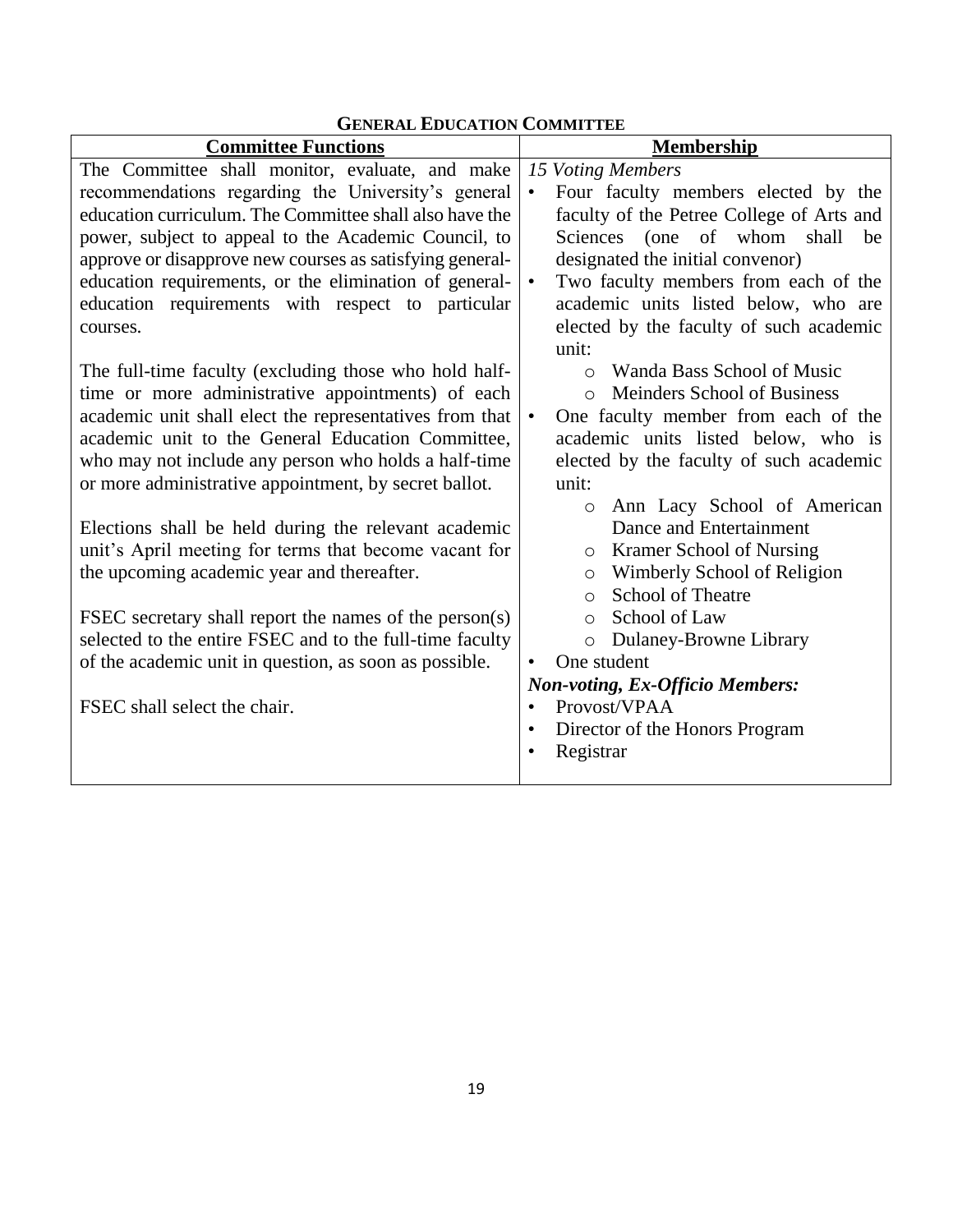| <b>Committee Functions</b>                                                                                                                                                                                                                                                                                                       | <b>Membership</b>                         |
|----------------------------------------------------------------------------------------------------------------------------------------------------------------------------------------------------------------------------------------------------------------------------------------------------------------------------------|-------------------------------------------|
| The Committee shall have the responsibility for the $\vert$ 9 Voting Members<br>development and general supervision of a $\cdot$ Provost/VPAA (or his or her delegate)<br>comprehensive faculty-development program and to $\cdot$ One academic dean (or a director of an<br>award general University faculty development funds. | academic unit)<br>• Seven faculty members |
|                                                                                                                                                                                                                                                                                                                                  |                                           |

## **FACULTY SCHOLARSHIP COMMITTEE**

### **LEARNING TECHNOLOGY COMMITTEE**

\*Learning Technology Committee membership modified with addition of the Senior Coordinator for Access and Academic Support as a non-voting member. Approved by FSEC April 3, 2018.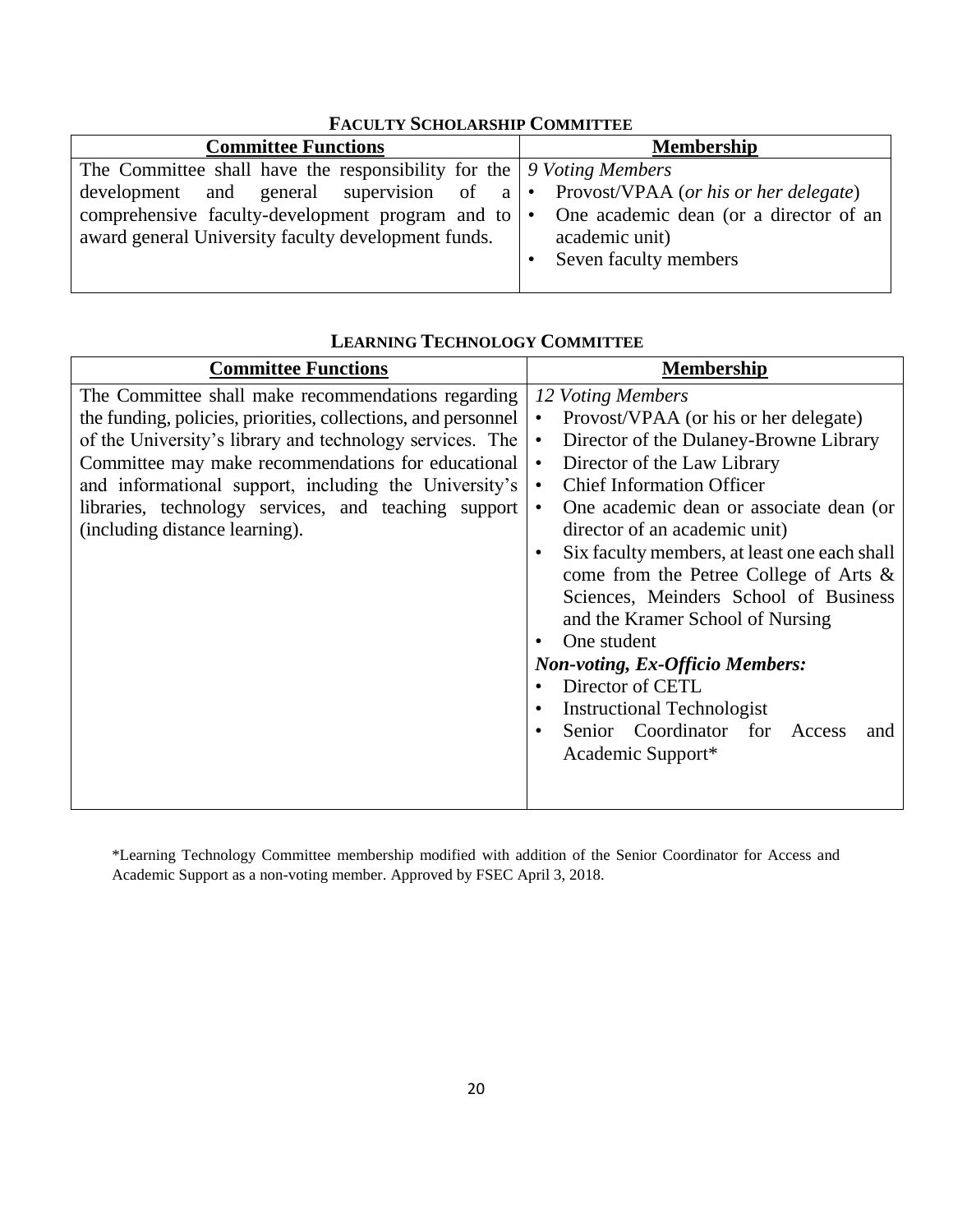| <b>Committee Functions</b>                              | <b>Membership</b>                                                           |
|---------------------------------------------------------|-----------------------------------------------------------------------------|
| <b>Strategic Planning Committee</b>                     | 19 Voting Members                                                           |
| The Committee shall provide recommendations             | Provost/VPAA (ex-officio Chair)<br>$\bullet$                                |
| regarding mission-centered strategic priorities and     | Vice President for Enrollment Services<br>$\bullet$                         |
| initiatives of the University.                          | <b>Chief Financial Officer</b><br>$\bullet$                                 |
| Upon request from the Budget Committee, the Strategic   | Vice President for Student Affairs/Dean<br>$\bullet$                        |
| Planning Committee may examine any new proposed         | of Students                                                                 |
| program to ensure that adding the program is consistent | President<br>Vice<br>for<br>University<br>$\bullet$                         |
| with the University's mission and strategic plan.       | Advancement and External Relations (or                                      |
|                                                         | his or her delegate)                                                        |
|                                                         | President of the Student Senate<br>$\bullet$                                |
|                                                         | Chair of the Trustees' Strategic Planning                                   |
|                                                         | Committee                                                                   |
|                                                         | Dean of the Petree College of Arts and<br>$\bullet$                         |
|                                                         | Sciences                                                                    |
|                                                         | Two academic deans, as appointed by the                                     |
|                                                         | Provost/VPAA                                                                |
|                                                         | 8 faculty members, 5 appointed by FSEC                                      |
|                                                         | and 3 appointed by the Provost/VPAA, in                                     |
|                                                         | consultation with the President                                             |
|                                                         | <b>Staff Council President</b>                                              |
|                                                         | <b>Permanent Resource Members</b>                                           |
|                                                         | <b>Chief Information Officer</b><br>$\bullet$                               |
|                                                         | <b>Faculty Budget Committee Chair</b>                                       |
|                                                         | <b>Chief Human Resources Officer</b><br>$\bullet$<br><b>General Counsel</b> |
|                                                         | $\bullet$<br>Director of Institutional Research                             |
|                                                         | <b>Coordinator for Assessment</b>                                           |
|                                                         |                                                                             |
|                                                         |                                                                             |

## **STRATEGIC PLANNING COMMITTEE**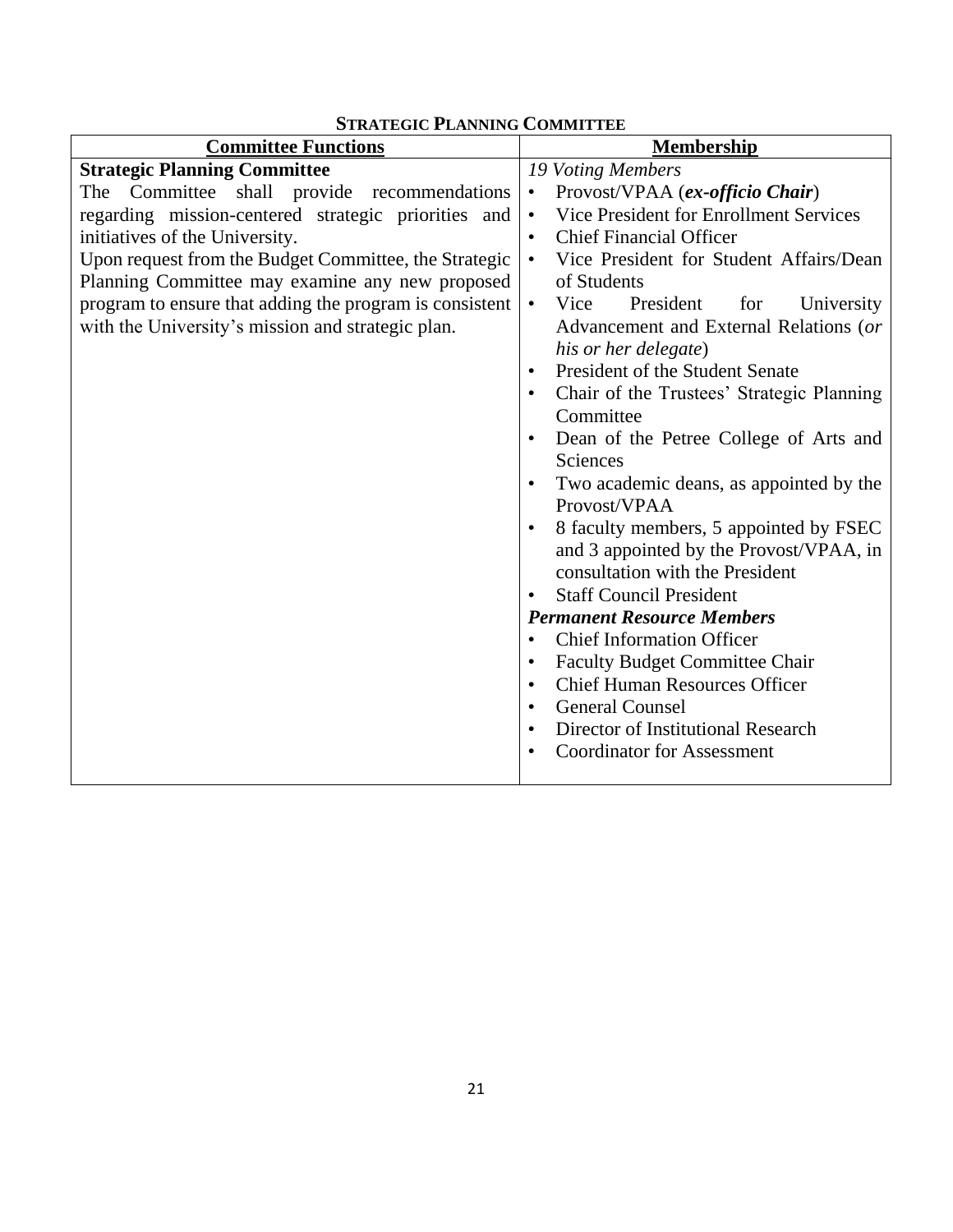| <b>Committee Functions</b>                                 | <b>Membership</b>                                           |
|------------------------------------------------------------|-------------------------------------------------------------|
| The Committee shall hear and adjudicate all appeals of     | 11 Voting Members                                           |
| suspensions and/or dismissals of undergraduate and         | Assistant/ Associate Provost (ex-officio<br>$\bullet$       |
| graduate students other than law students, and shall       | Chair)                                                      |
| determine whether such students should be reinstated       | Vice President for Student Affairs/Dean<br>$\bullet$        |
| (in the case of suspensions) or readmitted (in the case of | of Students (or his or her delegate)                        |
| dismissals). The Committee shall also hear and             | Deans or Associate Deans of the Petree<br>$\bullet$         |
| adjudicate appeals of final course grades by both          | College of Arts and Sciences<br>and                         |
| undergraduate and graduate students other than law         | Meinders School of Business                                 |
| students that have not been resolved at the decanal level. | Seven faculty members<br>$\bullet$                          |
| The Committee shall have the authority to divide itself    | <b>Non-voting, Ex-officio Members:</b>                      |
| into two hearing panels (one for undergraduate students    | University Registrar                                        |
| and one for non-law graduate students) for such            | <b>Assistant Director of Academic Services</b><br>$\bullet$ |
| purposes as it sees fit. The decision of the Committee or  |                                                             |
| its appropriate panel shall be final. Appeals by law       |                                                             |
| students of grades, suspensions, dismissals, and petition  |                                                             |
| denials are resolved exclusively through the internal      |                                                             |
| procedures of the School of Law.                           |                                                             |

## **STUDENT RETENTION COMMITTEE**

| <b>Committee Functions</b>                                 | <b>Membership</b>                                      |
|------------------------------------------------------------|--------------------------------------------------------|
| The Committee's primary mission shall be to develop,       | 13 Voting Members                                      |
| monitor, and generally supervise, to the maximum           | Provost/VPAA (or his or her delegate)<br>$\bullet$     |
| extent consistent with the maintenance of high             | President<br>of<br>Enrollment<br>Vice<br>$\bullet$     |
| academic standards, the University's comprehensive         | Management (or his or her delegate)                    |
| student-retention program. Toward that end, the            | Vice President of Student Affairs/Dean of<br>$\bullet$ |
| also make<br>Committee<br>specific<br>may<br>more          | Students (or his/her delegate)                         |
| recommendations regarding parking, campus safety, or       | <b>Seven Faculty Members</b><br>$\bullet$              |
| any other aspect of campus life; the use or expansion of   | Editor of The Campus Newspaper<br>$\bullet$            |
| campus facilities; and any other non-academic, non-        | Two other students<br>$\bullet$                        |
| disciplinary matter related to student retention. The      | <b>Non-voting, Ex-Officio Members:</b>                 |
| University administration shall timely notify the          | Director of Housing<br>$\bullet$                       |
| Committee of any contemplated administrative student-      | Director of First-year experience<br>$\bullet$         |
| retention initiatives, parking initiatives, major security | <b>Athletics Compliance Officer</b><br>$\bullet$       |
| initiatives, and/or any pending campus facility-           | Director of Operations<br>$\bullet$                    |
| expansion or facility-reallocation initiatives, and shall  | <b>Food Service Operator</b><br>$\bullet$              |
| seek the timely recommendations of the Committee           |                                                        |
| regarding such initiatives.                                |                                                        |
|                                                            |                                                        |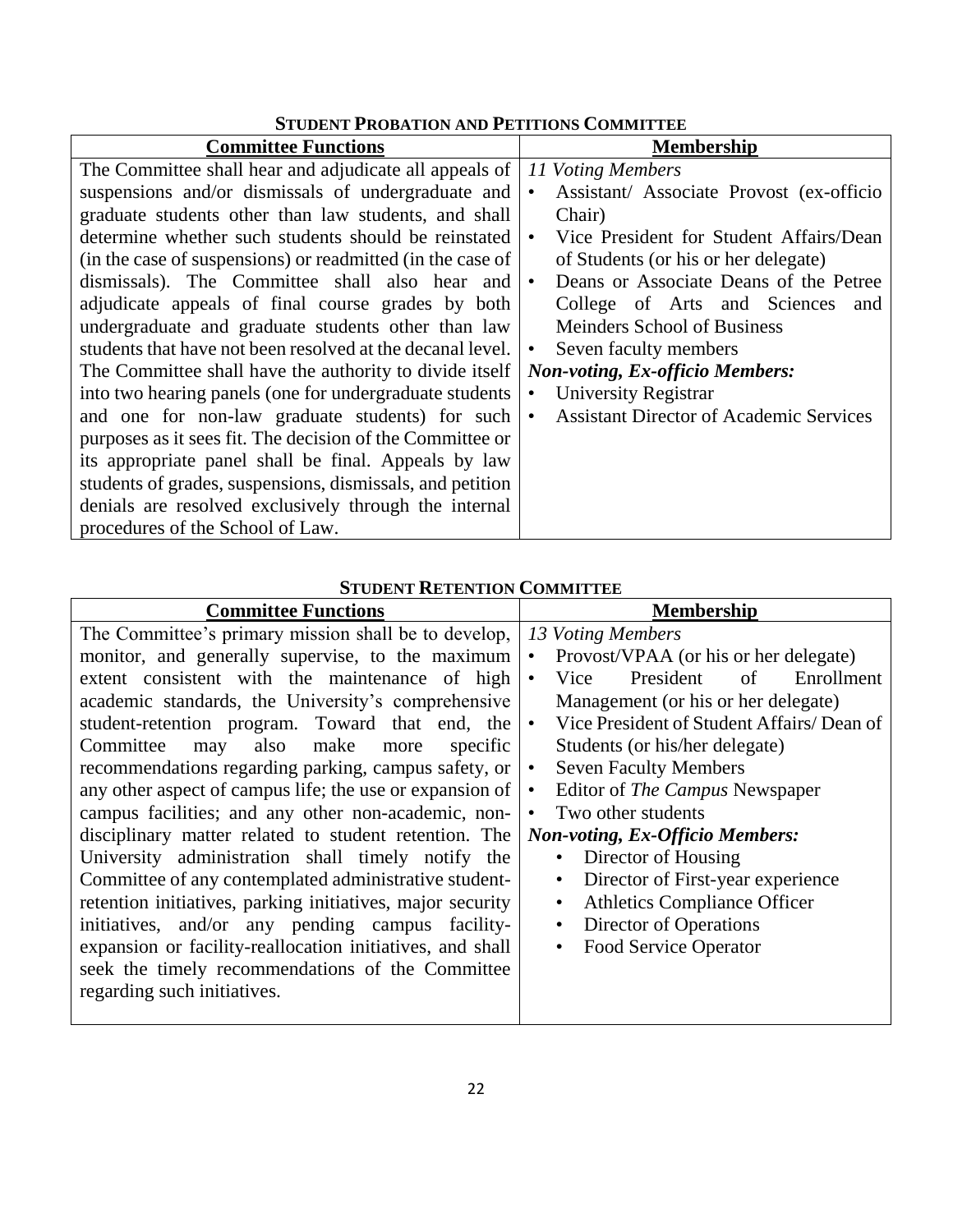#### **4. SHARED GOVERNANCE**

#### **4.1. FACULTY CONSENT – ACADEMIC MATTERS**

While the Trustees have plenary power over the operation of the institution, faculty experience is broad and varied, and should be utilized in matters materially affecting academic issues. Some matters affect the academic quality of the educational program so materially that policies and practices relating to them should not be established, modified, or implemented without advance consultation with and consent of the appropriate faculties and/or faculty committees. These matters and the form of faculty consent and consultation required with regard to them are as follows:

4.1.1 **Student Admissions and Academic Retention.** Except for the School of Law, all student admission and academic-retention standards and processes shall be established by the Admissions Committee with the approval of the Academic Council. The Student Retention Committee may make recommendations for consideration by the Admissions Committee.

4.1.2 **Academic Courses and Degree Programs.** As is mandated by the Higher Learning Commission and separate program accreditors, establishment or modification of all academic courses and degree programs (and all non-honorary degree requirements) requires the approval of the faculty of the relevant academic unit.

4.1.3 **Hiring of Full-Time Faculty.** Except in the case of the School of Law (where faculty appointments are approved by the President upon the positive recommendations of both the dean and faculty), the decision to hire all full-time faculty members shall rest with the Provost/VPAA on the positive recommendations of both the Dean and faculty or elected faculty committee of the prospective faculty appointee's academic unit.

#### **4.2 FACULTY CONSULTATION – ADMINISTRATIVE MATTERS**

The following matters affect the University's academic mission. Advance, formal consultation through University or Trustee committees and/or the faculty of the affected academic units is required, except as otherwise specified below.

4.2.1 **Awarding of Honorary Degrees.** Honorary degrees shall be awarded after the prospective honoree is nominated to, considered by, and confirmed by a majority vote of the Trustees' Academic Affairs Committee. Faculty may nominate a candidate for consideration for an honorary degree by submitting a nomination to the Provost/VPAA.

4.2.2 **Budget Development and Approval.** The Budget Committee shall establish a budgeting process, and shall recommend an annual University budget for submission to the President, who shall consider and finalize the University budget, according to the budgeting priorities set forth by the University's Strategic Plan and the Trustees. The President shall present the finalized University budget for approval by the Trustees.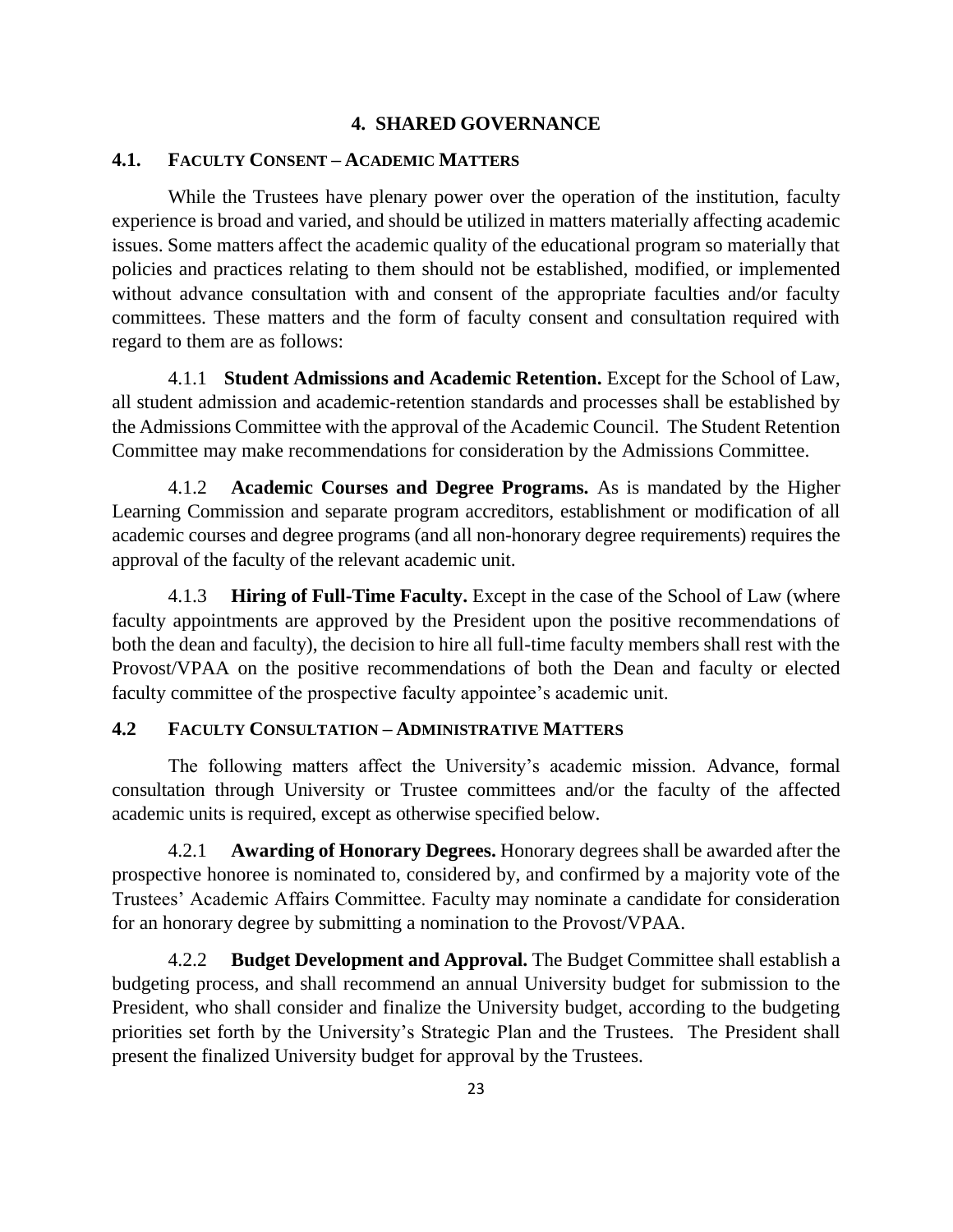4.2.3 **Intercollegiate Athletics.** University decisions regarding intercollegiate athletics shall be made by the President or his or her delegate following consultation with FSEC, the Athletics Committee, the Academic Council and the Budget Committee.

4.2.4 **Termination or Reorganization of Existing Academic Programs.** The decision to terminate or reorganize an existing academic program may be made by the Provost/VPAA following advance consultation with the affected deans, faculty, the Academic Programs and Standards Committee, and the Academic Council or Graduate Council. The Provost/VPAA shall be responsible for engaging all academic programs in the Program Review process described in Section 8 of this *Handbook*, and may make a recommendation for termination or reorganization of an existing academic program based on such Program Review. The decision to terminate or reorganize an existing academic program is final upon approval by the President and the Trustees.

4.2.5 **Adjunct Faculty.** The Dean or director of each academic unit shall hire adjunct faculty according to University and academic-unit policies and procedures, and shall make an effort to consult with program-related faculty prior to such hiring.

4.2.6 **Search for and Selection of the President.** The search for and selection of a President shall involve a search committee constituted by the Trustees. Such search committee shall include a suitable number, but at least five full-time faculty members, each from a separate academic unit, to be appointed by FSEC.

4.2.7 **Search for and Selection of the Provost/VPAA**. The decision to hire the Provost/VPAA shall rest with the President, who shall receive recommendations from a search committee. The committee shall be composed of five full-time faculty members appointed by FSEC, two academic deans appointed by the President, one student appointed by the President, and one administrator appointed by the President. The search committee shall submit its list of acceptable candidates (with rankings) to the President. The President may select from among any of the candidates recommended by the search committee, or may decline to accept the recommendations of the search committee. The President's selection of a candidate is final.

4.2.8 **Search for and Selection of Academic Deans\*\*.** Except in the School of Law (where the President appoints the Dean according to a protocol developed by the Trustees, in consultation with the Provost/VPAA), the decision to hire academic Deans\*\* shall rest with the President\* who shall receive recommendations from a search committee selected pursuant to a protocol proposed by FSEC and approved by the Provost/VPAA in consultation with the President. The President\* may select from among any of the candidates recommended by the search committee, or may decline to accept the recommendations of the search committee. The President's\* selection of a candidate recommended by the search committee is final.

(\*Changed from Provost/VPAA to President AND \*\*Deletion of Directors of Academic Units per BOT Approval April 29, 2020)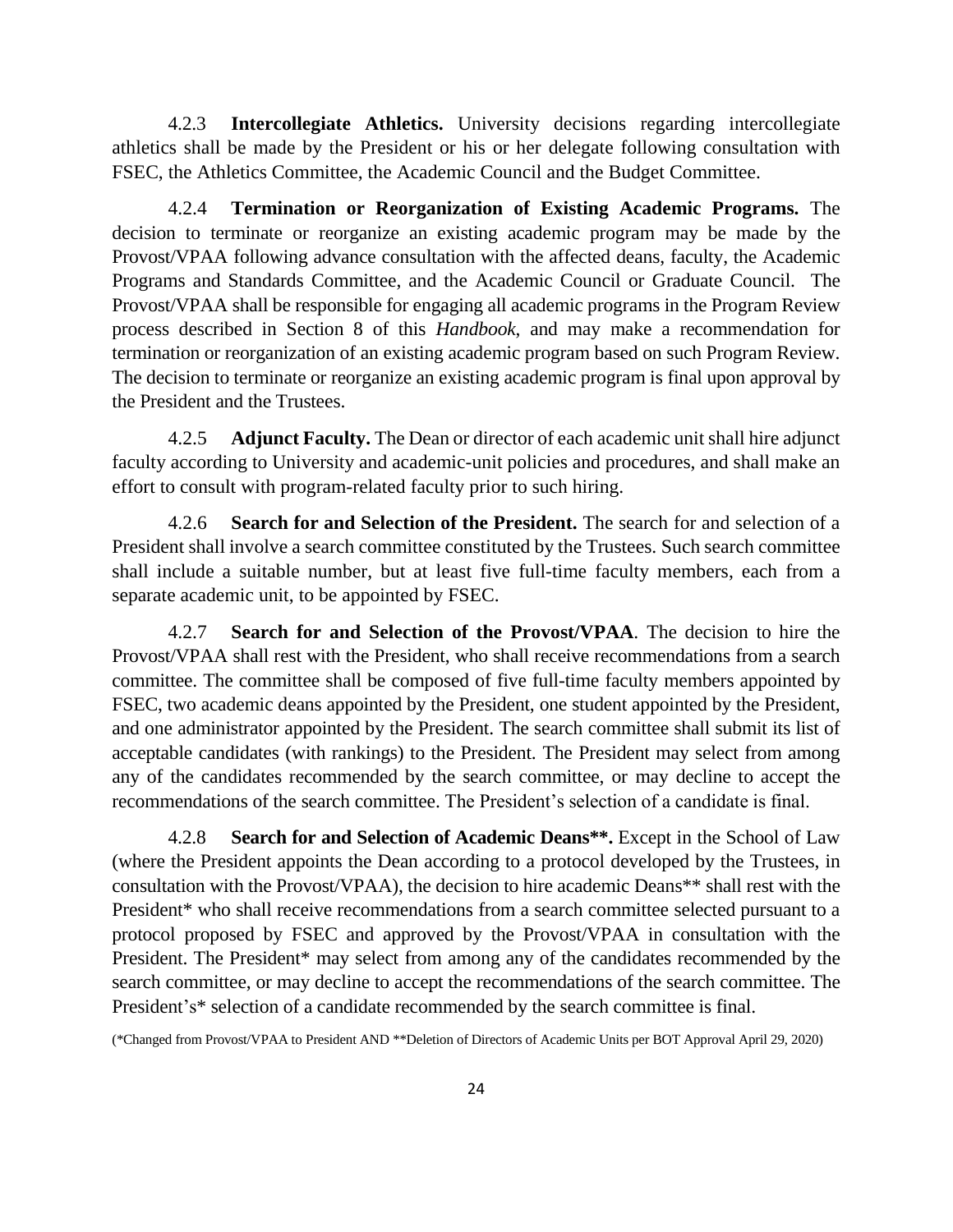4.2.9 **Search for and Selection of Directors of Academic Units.** Except in the School of Law (where the President appoints the Dean according to a protocol developed by the Trustees, in consultation with the Provost/VPAA), the decision to hire directors of academic units shall rest with the Provost/VPAA, who shall receive recommendations from a search committee selected pursuant to a protocol proposed by FSEC and approved by the Provost/VPAA in consultation with the President. The Provost/VPAA may select from among any of the candidates recommended by the search committee, or may decline to accept the recommendations of the search committee. The Provost/VPAA's selection of a candidate recommended by the search committee is final upon the consent of the President.

(4.2.9 Added per BOT Approval April 29, 2020)

#### **4.3 AMENDMENTS TO THE FACULTY HANDBOOK**

The Trustees shall have the authority to amend this *Handbook* on the recommendation of the President, after advance consultation with FSEC.

4.3.1 **Proposed Amendments.** The Trustees, the Trustees' Academic Affairs Committee, the President or his or her delegate, the Provost/VPAA, and/or FSEC may propose amendments to the *Handbook*.

4.3.2 **Notice Requirement.** The initiator of any proposed amendment to the *Handbook* must, at least thirty days prior to any vote on such proposed amendments by the Trustees, send a copy of the proposed changes to

- the President
- the Provost/VPAA
- the Chair of the Trustees' Academic Affairs Committee
- the Chair of FSEC

4.3.2.1 **Emergency Amendments.** The Trustees may, in the event of an emergency, declare a shorter time frame for amending this *Handbook*. An emergency may be declared by a majority vote of the Executive Committee of the Trustees. FSEC shall be given advance notice of any emergency vote.

4.3.3 **Effective Date.** Amendments to this Handbook are effective upon approval by the Trustees, unless the Trustees specify another effective date.

4.3.4 **Handbook Supersedes Other Policy.** The provisions of this *Handbook* shall override and be superior to all personnel and other policies adopted by the University outside of the amendment process described in this section, unless the law requires otherwise.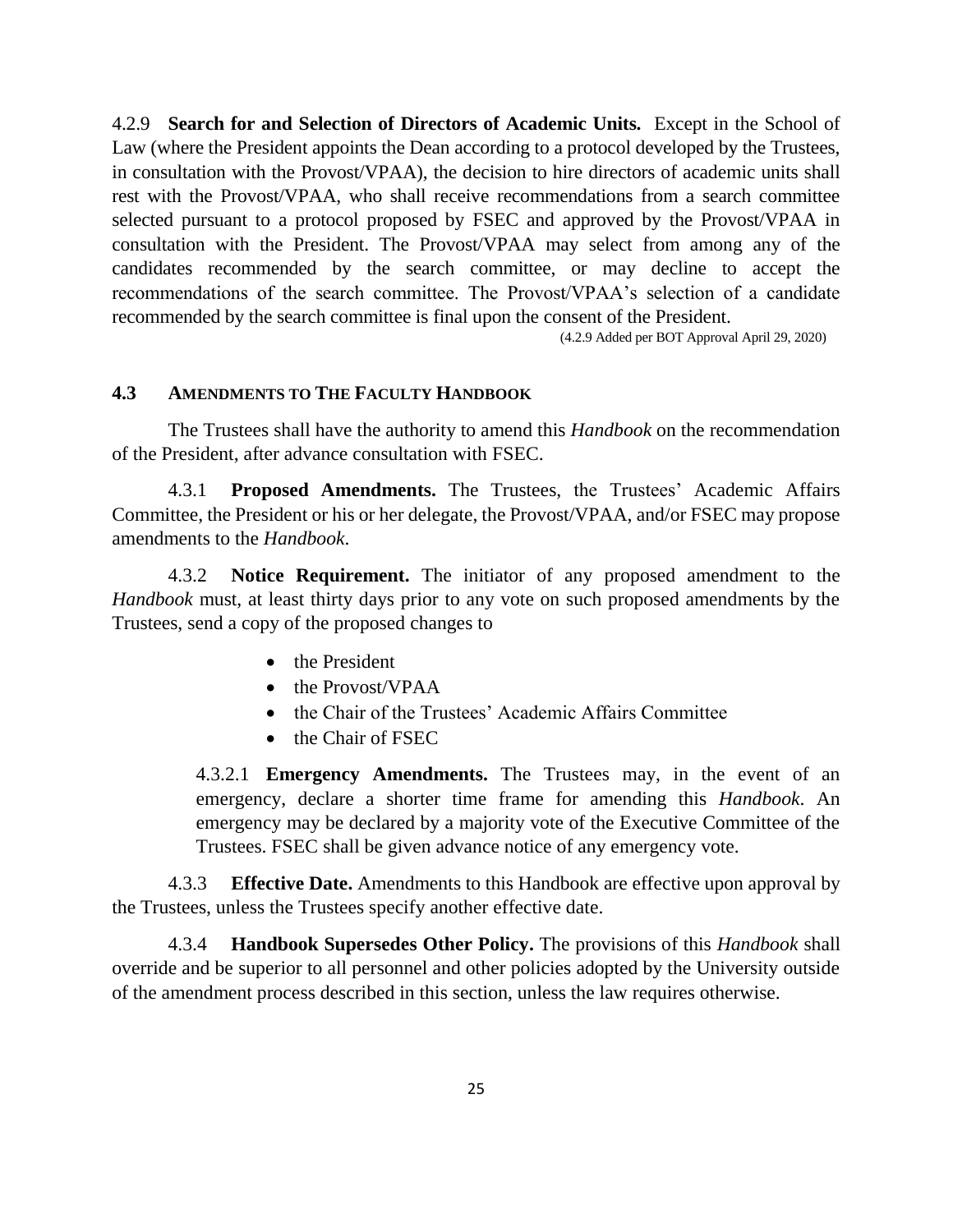4.3.5 **Five-Year Review.** The Provost/VPAA and FSEC shall review this *Handbook* at least every five years, and shall present any proposed changes to the President and the Chair of the Trustees' Academic Affairs Committee.

## **4.4 APPENDIX DOCUMENTS**

4.4.1 **Additional Criteria – Appendices.** Each academic unit shall, in consultation with the Dean or director of the academic unit, establish supplemental criteria, standards and procedures for hiring, promotion, and tenure specific to the academic unit ("*Appendix Document*") that shall govern academic matters not governed by this *Handbook*.

4.4.2 **Effective Date.** An *Appendix Document* becomes effective upon the approval of the Provost/VPAA, President, and the Trustees.

4.4.3 **Probationary Faculty Evaluation Criteria.** Each *Appendix Document* shall clearly provide the criteria and procedures for evaluating probationary faculty members of the academic unit.

4.4.4 **Tenured Faculty Evaluation Criteria.** Each *Appendix Document* shall clearly provide the criteria and procedures for evaluating tenured faculty members of the academic unit.

4.4.5 **Faculty Evaluation Criteria.** Each *Appendix Document* shall include criteria for self-evaluation, student evaluation, and peer evaluation of faculty members of the academic unit.

4.4.6 **Evaluation Best Practices.** Evaluation criteria shall conform to generally accepted principles and best practices of professional evaluation in quality institutions of higher education.

4.4.7 **Peer Consultations.** Each *Appendix Document* shall provide for consultation between a reviewed faculty member and his or her peers and the Dean or director of the academic unit to affirm strengths and suggest methods for correcting weaknesses.

4.4.8 **Promotion and Tenure Committee.** Each *Appendix Document* shall require, as a precondition to the promotion and/or tenure of any candidate, the approval of a promotion and tenure committee comprised exclusively of tenured faculty members from the academic unit. In the event there are too few tenured faculty members in the academic unit for an adequate evaluation of the tenure of any candidate, tenured faculty members from another academic unit may serve on the committee to evaluate the tenure of the candidate. In the event there are too few tenured faculty members in the academic unit for an adequate evaluation of the promotion of a candidate, full-time professors from the academic unit may serve on the committee to evaluate the candidate, provided they have no more that 25% administrative load\*. (\*Added final sentence and removed "promotion and/or" from the second sentence; per BOT approval April 29, 2021)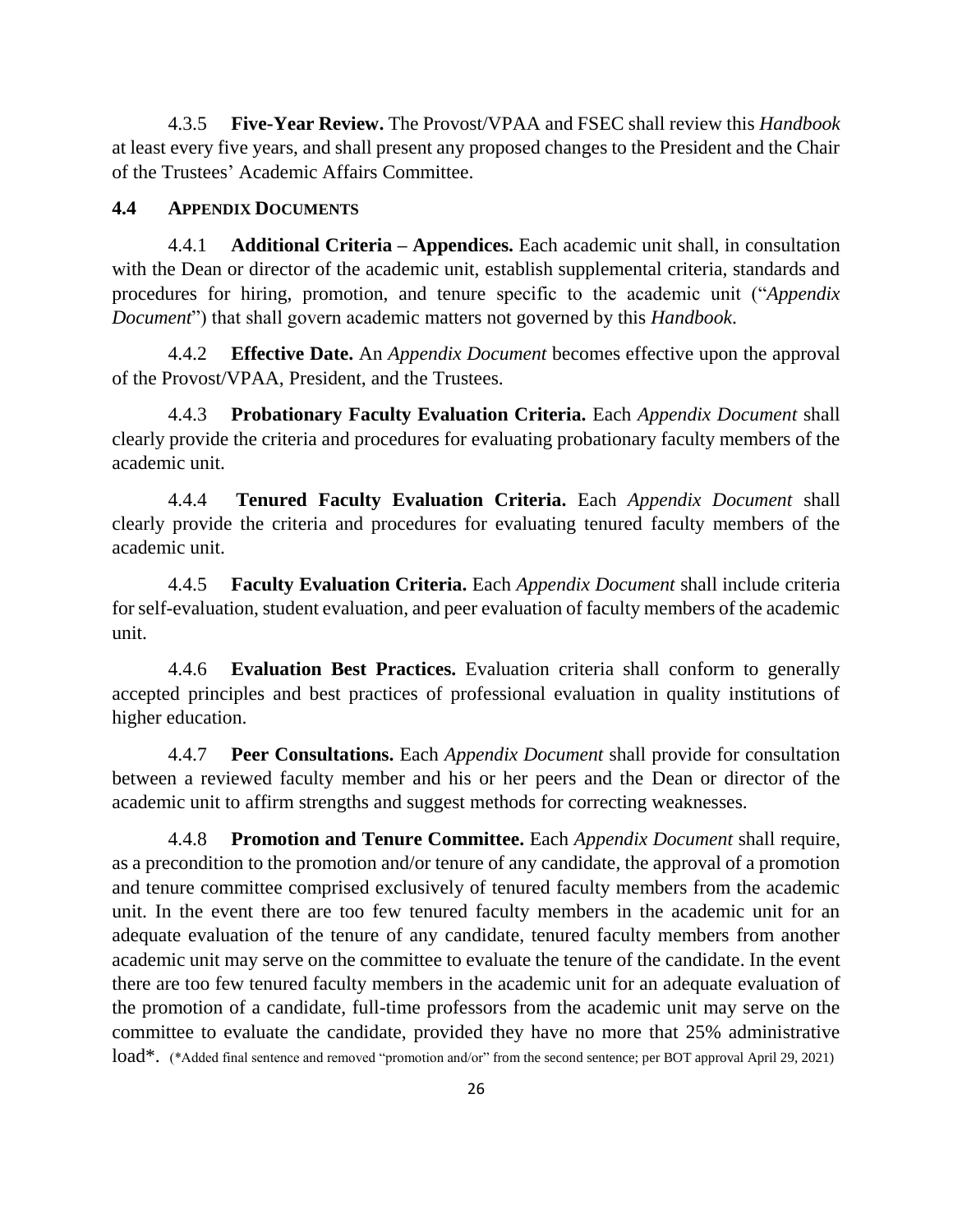4.4.9 **Ad Hoc Committee Consideration.** Each *Appendix Document* shall include a priority process for Ad Hoc committee consideration, as set forth in Section 8 of this *Handbook*.

4.4.10 **Sabbatical Protocol.** Each *Appendix Document* shall include a protocol for granting sabbatical leave to faculty members. Such protocol shall require approval of the Dean of the academic unit and the Provost/VPAA before sabbatical leave is granted. Such protocol shall also outline the expectations and the timeline for completion of sabbatical expectations.

4.4.11 **Amendments.** Unless otherwise specified in the unit's *Appendix Document*, an *Appendix Document* may be amended by a majority of the tenured faculty members of the academic unit, upon approval by the Provost/VPAA, the President, and the Trustees.

4.4.12 **Supremacy of the** *Handbook***.** An *Appendix Document* shall not be inconsistent with this *Handbook*. In the event of a conflict between an *Appendix Document* and this *Handbook*, the *Handbook* shall control.

4.4.13 **Applicability of Appendix Document.** Unless otherwise specified by the Academic Unit's *Appendix Document*, the *Appendix Document* in effect at the time of the hiring of a faculty member applies for the duration of such faculty member's employment with the University.

## **5. ACADEMIC STATUS, INITIAL APPOINTMENTS, ACADEMIC RANK, AND LETTERS OF CONTRACT AND APPOINTMENT**

#### **5.1 ACADEMIC STATUS AND RANK DEFINED**

The Academic Status of a full-time faculty member governs the employment relationship between the faculty member and the University. The Academic Rank of a fulltime faculty member, including rank qualifications, initial rank and promotion in rank, is independent of the Academic Status of a faculty member. Academic Status, not Academic Rank, determines the faculty member's legal relationship with the University.

5.1.1 **Full-Time Faculty.** All full-time faculty members at the University, as defined by the respective academic unit, (including those who also hold an administrative title) shall have one of the following three types of academic status:

> 5.1.1.1 **Tenured Faculty Status**. Tenured status is held by full-time faculty members who have been appointed with tenured status, or who have successfully completed the Probationary period and been granted tenure as set forth in the *Handbook* and the *Appendix Document* of the academic unit.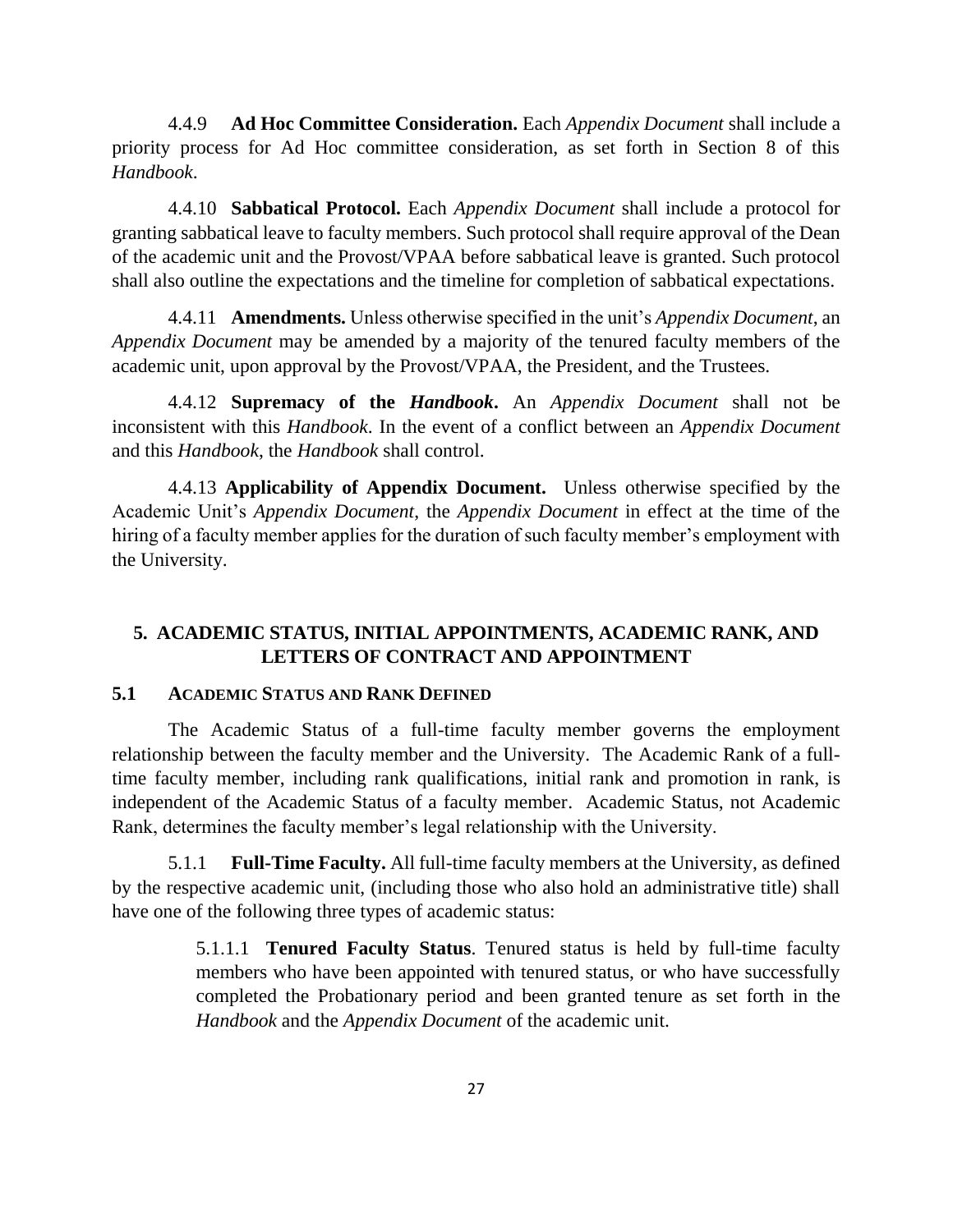5.1.1.2 **Probationary (Tenure Track**) **Faculty Status**. Probationary status is held by full-time faculty members who have been formally appointed to such status, and who are eligible for eventual elevation to tenured status if all relevant requirements are met.

5.1.1.3 **Non-Tenure-Track Faculty Status.** Non-tenure-track status is held by full-time faculty members who do not have tenured status or probationary status. Non-tenure-track status faculty members shall hold one of the following types of employment positions:

> 5.1.1.3.1 **Multi-year Contract Position**. In accordance with the *Appendix Document* of the relevant academic unit, a multi-year contract may be offered to a non-tenure-track faculty member. In no event shall any multiyear contract exceed a term of five years.

> 5.1.1.3.2 **One-year Contract Position**. In accordance with the *Appendix Document* of the relevant academic unit, a one-year contract may be offered to a non-tenure-track faculty member.

> 5.1.1.3.3 **Multi Year Appointment for Law School Non-Research Professors.** In Accordance with the Appendix Document of the law school, a multi-year appointment may be offered to a non-research faculty member. In no event shall any multi-year appointment term exceed a term of five years. During each year of the multi-year appointment, the nonresearch faculty member shall receive an annual letter of contract in accordance with Section 5.4 of this *Handbook.*

> > (5.1.1.3.3 added per BOT approval April 29, 2020)

5.1.2 **Part-Time Faculty.** With the exception of half-time faculty in the Kramer School of Nursing as defined in the unit's *Appendix Document*, part-time faculty members have "adjunct" faculty status, irrespective of such adjunct faculty member's teaching load.

5.1.3 **Emeritus Status.** Former full-time faculty members or administrators who have been designated by the Trustees as "emeritus" status hold such status as an honorary title and do not enjoy full-time faculty academic status or any expectation of compensation for being so designated.

5.1.4 **Non-Employees.** While the University may permit non-employees to engage in certain teaching and/or research, non-employees are not entitled to any protections or benefits given to faculty members under this *Handbook*. However, such non-employees are subject to University policies and authority.

5.1.5 **Voting.** Only Tenured and Probationary faculty members may vote on matters affecting faculty tenure\*. Faculty members holding full-time Non-Tenure status may vote on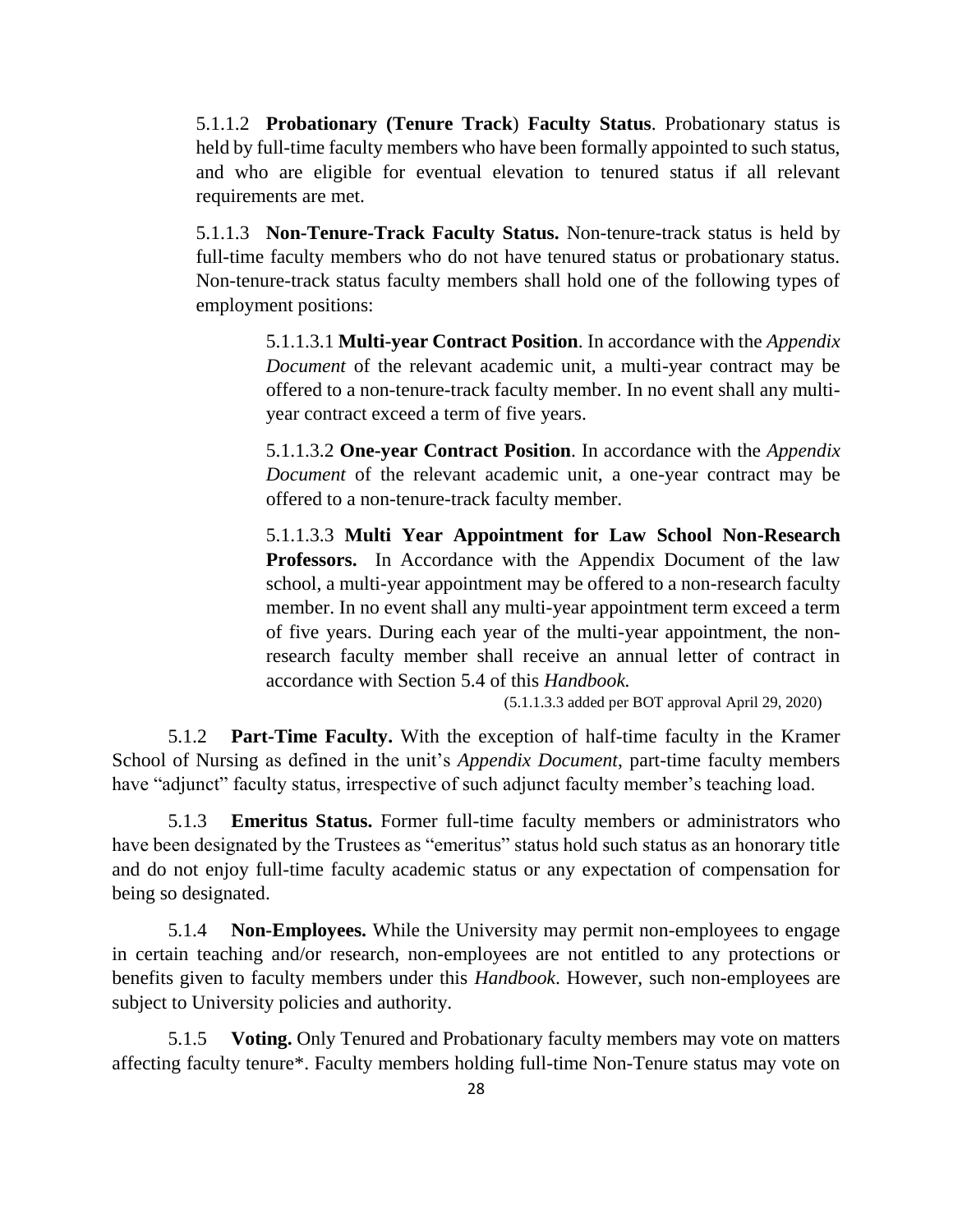other matters as permitted by the *Appendix Document* of the relevant academic unit. (\*Removed "promotion or" per BOT approval April 29, 2021)

#### **5.2 INITIAL APPOINTMENT**

5.2.1 **Faculty Hiring.** Except in the School of Law, the decision to hire full-time faculty is made by the Provost/VPAA upon the positive recommendations of the academic unit's Dean (or director) and faculty or elected faculty committee of the academic unit. The Provost/VPAA must receive consent from the CFO prior to approving any probationary or tenured faculty hiring.

> 5.2.1.1 **Non-Unanimous Hiring Decisions.** In the event the Provost/VPAA decides to hire a full-time faculty member who has failed to receive the positive recommendations of the academic unit Dean and faculty or elected faculty committee of the academic unit, the Provost/VPAA shall notify the Trustees' Academic Affairs Committee of the disagreement, and shall provide copies of the dissenting recommendation(s).

5.2.2 **Law School Faculty Hiring.** In the School of Law, the decision to hire fulltime faculty is made by the President in consultation with the Provost/VPAA upon the positive recommendations of the dean of the law school and the faculty or elected faculty committee of the law school.

5.2.3 **National Searches.** Unless an exception is approved and granted by the Provost/VPAA and Chair of the Academic Affairs Committee of the Trustees, national searches shall be conducted for all tenure-track appointments.

5.2.4 **Concurrent Administrative Titles.** A person holding full-time faculty status may concurrently hold an administrative title awarded by the University or by the academic unit. Awarding, continuing, or discontinuing an administrative title is within the discretion of the appointing University official.

#### **5.3 INITIAL ACADEMIC RANK**

The initial Academic Rank of a full-time faculty member shall be established in accordance with this section.

5.3.1 **Equivalency**. For any initial academic rank described below, a faculty member seeking equivalent credit to satisfy the requirements for the relevant rank shall provide written statements and other evidence of the equivalent experience. The dean or director of the academic unit and the Provost/VPAA shall assess whether the equivalency credit is approved.

5.3.2 **Initial Appointment as Professor**. To be appointed as a Professor in an initial appointment, a faculty member must: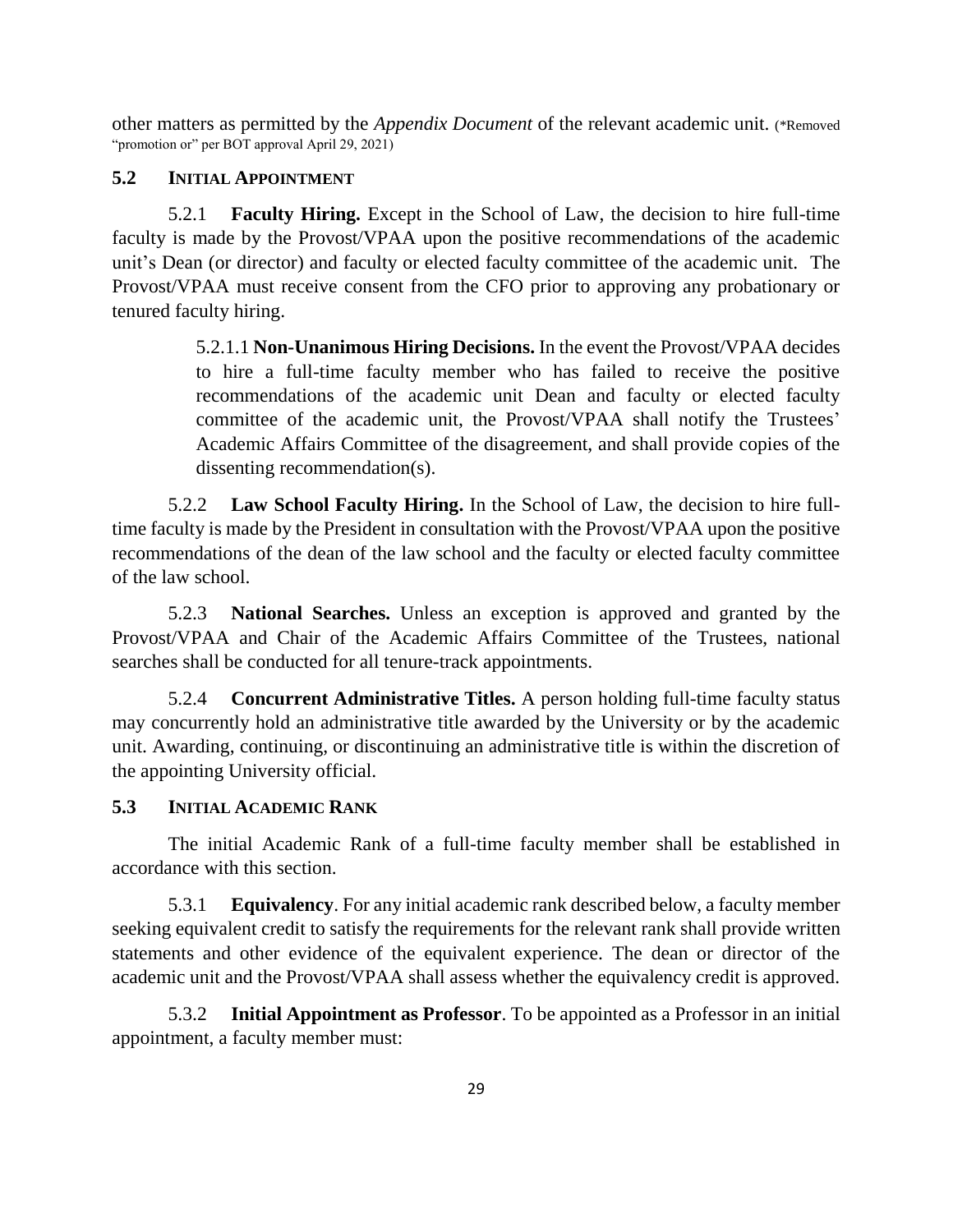- Hold a terminal degree or equivalent education in the relevant academic area; and
	- o Have held the rank of Associate Professor or Professor at another university for a minimum of five years or
	- o Have teaching and/or professional experience equivalent to at least eight years of full-time university teaching.

5.3.3 **Initial Appointment as Associate Professor**. To be appointed as an Associate Professor in an initial appointment, a faculty member must:

> • Hold a terminal degree or equivalent education in the relevant academic area; and

> > Have held the rank of Assistant Professor, Associate Professor or Professor at another university for a minimum of three years or

o Have teaching and/or professional experience equivalent to at least three years of full-time university teaching.

5.3.4 **Initial Appointment as Assistant Professor**. To be appointed as an Assistant Professor in an initial appointment, a faculty member must:

- Hold a terminal degree in the relevant academic area;
- Have earned a minimum of eighteen credit hours of graduate work beyond a master's degree in the relevant academic area; or
- Have equivalent education in the relevant academic area.

5.3.5 **Initial Appointment as Instructor**. To be appointed as an Instructor in an initial appointment, a faculty member must hold a master's degree in the relevant academic area or a bachelor's degree and teaching and/or professional experience equivalent to a master's degree.

5.3.6 **Initial Appointment as Artist in Residence**. The "Artist-in-Residence" academic rank may be offered to an artist with substantial professional experience and/or stature who may (or may not) have the usual academic credentials for the standard faculty ranks of Professor, Associate Professor, Assistant Professor, or Instructor. Persons appointed to the "Artistin-Residence" academic rank may hold only non-tenure-track academic status.

5.3.7 **Clinical Faculty**. To be appointed as Clinical Faculty in an initial appointment, a faculty member must have a bachelor's degree in the relevant academic area and any required professional licenses for the practice area (or, in the School of Law, a Juris Doctor and a license to practice law in any state in the United States), and must also have demonstrated practical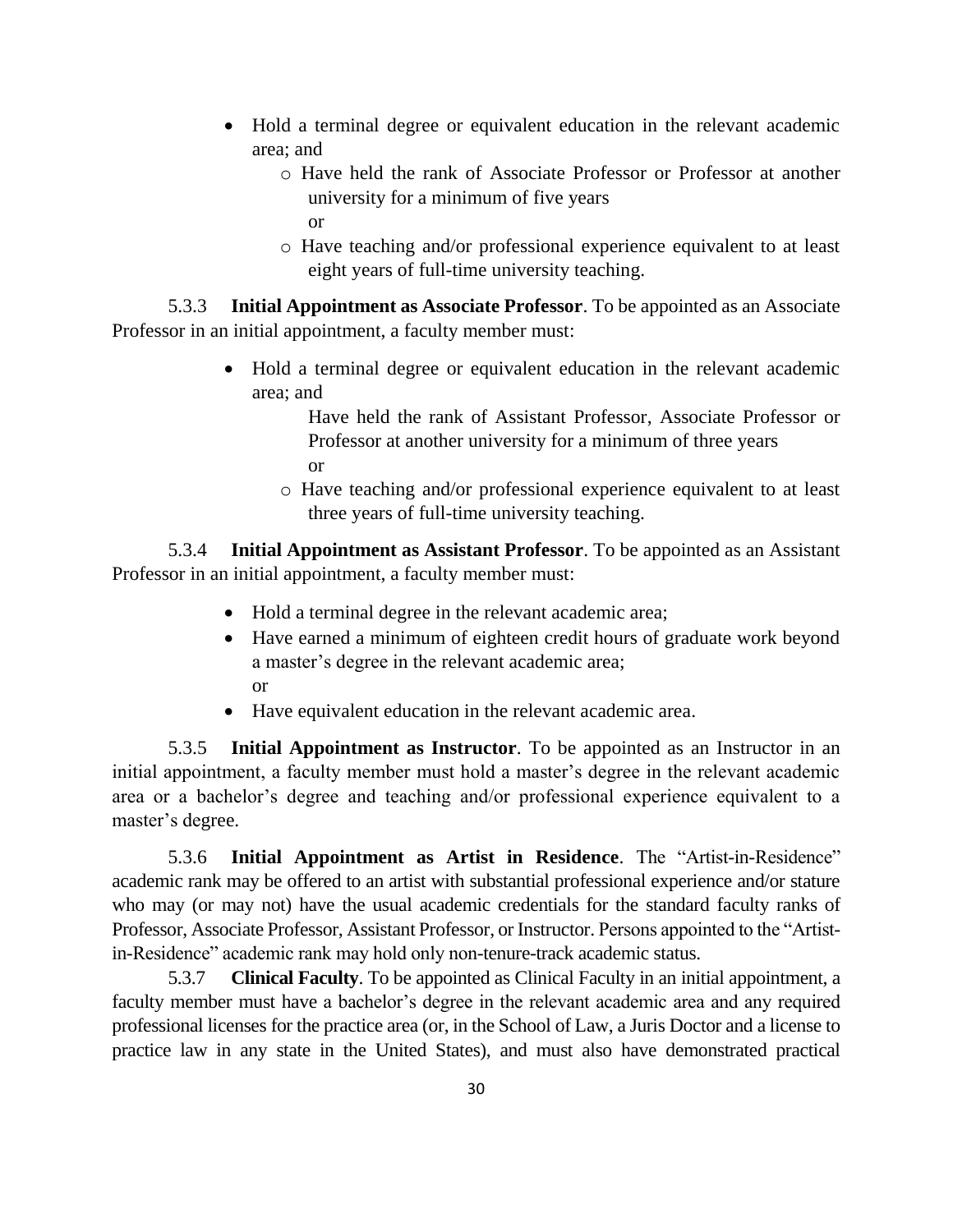experience and expertise in the relevant profession. The *Appendix Document* of the relevant academic unit shall set forth specific criteria, standards and procedures for any clinical faculty in that academic unit.

5.3.8 **Legal Research and Writing Professor**. To be appointed as a Legal Research and Writing Professor in the School of Law in an initial appointment, a faculty member must have a Juris Doctor degree, and must meet the criteria, standards and procedures set forth in the law school's *Appendix Document*.

5.3.9 **Visiting Titles**. The adjective "visiting" may precede any of the aboveenumerated titles.

#### 5.3.10 **Terminal Degree Defined**

A "terminal degree" is defined as the Ph.D. degree. The exceptions are:

- Art (except art history): Ph.D. or M.F.A.
- Business: Ph.D. or D.B.A.
- Dance and Entertainment: M.F.A., M.B.A.
- Education: Ph.D. or Ed.D.
- English: Ph.D. or, in Creative Writing, M.F.A.\*\*
- Law: J.D., L.L.M.\*, and S.J.D.\*
- Law Library: J.D., L.L.M.\*, and S.J.D.\*, and one of the library degrees listed below
- Library (except law library): M.L.S. or M.L.I.S. or M.S.L.S. from an A.L.A. accredited institution
- Math Education: Ph.D. or Ed.D.
- Music Composition: Ph.D. or D.M.A.
- Music Education: Ph.D. or Ed.D.
- Music Performance: Ph.D., D.M.A. or D.M.
- Nursing: M.S.N. and one of the following: Ph.D., D.N.Sc., N.D., D.N.S., J.D., D.N.P. or a Doctorate in a related field.
- Physical Therapy: Core Faculty-Ph.D., Sc.D., D.Sc., Ed.D., D.P.T.; Associated Faculty-Ph.D., Sc.D., D.Sc., Ed.D., D.P.T., Pharm D.\*\*
- Physician<sup>\*\*</sup> Assistant Program: Principal P.A. Faculty-Master in P.A.; Non-Principal Faculty- Ph.D, M.D., D.O., Ed.D, Pharm D. or D. Sci.
- Psychology: Ph.D. or Psy.D.\*\*
- Religion: PhD, S.M.D. for courses in sacred music, E.D. and either a M. Div. or M.R.E. for faculty hired primarily to teach religious education, T.H.D. and European degrees will be evaluated on an individual basis. [The criteria involve recognition as a terminal academic degree rather than as a professional degree.]
- Theatre: Design and Production: M.F.A., Performance: M.F.A., Theatre History/Criticism: Ph.D. or M.F.A.\*

<sup>(\*</sup>Added terminal degrees L.L.M. & S.J.D for Law & Law Library.; and M.F.A. for Theatre History-BOT approved April 28, 2021) (\*\*Added terminal degrees for English, Psychology, & all Physical Therapy degrees; Corrected term Physician-BOT approved Oct. 27, 2021)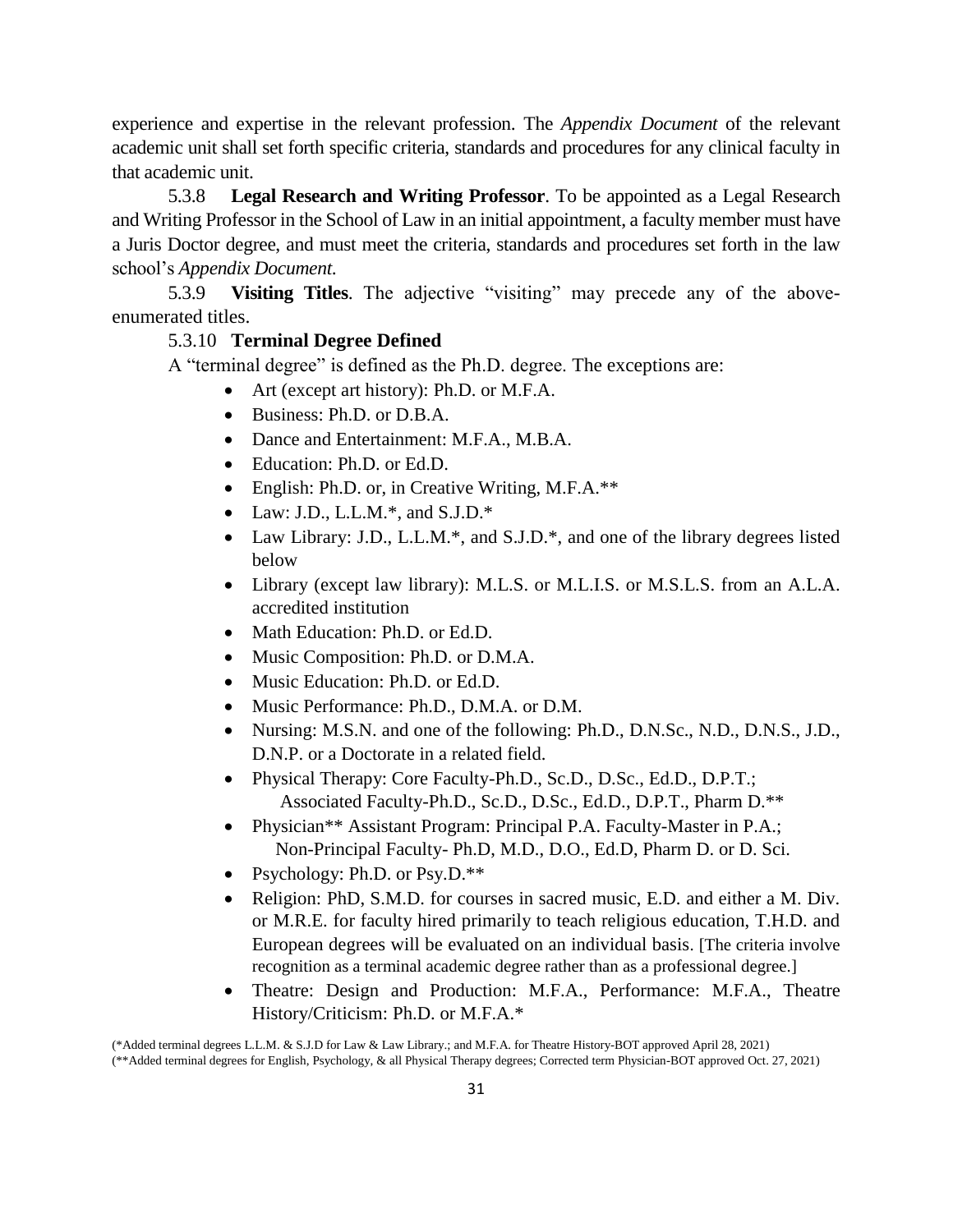#### **5.4 LETTERS OF CONTRACT AND APPOINTMENT**

5.4.1 **Date.** Each year, each full-time faculty member shall receive a Letter of Contract by August 1 of the academic year of service covered by such letter.

5.4.2 **Contents.** The Letter of Contract shall include the appointee's academic status, academic rank, administrative title (if any), term of contract, and compensation.

5.4.3 **Relation to** *Handbook***.** The Letter of Contract shall include a reference and link to the *Handbook,* along with a statement that the *Handbook* may be amended, from time to time, and that the *Handbook* that is in effect during the term of the Contract governs the relationship between the faculty member and the University.

5.4.4 **Relation to** *Appendices***.** The Letter of Contract shall include a reference to the *Appendix Document* that was in effect at the time of the hiring of the faculty member.

5.4.5 **Additional Contents.** The Letter of Contract may include additional information about the appointee's abbreviations in time-in-rank requirements for promotion, probationary credit towards tenure, and any equivalency agreements.

5.4.6 **Effective Date.** The Letter of Contract becomes effective as to the University's contractual obligations upon the receipt of the letter by the appointee.

5.4.7 **Declining Letter of Contract.** Should an appointee leave the University, such appointee shall notify the Provost/VPAA by June 30 of the academic year immediately preceding the academic year of service covered by such letter.

5.4.8 **Adjunct Faculty.** Each adjunct faculty member shall receive a Letter of Appointment from the Dean (or director) of the academic unit pursuant to procedures developed by the Provost/VPAA for each term of teaching.

#### **6. PERFORMANCE OF FACULTY DUTIES**

#### **6.1 CONFLICT OF COMMITMENT**

A full-time faculty member's major responsibility is to the University. Any other employment and professional and/or service commitments are considered to be secondary. Secondary employment by full-time faculty members is subject to administrative review and must be approved in advance, annually, by the Provost/VPAA after he or she receives a recommendation from the Dean or director of the faculty member's academic unit.

6.1.2 **Outside Employment Not Allowed in Certain Circumstances**. In the event outside employment by a full-time faculty member impairs the faculty member's fulfillment of the obligations to the University, constitutes a financial burden on the University, or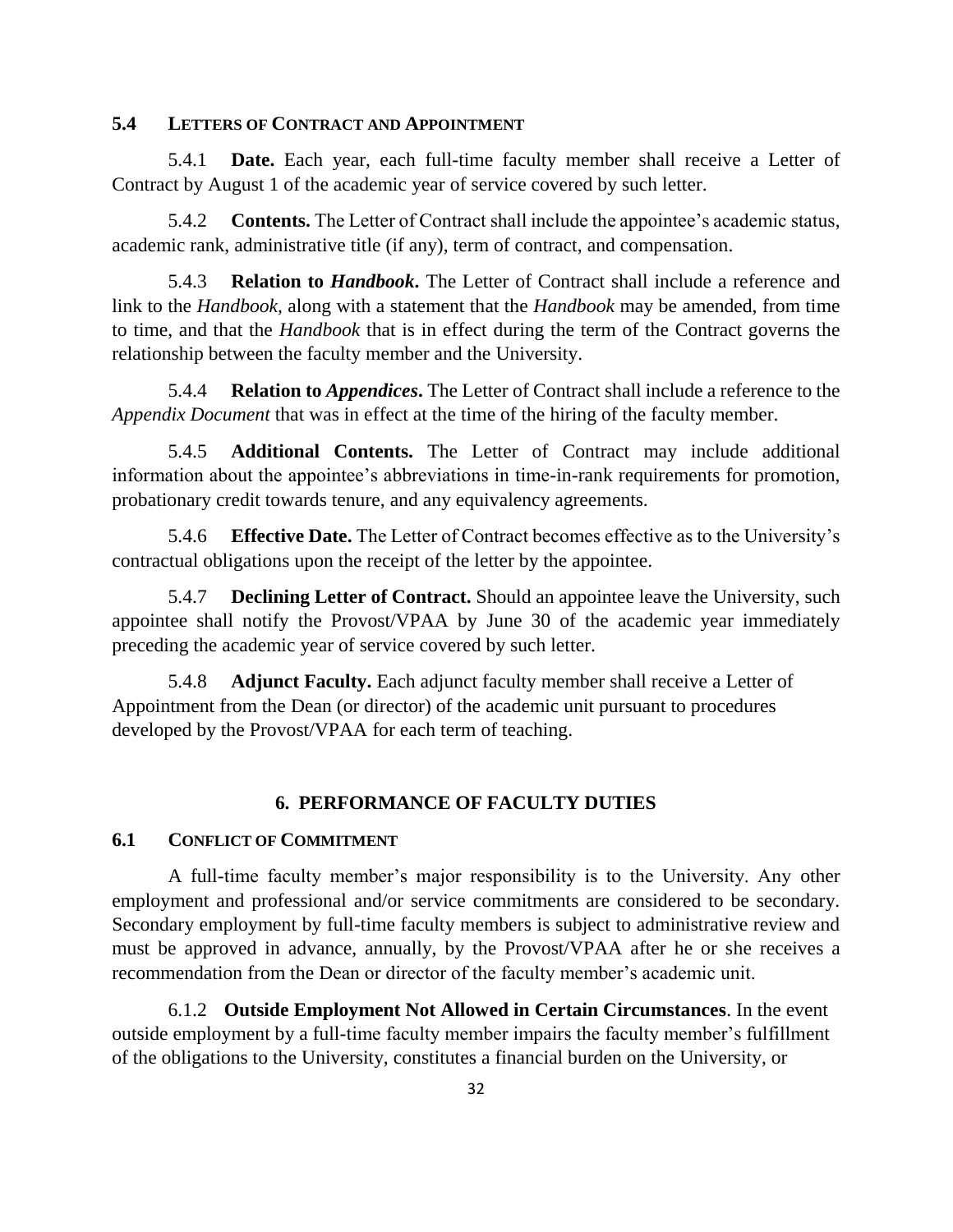creates an actual or perceived conflict of interest with respect to the mission, policies, standards or interests of the University, such outside employment shall not be approved by the Provost/VPAA.

6.1.3 **Individual Capacity**. Full-time employees engaged in outside employment shall act as individuals, not as agents of the University.

#### **6.2 CONFLICT OF INTEREST**

A full-time faculty member must notify the Dean or director of his or her academic unit, in writing, of any employment, investment, fiduciary, or other similar relationship that the faculty member, or his or her parent, child, spouse, or sibling has with non-University entities if such relationship would reasonably be viewed as potentially impairing the faculty member's ability to exercise independent judgement with regard to the responsibilities assigned to him or her by the University.

#### **6.3 SCHOLARSHIP AND PUBLICATION**

Every person holding tenured or probationary faculty status shall, in addition to having a duty to remain academically current in his or her field or discipline, have the further obligation to engage in appropriate scholarship, research, and/or creative work that expands the boundaries of his or her field or discipline. The types and/or quality of scholarship, research, creative work and/or publication that will satisfy this requirement are described in the *Appendix Document* of each academic unit.

#### **6.4 SCHOLARSHIP DISCLAIMER**

Except for scholarship published in an academic journal or other scholarly publication (where it is understood that the writing is the author's opinion or where the practice of the publication is otherwise) any written publication authored by any faculty member that espouses the opinion of the faculty member shall include the following statement: *"The views expressed in this piece are those of the author, and should not be attributed to Oklahoma City University."*

#### **6.5 ADDITIONAL FACULTY CONTRIBUTIONS**

The University has a broad and diverse faculty, each of whom contribute to fulfilling the academic mission of the institution. In addition to the requirements of teaching, service, and scholarship, a full-time faculty member should contribute those of his or her talents that serve to strengthen the University. Because the talents of the faculty are varied, the list below highlights some areas of frequent faculty contribution. The list is not exhaustive, and faculty members are encouraged to be creative in aligning their talents with contributions for the University.

• Recruitment activities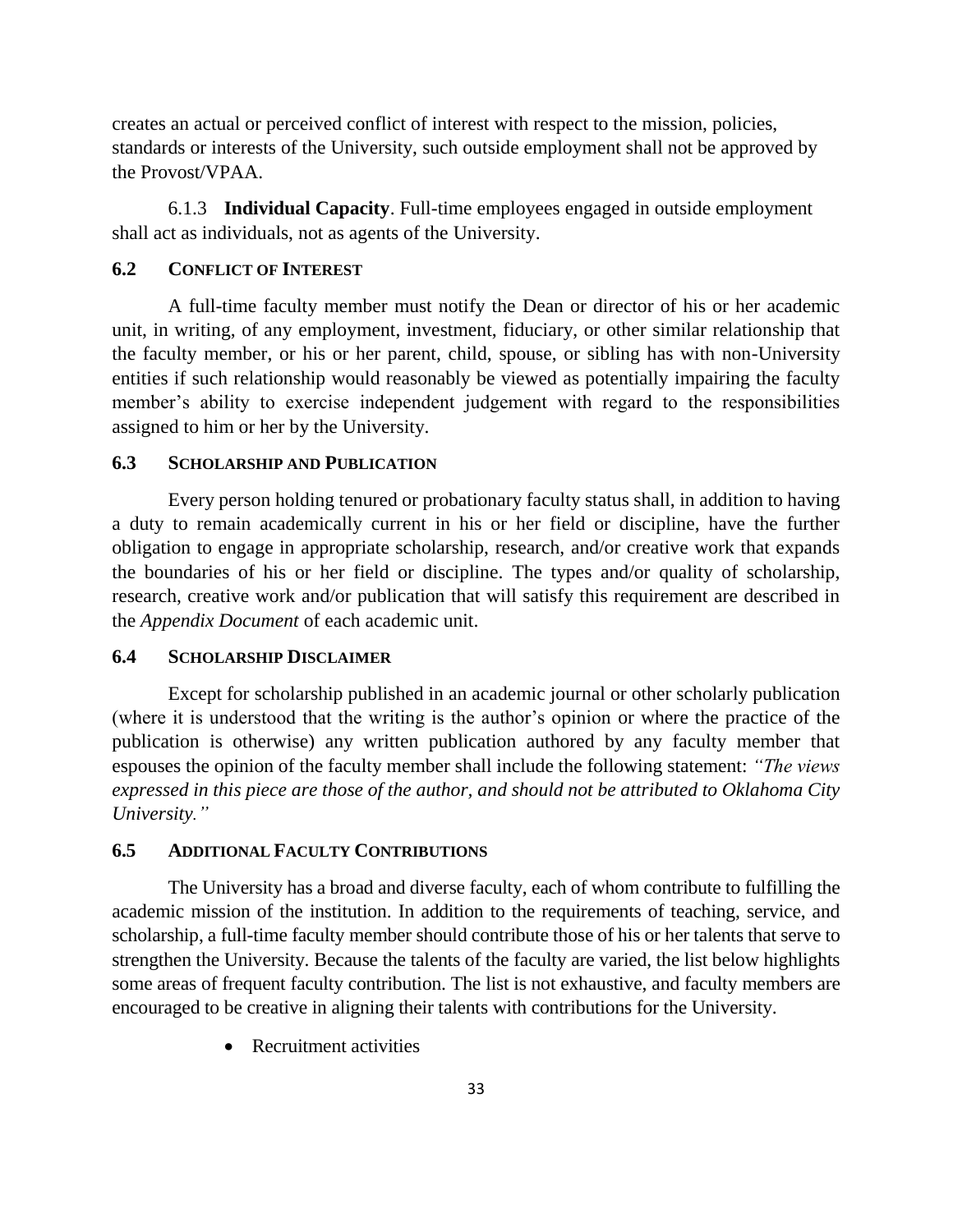- Student academic counseling, advising and mentoring
- Support of student organizations and government
- Participation in functions of the campus community
- Engagement in civic and academic functions
- Engagement in activities that promote diversity and inclusion within the campus community.

### **6.6 FACULTY STANDARDS OF CONDUCT**

Oklahoma City University strives to create an environment in which students pursue academic excellence through a rigorous curriculum that focuses on students' intellectual, moral, and spiritual development that will prepare them to become effective leaders in service to their communities.

Faculty should be accessible to students through any forms of communication appropriate to the faculty member's pedagogy. Faculty members should ensure students are offered a consistent learning experience through committed scheduling of courses and other activities.

Faculty members should work earnestly to embody our mission, demonstrating mutual respect, dignity, tolerance, support for diversity, and promotion of academic freedom when engaging in the campus community. Faculty should adhere to principles of honesty, efficiency, economic awareness, and personal responsibility.

### **6.7 MANDATORY REPORTING – ABUSE OR NEGLECT OF MINORS**

Each faculty member has the affirmative duty to report any instances in which the faculty member has cause to believe that a minor has suffered abuse or neglect. Reports shall be made either to law enforcement or to the Oklahoma Department of Human Services.

#### **6.8 MANDATORY REPORTING – TITLE IX VIOLATIONS**

Each faculty member has the affirmative duty to report any instances in which the faculty member has cause to believe that gender-based harassment and/or discrimination has occurred, including sexual misconduct, sexual violence, or sexual assault to the University Title IX Compliance Coordinator.

## **6.9 FAILURE TO COMPLY WITH MANDATORY REPORTING**

Failure of a faculty member to comply with the Mandatory Reporting requirements is grounds for termination.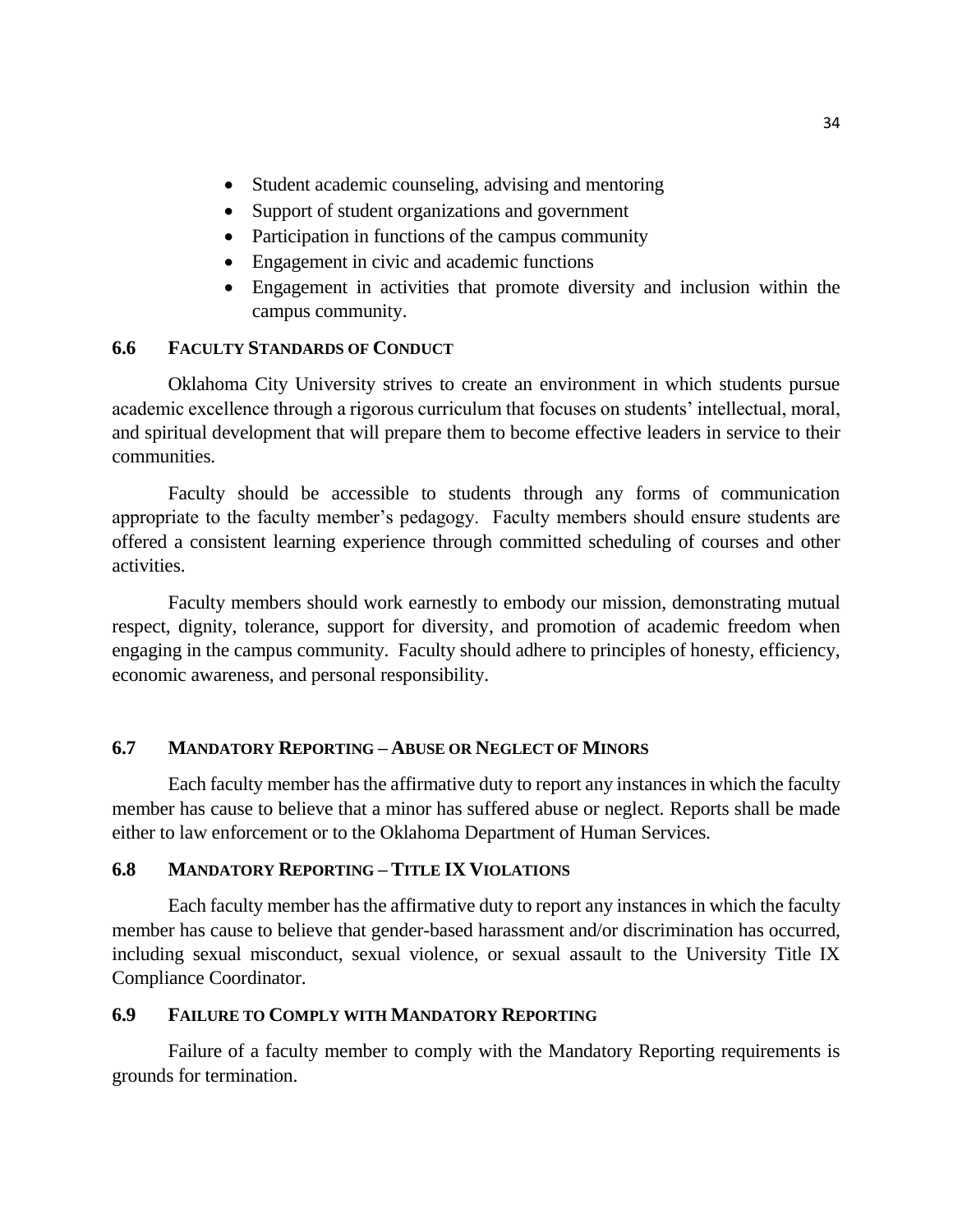#### **7. RENEWAL, PROMOTION AND TENURE**

#### **7.1 ACADEMIC FREEDOM AND TENURE – 1940 STATEMENT**

On October 26, 1966 the Executive Committee of the Trustees officially approved the 1940 Statement of Principles of Academic Freedom and Tenure agreed upon by representatives of the American Association of University Professors and the Association of American Colleges. The text of that statement is as follows:

The purpose of this statement is to promote public understanding and support of academic freedom and tenure and agreement upon procedures to assure them in colleges and universities. Institutions of higher education are conducted for the common good and not to further the interest of either the individual teacher or the institution as a whole. The common good depends upon the free search for truth and its free exposition.

Academic freedom is essential to these purposes and applies to both teaching and research. Freedom in research is fundamental to the advancement of the truth. Academic freedom in its teaching aspect is fundamental for the protection of the rights of the teacher in teaching and of the student in learning. It carries with it duties correlative with rights.

Tenure is a means to certain ends, specifically: (1) freedom of teaching and research and of extramural activities, and (2) a sufficient degree of economic security to make the profession attractive to men and women of ability. Freedom and economic security, hence, tenure are indispensable to the success of an institution in fulfilling its obligation to its students and to society.

#### **7.2 ACADEMIC FREEDOM AND TENURE – SUPPLEMENTAL UNIVERSITY POLICY**

The following supplemental University policy with respect to academic freedom is intended to be consistent with the 1940 Statement of Principles reproduced above:

Academic freedom is based upon the concept that the absence of restraint creates the optimum climate for an effective and responsible contribution to scholarship and community. The college or university faculty member is a citizen, a member of a learned profession, and a representative of an educational institution. When speaking or writing as a citizen, the faculty member should be free from institutional censorship or discipline, but a faculty member's special position in the community imposes special obligations. As a person of learning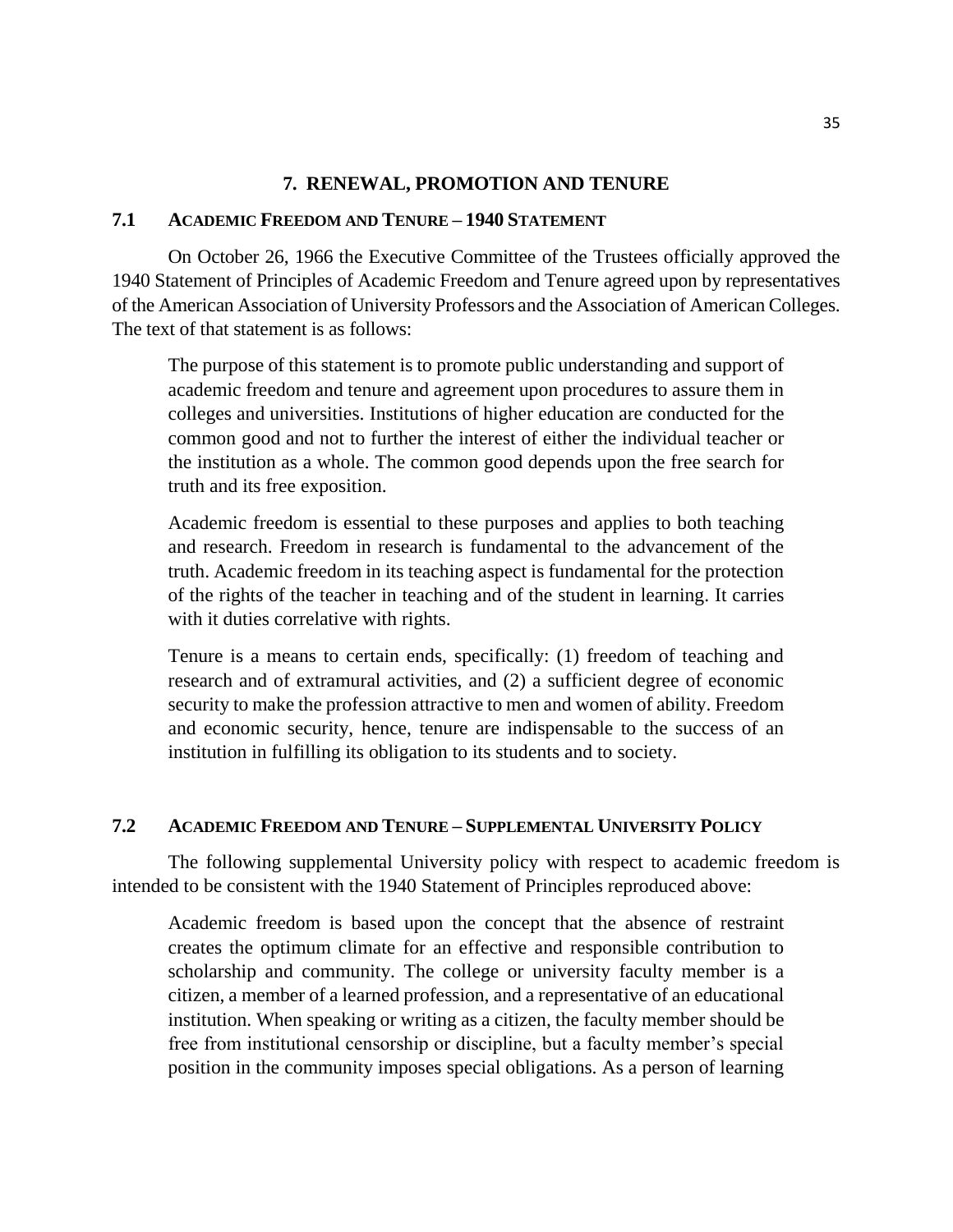and a professional, a faculty member should remember that the public may judge the profession and the institution by the faculty member's utterances. Hence, the faculty member should at all times be accurate, should exercise appropriate restraint, should show respect for the opinions of others, and should make every effort to indicate that he or she is not an institutional spokesperson.

#### **7.3 GENERAL PROMOTION AND TENURE POLICY**

7.3.1 **Authority.** Although final decisions regarding promotion and tenure are the responsibility of the Trustees, the judgment of the faculty is fundamental to general educational policy, including faculty judgments regarding appointments, renewals, decisions not to renew, promotions, the granting of tenure, and the termination of appointments.

7.3.2 **Faculty Representatives.** The Faculty Senate, acting through FSEC, is the appropriate body to represent the faculty in matters relating to policy, criteria, and/or procedures affecting faculty. One of the responsibilities of FSEC is the continuous monitoring of the procedures followed and the standards applied to faculty-status and faculty-promotion decisions. The Faculty Senate Promotion and Tenure Committee is the body empowered by FSEC to monitor procedures and standards relating to faculty status and faculty promotion.

7.3.3 **Personnel Needs.** Personnel needs of each department and the financial health of the University are priorities in making tenure decisions. Personnel needs are determined by the mission of the University and by student enrollment.

## **7.4 RENEWAL, PROMOTION AND TENURE OF PROBATIONARY FACULTY MEMBERS AND TENURED FACULTY MEMBERS – CRITERIA**

The following constitute the minimum criteria to be met by probationary and tenuredstatus faculty members being considered for renewal (in the case of probationary faculty members), promotion, and/or tenure at the University. More specific guidelines regarding this criteria, not inconsistent with this *Handbook*, are established by the *Appendix Documents* of each academic unit.

7.4.1 **Teaching Effectiveness**. Effective teaching is best defined in the context of each particular situation. In general, however, an effective teacher has a thorough and demonstrable knowledge of his or her field and recent developments therein, and is able to communicate that knowledge systematically, coherently, efficiently, and with a positive impact on his or her students' learning. Such a teacher is actively concerned with the intellectual development of students, encourages their questions, welcomes diversity in his or her students, welcomes diversity of opinion from them, is considerate and fair in all dealings with them, and seeks to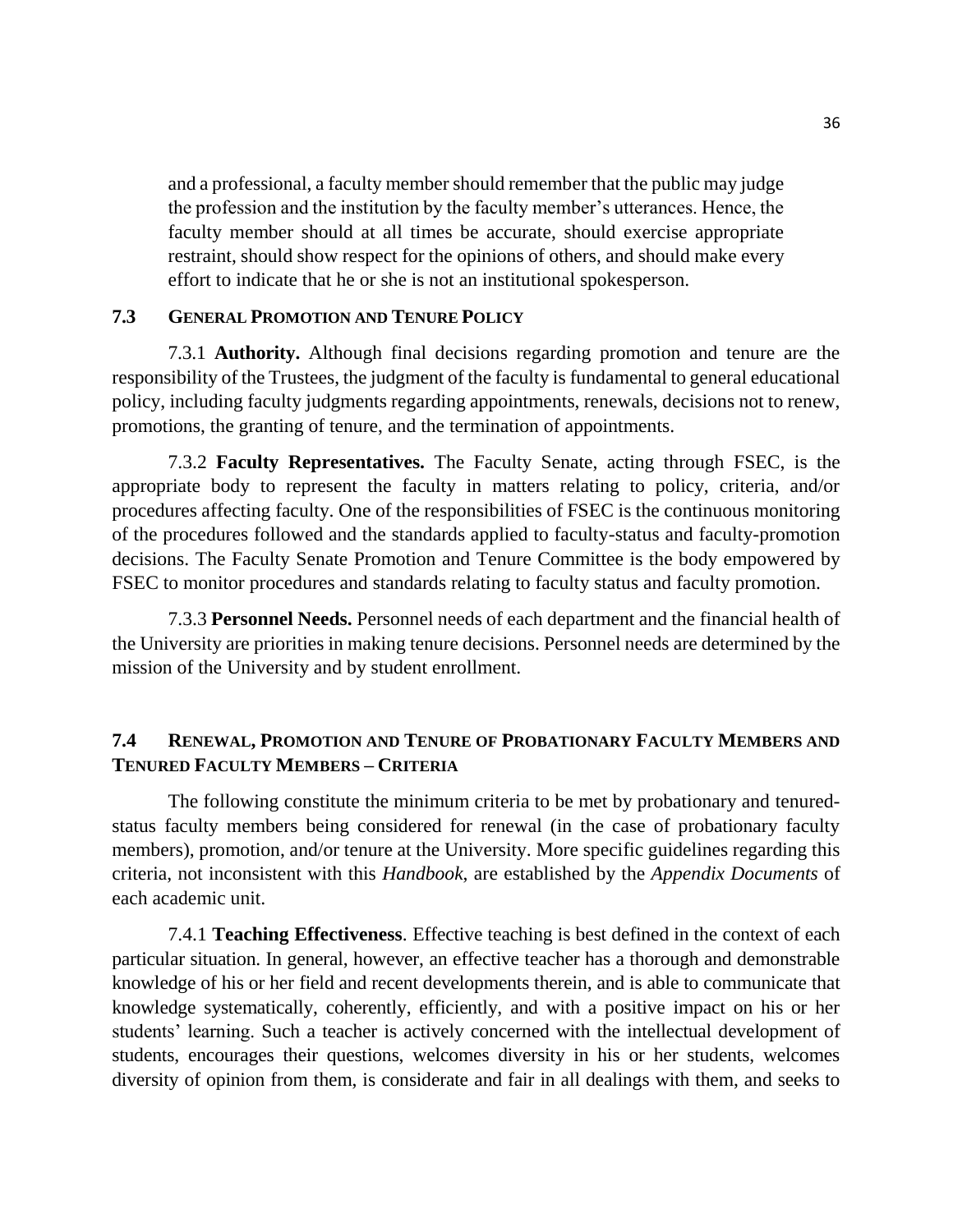increase their capacity to think for themselves. The effective teacher welcomes and profits from constructive criticism.

7.4.2 **Scholarship and Professional Growth**. An assessment of scholarship and professional growth invokes a complex judgement, particularly by peers, based on concrete experience and evidence. Indications of scholarship and professional growth include: (1) adequate progress toward the fulfillment of any uncompleted or expected degrees, or other academic conditions of the initial appointment; (2) imagination, analytical skill, breadth of interests and competencies, perceptiveness, and clarity, as shown in daily work and experienced by students and colleagues; and (3) intellectual vitality and sharpness, as reflected in continuing study, research, and creative work, and the communication of results of such professional activity beyond the campus. Satisfactory scholarship and professional growth will generally necessitate the presentation of the faculty member's work for peer evaluation beyond the University's own campus environment.

7.4.3 **Service to the University and Professional Communities**. Valued contributions to the University may take many forms, including: (1) constructive participation in the University's governance, including faculty meetings, councils, and committees; (2) helpful and generally supportive relations with colleagues, so as to enhance the results achieved in department and other academic programs; (3) participation in various programs of college life outside the classroom, such as art, drama, music, recreation, athletics, lectures, convocations, religious and social gatherings, and campus beautification; and (4) service to the faculty member's professional community.

#### **7.5 PROMOTION REQUIREMENTS**

Except as provided by the *Appendix Document* of the School of Law, the following eligibility requirements shall apply to all applications for promotion.

7.5.1 **Equivalency in Promotion**. For any initial promotion to an academic rank described below, a faculty member seeking equivalent credit to satisfy the requirements for the relevant rank shall provide written statements and other evidence of the equivalent experience. A majority of the faculty members of the academic unit who hold at least the rank being considered in the promotion decision must approve the equivalency credit. Such approval of equivalency is subject to approval by the Dean or director of the academic unit and the Provost/VPAA. All documentation demonstrating equivalency must be filed in the candidate's faculty portfolio.

7.5.2 **Promotion Granted**. Promotion will ordinarily be granted only to applicants who have received positive recommendations from both the academic unit's Dean or director and its promotion and tenure committee with respect to the three criteria of teaching effectiveness,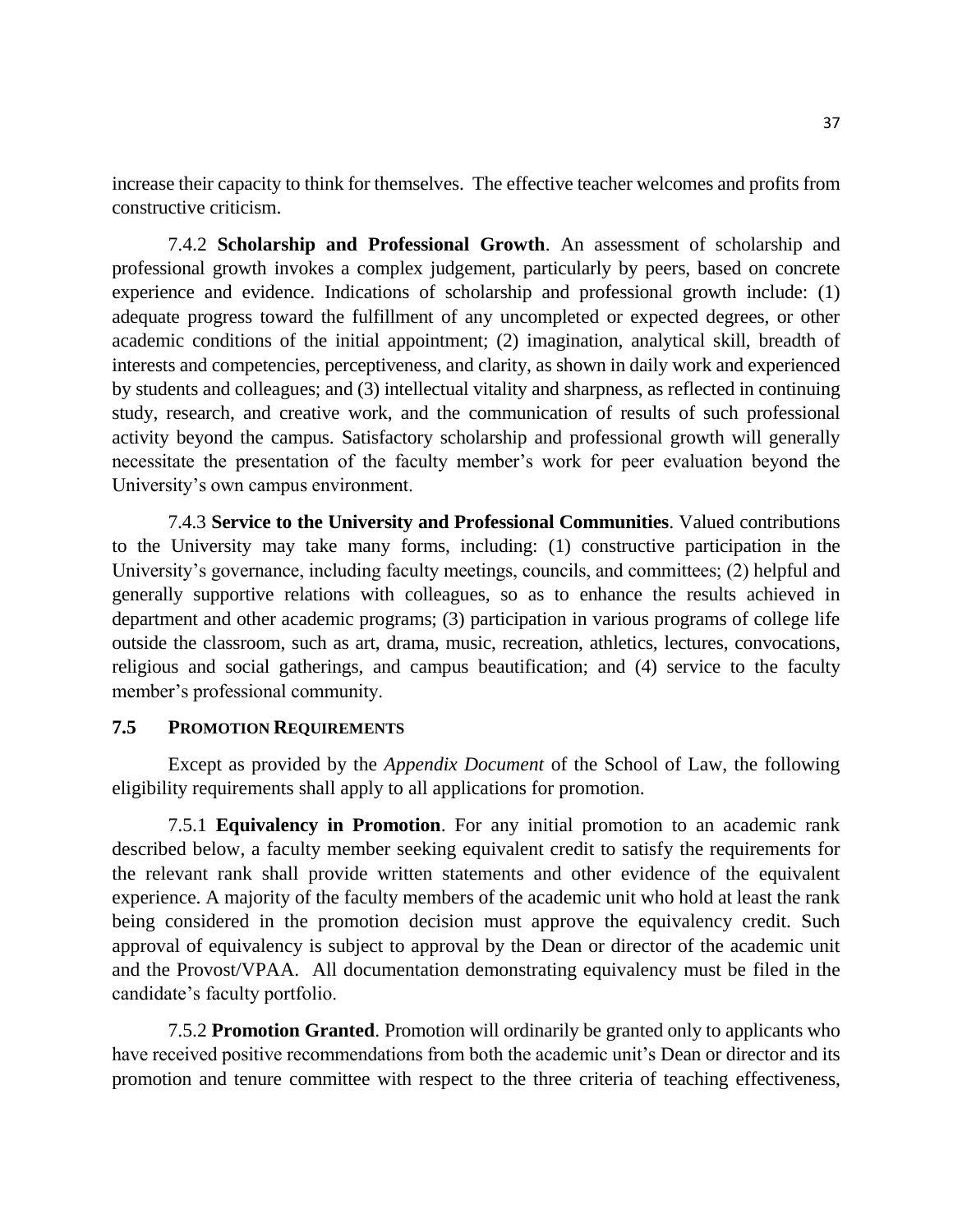scholarship and professional growth, and service to the University and professional communities, as well as any supplemental criteria established by the *Appendix Document* of the applicant's academic unit.

7.5.3 **Promotion from Instructor to Assistant Professor**. The candidate shall have a terminal degree in the appropriate academic area or have earned a minimum of eighteen credit hours of graduate work beyond the master's degree in the appropriate academic area (or have qualifications equivalent to same). The candidate must also have held the rank of Instructor at Oklahoma City University for a minimum of three years before any such promotion takes effect, or have other significant professional experience judged equivalent to at least three years of fulltime teaching at Oklahoma City University.

7.5.4 **Promotion to Associate Professor**. The candidate must hold a terminal degree in the appropriate academic area or have qualifications equivalent to such a degree. The candidate must also have held the rank of Assistant Professor at Oklahoma City University for a minimum of three years before any such promotion takes effect, or have other significant teaching or professional experience judged equivalent to at least three years of full-time teaching at Oklahoma City University.

7.5.5 **Promotion to Professor**. The candidate must hold a terminal degree in the appropriate academic area or have qualifications equivalent to such a degree. The candidate must have held the rank of Associate Professor at Oklahoma City University for at least five years, and have at least eight years of full-time university-level teaching before any such promotion takes effect.

### **7.6 TENURE REQUIREMENTS**

Except as provided by the *Appendix Document* of the School of Law, the following eligibility requirements shall apply to all applications for tenure.

7.6.1 **Equivalency in Tenure**. A faculty member seeking equivalent credit to satisfy the requirements for tenure shall provide written statements and other evidence of the equivalent experience. A majority of the tenured faculty members of the academic unit must approve the equivalency credit. Such approval of equivalency is subject to approval by the Dean or director of the academic unit and the Provost/VPAA. All documentation demonstrating equivalency must be filed in the candidate's faculty portfolio.

"Equivalency" credit for up to three years of such service may be awarded. The three-yearequivalency limitation established by the preceding sentence shall not, however, apply to any applicant seeking to be appointed with immediate tenure to the deanship or directorship of any academic unit, to the position of Provost/VPAA, or to the position of President.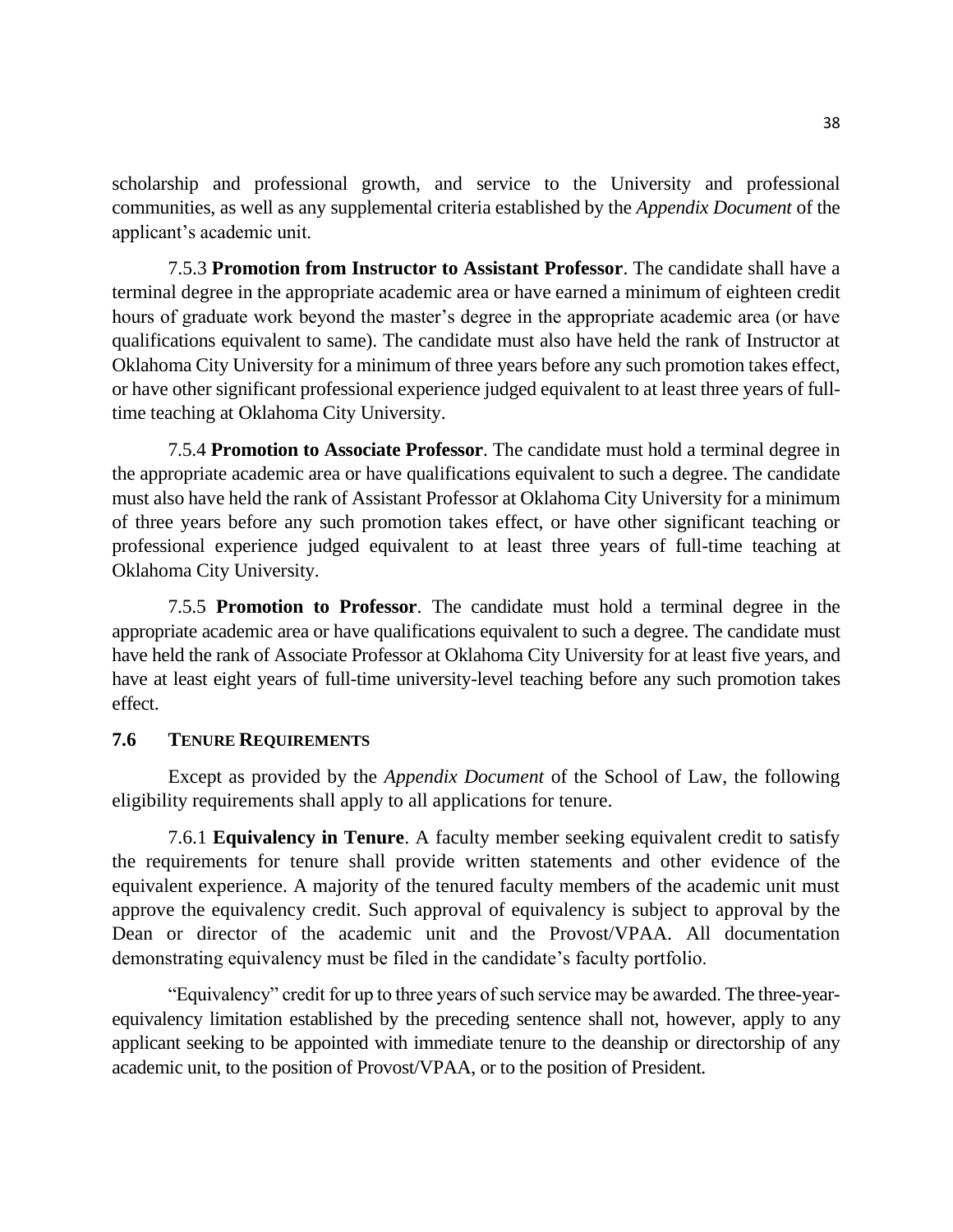7.6.2 **Tenure Granted**. Tenure will be granted only to applicants who have met, are meeting, and are expected to continue to meet the three criteria of teaching effectiveness, scholarship and professional growth and service to the University and professional communities, as well as any supplemental criteria established by the *Appendix Document* of the applicant's academic unit. Ordinarily this will be reflected by concurring independent judgments of the academic unit's Dean or director and the academic unit's promotion and tenure committee. Where the recommendations of the Dean or director and the promotion and tenure committee are incongruent, however, the disagreement will be resolved by the President, who, upon the advice of the Provost/VPAA, will make the final recommendation on the matter to the Trustees.

7.6.3 **Tenure Consideration**. An applicant for tenure may be considered for tenure no sooner than his or her fifth year of probationary-status teaching at Oklahoma City University, taking into account any equivalency credit awarded to the applicant.

A person holding a probationary academic appointment who is not awarded tenure at the end of his or her seventh year of service in such a position at Oklahoma City University is automatically terminated after his or her eighth year of service, unless tenure was denied due to financial constraints as set forth in Section 7.9.1. Except as provided in the *Appendix Document* of the School of Law (where a more abbreviated timeline controls), the maximum number of years that a faculty member holding a probationary academic appointment may serve at Oklahoma City University without receiving tenure is seven, (unless an approved University leave exception applies), with any eighth-year appointment being a terminal-status appointment for persons who have not been awarded tenure by that time.

#### **7.7 TIMELINES FOR PROMOTION AND TENURE**

7.7.1 **Faculty Eligibility List.** By the beginning of each academic year, the Provost/VPAA shall prepare a list of those faculty members who have served the minimum time required in the appropriate rank(s) and/or status to be eligible for promotion and/or tenure. This list shall include each individual's current academic rank and status. The appropriate list shall be forwarded to the Dean or director of each academic unit and the Chair of the Faculty Senate Promotion and Tenure Committee.

7.7.2 **Recommendations.** The Dean or director of each academic unit shall forward copies of his or her promotion and/or tenure recommendations, and copies of the promotion and/or tenure recommendations of the academic unit's promotion and tenure committee (along with supporting documentation) to the Provost/VPAA pursuant to a schedule to be established by the Provost/VPAA.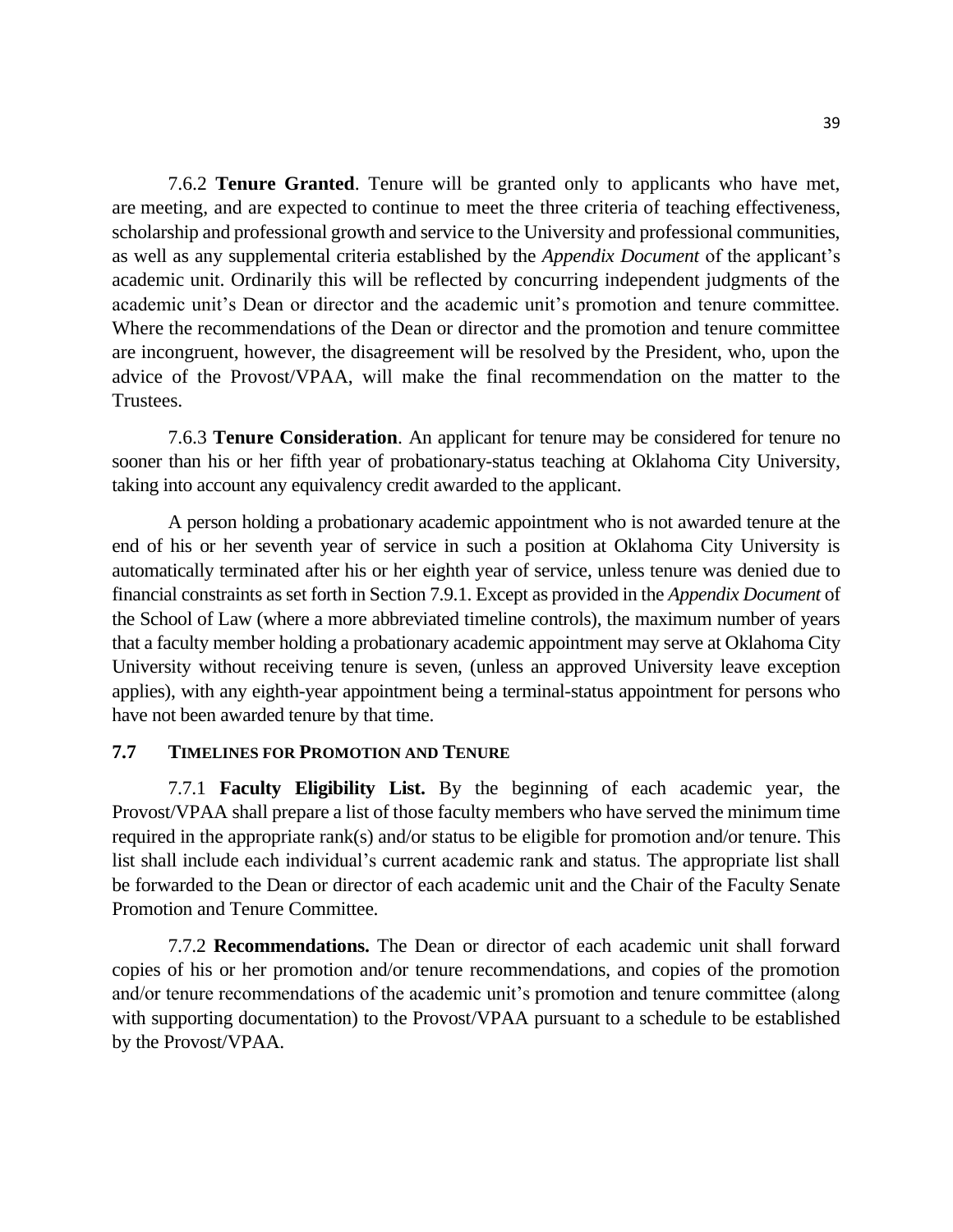7.7.3 **Faculty Senate Comments.** The Faculty Senate Promotion and Tenure Committee shall forward to the Provost/ VPAA, and the appropriate Dean or director, its comments relating to the promotion and/or tenure of the candidates for that academic year pursuant to a schedule to be established by the Provost/VPAA. Those comments shall relate solely to matters of eligibility and compliance with University regulations and procedures.

7.7.4 **Provost/VPAA and President Recommendations.** After reviewing the decanal and the academic unit's promotion and tenure committee's recommendations relating to promotion and/or tenure, and the comments of the Faculty Senate Promotion and Tenure Committee on eligibility and procedural compliance, the Provost/VPAA shall make his or her recommendations to the President, who shall then submit his or her recommendations to the Trustees. At the time the President submits those recommendations, he or she shall provide to the Trustees and the Faculty Senate Promotion and Tenure Committee an additional written rationale for recommending any applicant that he or she recommends to the Trustees for promotion and/or tenure who has not received a favorable promotion and/or tenure recommendation from the promotion and tenure committee of the applicant's academic unit. The President shall also provide a similar written rationale to the Trustees and the Faculty Senate Promotion and Tenure Committee for recommending against the promotion and/or tenure of any applicant who has received a favorable promotion and/or tenure recommendation from the promotion and tenure committee of the applicant's academic unit.

7.7.5 **Final Authority.** Grants of promotion and/or tenure are made only by the Trustees. Tenure decisions of the Trustees are finalized during the April meeting of the Trustees.

#### **7.8 VOLUNTARY WITHDRAWAL FROM CONSIDERATION FOR PROMOTION OR TENURE**

Any eligible faculty member who does not wish to be considered for promotion or tenure may cause the withdrawal of his or her name from consideration at any stage of the above procedure by so communicating in writing to the Provost/VPAA. Except as provided in the *Appendix Document* of the School of Law (where a more abbreviated timeline controls), a faculty member holding a probationary academic appointment who withdraws his or her name from consideration for tenure in the seventh year of his or her service to the University in such a position is deemed to have resigned his or her appointment effective with the end of his or her eighth year of such service, and will receive a terminal-status academic-appointment contract for that eighth year.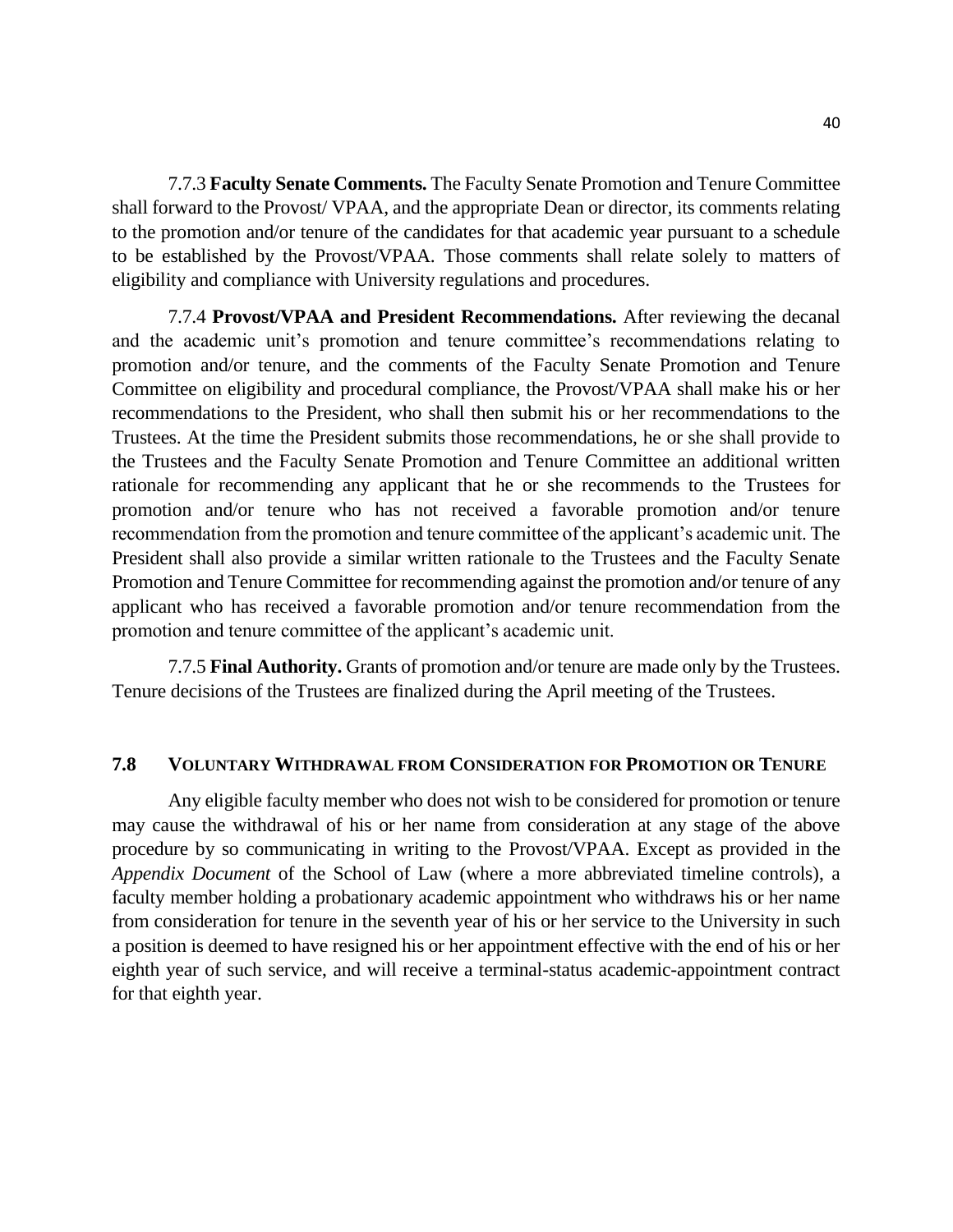#### **7.9 EVALUATION PROCEDURES – PROBATIONARY FACULTY MEMBERS**

7.9.1 **Evaluation for Renewal**. All probationary faculty members will be subjected to an annual renewal evaluation pursuant to the procedures described below and a timeline established by the Provost/VPAA. In addition to evaluating the reviewed probationary faculty member's performance during the academic year in which the review takes place, the review shall also consider the cumulative performance of the reviewee since the date of his or her initial appointment as a probationary faculty member.

The Dean or director of the appropriate academic unit shall forward his or her recommendation(s) regarding the renewal of the probationary faculty members in that academic unit, along with the recommendation of the faculty body empowered to make renewal recommendations by the academic unit's *Appendix Document*, to the Provost/VPAA no later than December 1 for those in their second or later year of such service, and no later than February 15 for those in their first year of such service.

Probationary-status faculty members have no contractual right to renewal, and have no contractual right to be non-renewed solely "for cause".

Probationary faculty members may be denied tenure if financial constraints dictate that tenure should not be granted. A probationary faculty member who is not granted tenure solely on the basis of financial constraints may be offered a contract or may be offered suspended probationary status for a term, to be approved by the Trustees. During any such suspended probationary status, the faculty member's tenure clock shall also be suspended.

Barring financial constraints, probationary faculty members will ordinarily be renewed for the following academic year if, pursuant to the procedures established in this *Handbook* and the *Appendix Document* of the faculty member's academic unit, the faculty member is making satisfactory progress toward achieving tenured status.

7.9.2 **Evaluation for Promotion**. In any academic year in which an eligible probationary faculty member seeks promotion or tenure, there shall be a promotion evaluation conducted for that faculty member, which for that academic year will incorporate the renewal evaluation.

#### 7.10 **EVALUATION PROCEDURES – TENURED FACULTY MEMBERS**

#### 7.10.1 **Post-Tenure Review**.

7.10.1.1 **Sexennial Review**. Tenured faculty members shall be subjected to a sexennial post-tenure review.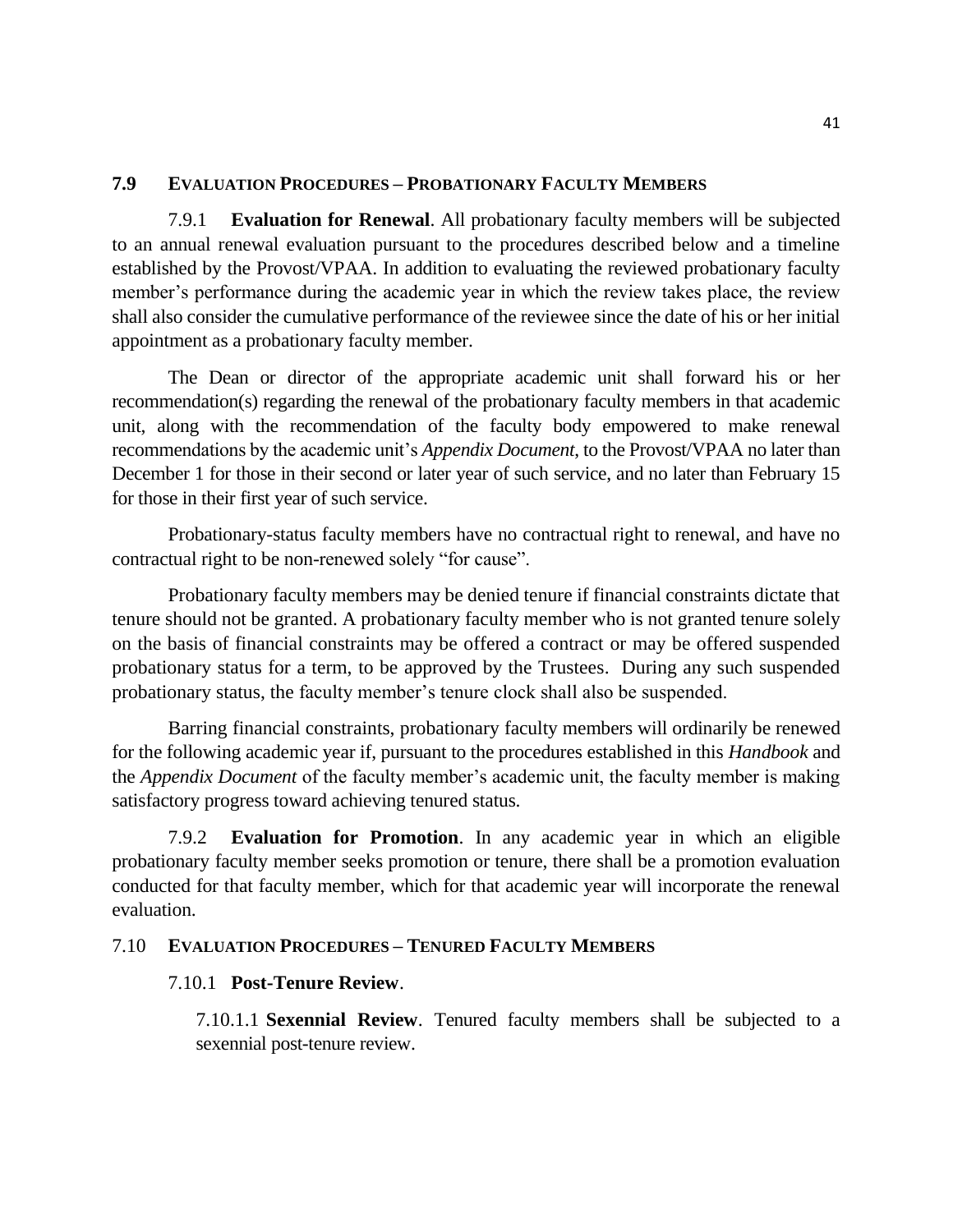7.10.1.2 **Out-of-Sequence Review**. The Provost/VPAA may require that an additional (supplemental) review of a tenured faculty member be conducted no more than once during each of that tenured faculty member's six-year cycles. Other persons may also call for a supplemental review of a tenured faculty member if such a right is created by the *Appendix Document* of the tenured faculty member's academic unit.

7.10.1.3 **Review Outcomes – Satisfactory Review**. A tenured faculty member receiving a satisfactory post-tenure review shall have his or her appointment reaffirmed in like status as he or she enjoyed before the review.

7.10.1.4 **Review Outcomes – Unsatisfactory Review.**In the case of an unsatisfactory sexennial or out-of-sequence review a tenured faculty member shall have an opportunity to correct perceived deficiencies, and shall undergo a second periodic evaluation during the immediately-following academic year. At or near the beginning of the Fall semester, the appropriate departmental chair and/or the Dean or director of the faculty member's academic unit shall consult with the faculty member for the purpose of identifying the nature and scope of the perceived deficiencies and appropriate remedial strategies and resources for correcting the deficiencies.

Within a reasonable time after conclusion of this consultation, the department chair and/or Dean or director of the academic unit shall provide the faculty member with a written statement that specifies, with reasonable particularity, both the deficiencies and any necessary remedial measures. A copy of the statement shall be sent to the Provost/VPAA and (if the statement was prepared by the department chair) to the Dean or director of the faculty member's academic unit. If the second such evaluation is unsatisfactory, the faculty member may be subjected to the termination proceedings outlined in this Handbook.

7.10.2 **Promotion**. A tenured faculty member eligible for promotion may apply for promotion at any time during his or her eligibility consistent with a timeline established by the Provost/VPAA. Should a tenured faculty member apply for promotion during an academic year in which no post-tenure review of that faculty member is to be conducted, then the promotion review will incorporate the post-tenure review, and irrespective of whether the promotion is awarded (and assuming that the result of the post-tenure review is satisfactory), the sexennial post-tenure-review cycle will then begin again as of the date of the combined promotion and post-tenure review.

7.10.3 **Abbreviated Reviews**. A tenured faculty member's department chair (or, in academic units with no department chairs, a faculty member's Dean or the director of that academic unit) shall conduct an abbreviated annual review of each tenured faculty member's job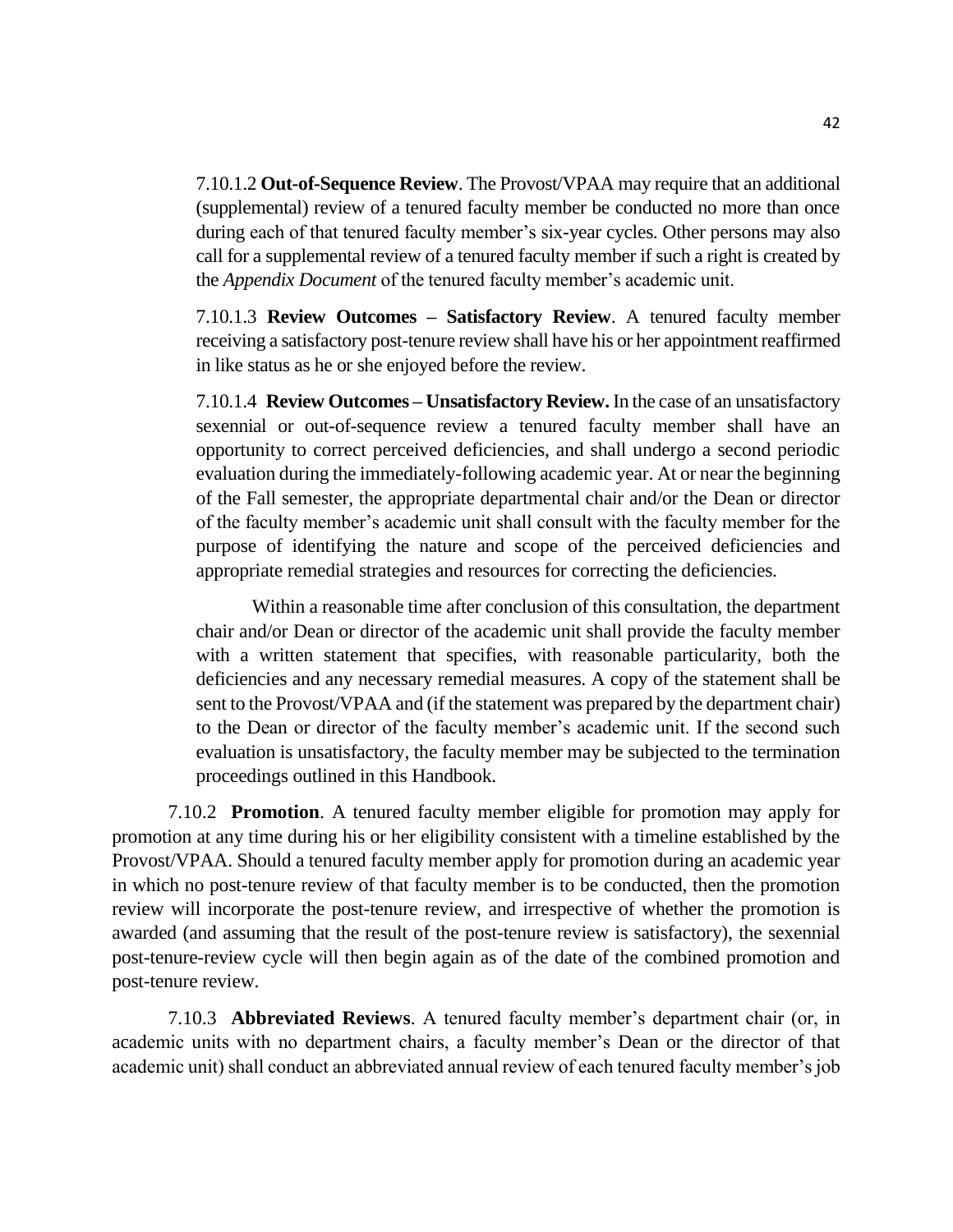performance. Abbreviated annual reviews of department chairs who hold tenured academic status shall be conducted by the academic unit's Dean or director. The format for such review shall be determined by the faculty and Dean or director of the academic unit with the assent of the Provost/VPAA.

### **7.11 NON-TENURE-TRACK FACULTY MEMBERS**

### 7.11.1 **Elevation in Status**.

7.11.1.1 **Elevation to Longer Contract Term**. Elevations in status from one-yearcontract non-tenure-track status to multi-year-contract non-tenure-track status are wholly discretionary elevations, although such elevations are limited by the guidelines established by this *Handbook* and any corresponding guidelines established by the *Appendix Document* of the appointee's academic unit.

7.11.1.2 **Elevation from Contract Term to Multi Year Appointment for Law School Non-Research Professors.** In Accordance with the Appendix Document of the law school, elevations in status from a one-year or multi-year contract term to a multi-year appointment may be offered to a non-research faculty member.

(7.11.1.2 Added per BOT Approval April 29, 2020)

7.11.1.3 **Elevation to Probationary Appointment**. Non-tenure-track faculty members may obtain probationary status only by being the successful candidate in a new hiring process, which will ordinarily necessitate a national search.

7.11.2 **Promotion in Rank**. The promotion in rank of full-time faculty members holding non-tenure-track academic status is governed by this *Handbook* and the *Appendix Document* of the faculty member's academic unit.

#### 7.11.3 **Evaluation Procedures**.

7.11.3.1 **One-Year Contract Appointments**. Faculty members holding one-yearcontract non-tenure-track status shall be subjected to review if so determined by the Dean or director of his or her academic unit.

7.11.3.2 **Multi-Year Contract Appointments**. Faculty members holding multiyear-contract non-tenure-track status will be subjected to annual reviews according to procedures promulgated in the *Appendix Document* of the relevant academic unit.

7.11.3.3 **Law School Non-Research Professor Multi-Year Appointments.** Faculty members holding multi-year non-research appointments in the school of law will be subjected to reviews according to procedures promulgated in the Appendix Document of the law school. (7.11.3.3 Added per BOT Approval April 29, 2020)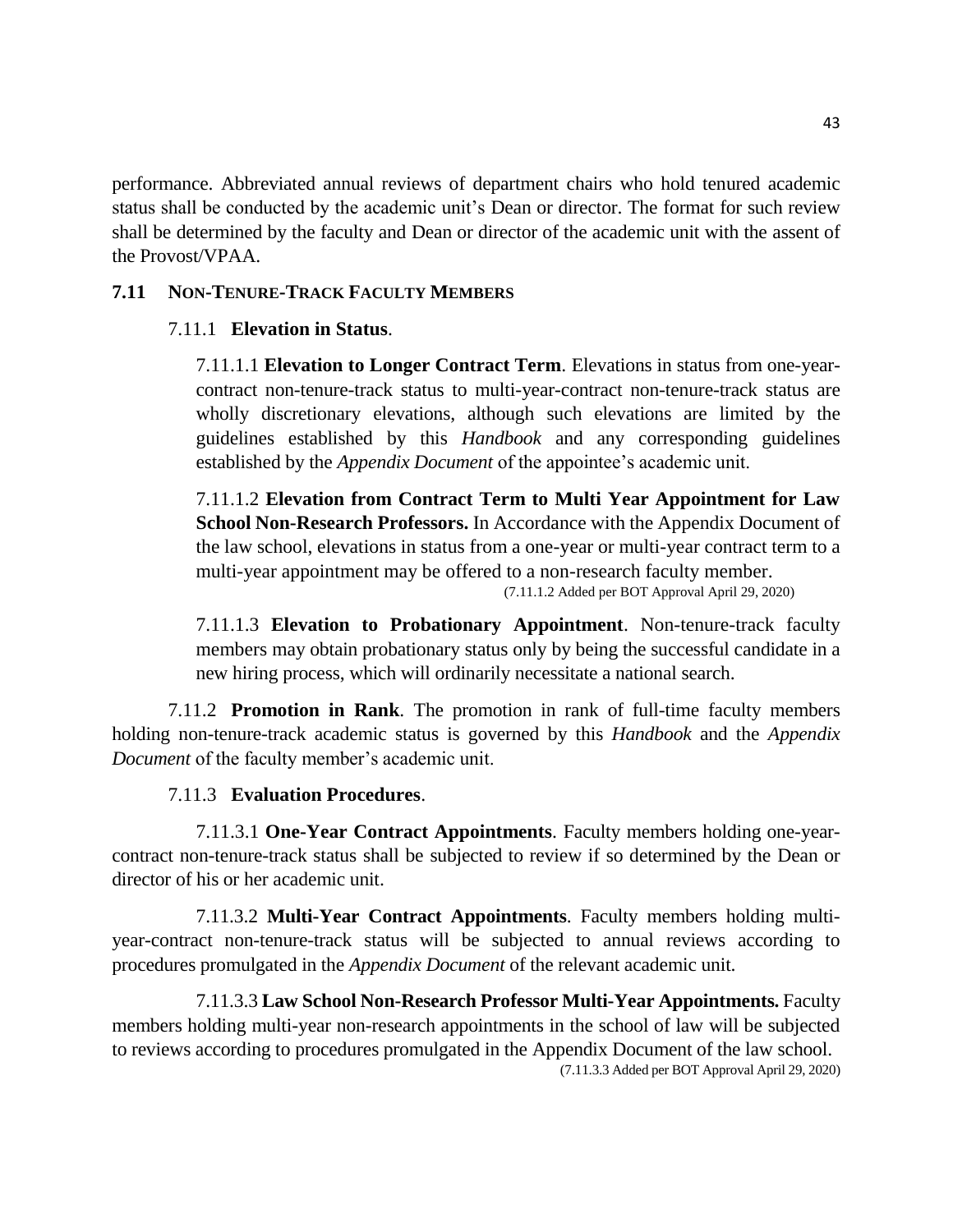7.11.3.4 **Continued Employment Not Guaranteed**. Except for non-research faculty in the School of Law\*. Irrespective of the results of any evaluation of any faculty member who holds a non-tenure-track contractual appointment, there is no contractual obligation for the University to offer continued employment beyond the expiration of the contract term.

\*(Verbiage changed per BOT Approval April 29, 2020)

#### **7.12 ADJUNCT FACULTY MEMBERS**

7.12.1 **Elevation in Status**. No "promotion" is available from adjunct academic status to any other academic status. A person holding adjunct status may apply for a full-time faculty position, but such application will be deemed a new application for employment and is subject to all search requirements appurtenant to the status in which full-time employment is sought. Faculty members holding adjunct academic status have no contractual expectation of continued employment beyond the expiration of the specified contract term.

7.12.2 **Promotion in Rank**. Although persons holding adjunct academic status may also have an academic rank, the award of such rank is within the discretion of the Dean or director of the relevant academic unit upon the approval of the Provost/VPAA, and is not fungible with other academic ranks.

7.12.3 **Evaluation Procedures**. Faculty members holding adjunct status may be subjected to performance reviews according to procedures promulgated in the *Appendix Document* of the relevant academic unit.

#### **7.13 REPORTS**

The written result of the renewal, promotion, and/or tenure evaluations of any faculty member reviewed under these procedures, and supporting documentation attached thereto (electronic submission is acceptable), shall be forwarded by the Dean or director of the faculty member's academic unit to the Provost/VPAA pursuant to the timelines established in this *Handbook*.

## **8. NON-RENEWAL, TERMINATION, OR SUSPENSION OF FACULTY APPOINTMENTS**

#### **8.1 NON-RENEWAL**

8.1.1 **Tenured Faculty Members**. Tenured faculty members are not subject to nonrenewal by the University, and may only be terminated for institutional cause or individual cause, as set forth below in this Section.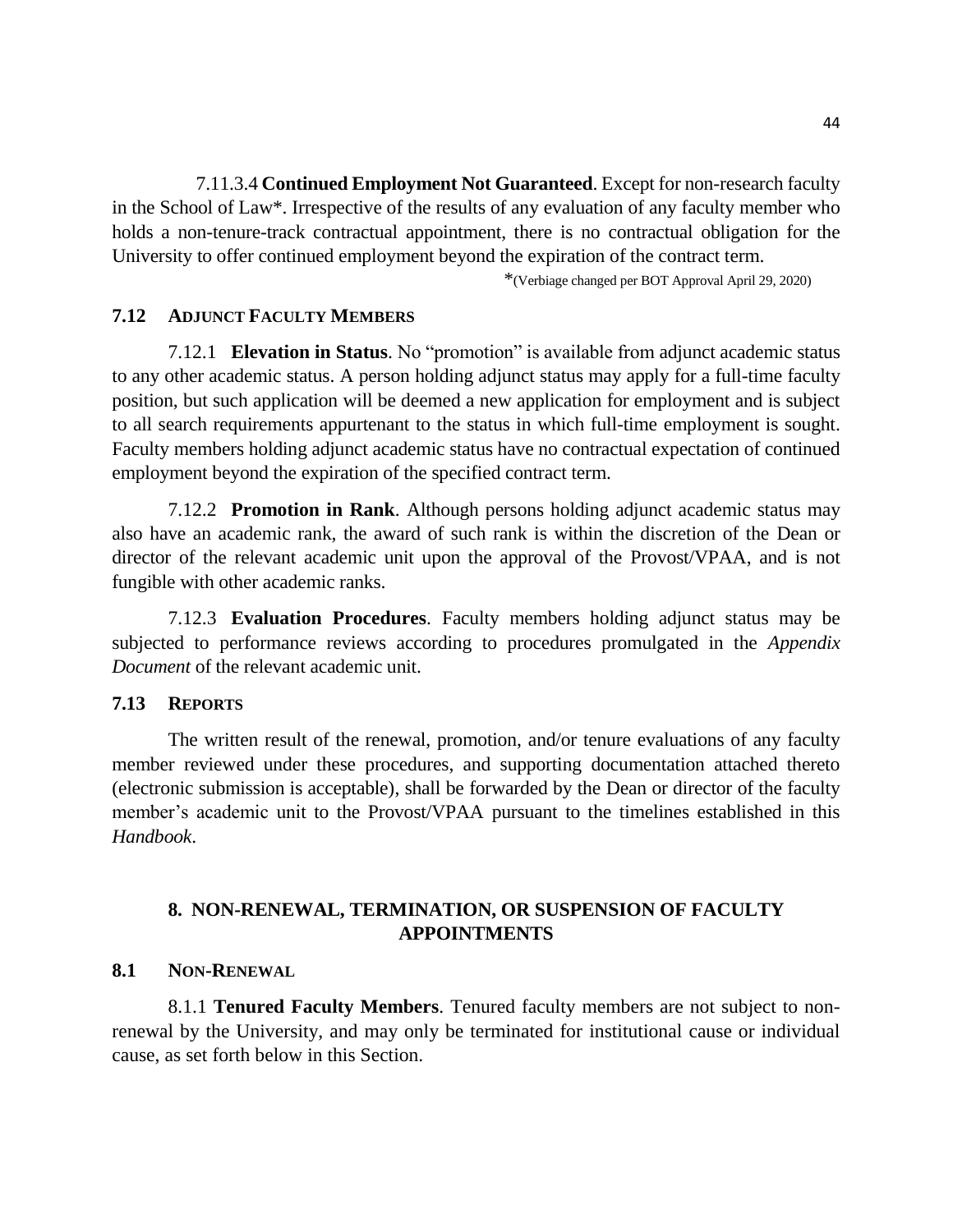8.1.2 **Probationary Faculty Members**. Probationary-status faculty members have no contractual right to renewal, and have no contractual right to be non-renewed solely "for cause." Written notice that a probationary-status faculty member is not to be renewed will be provided to the faculty member in advance of the expiration date of the appointment, not later than March 1 of his or her first academic year of service if the appointment expires at the end of that academic year; or not later than December 15 of subsequent years of probationary service if the appointment expires at the end of that academic year.

8.1.3 **Non-Tenure-Track Faculty Members.** Except for non-research faculty in the School of Law,\* non-tenure-track-status academic appointments carry no contractual expectation of employment beyond the faculty member's contract term. Written notice that a non-tenure-track faculty member is not to be renewed will be provided to the faculty member in advance of the expiration date of the contract term\*. A faculty member holding non-tenure track academic status may be offered a contract for a subsequent term at the pleasure of the University.

\*(Verbiage changed per BOT Approval April 29, 2020)

8.1.4 **Adjunct Faculty Members**. A faculty member holding adjunct academic status may be offered a contract for a subsequent semester at the pleasure of the University. However, adjunct-status academic appointments carry no contractual expectation of employment beyond the faculty member's contract term.

#### 8.2 **TERMINATION – GENERALLY**

8.2.1 **Tenured Faculty Members**. Tenured-status faculty members may only be terminated for institutional cause or individual cause, as set forth below in this Section.

8.2.2 **Probationary Faculty Members**. Probationary-status faculty members may be terminated for institutional cause or for individual cause, as set forth below in this Section, or without cause, as stated in Section 8.1.2.

8.2.3 **Non-Tenure-Track Faculty Members.** Non-tenure-track-status faculty members may be terminated for institutional cause or for individual cause, as set forth below in this Section, or without cause, as stated in Section 8.1.3.

8.2.4 **Adjunct Faculty Members**. A faculty member holding adjunct academic status may be terminated for institutional cause or for individual cause, as set forth below in this Section, or without cause, as stated in Section 8.1.4.

8.2.5 **Termination Proceedings.** The proceedings for termination of faculty members is set forth below in this Section.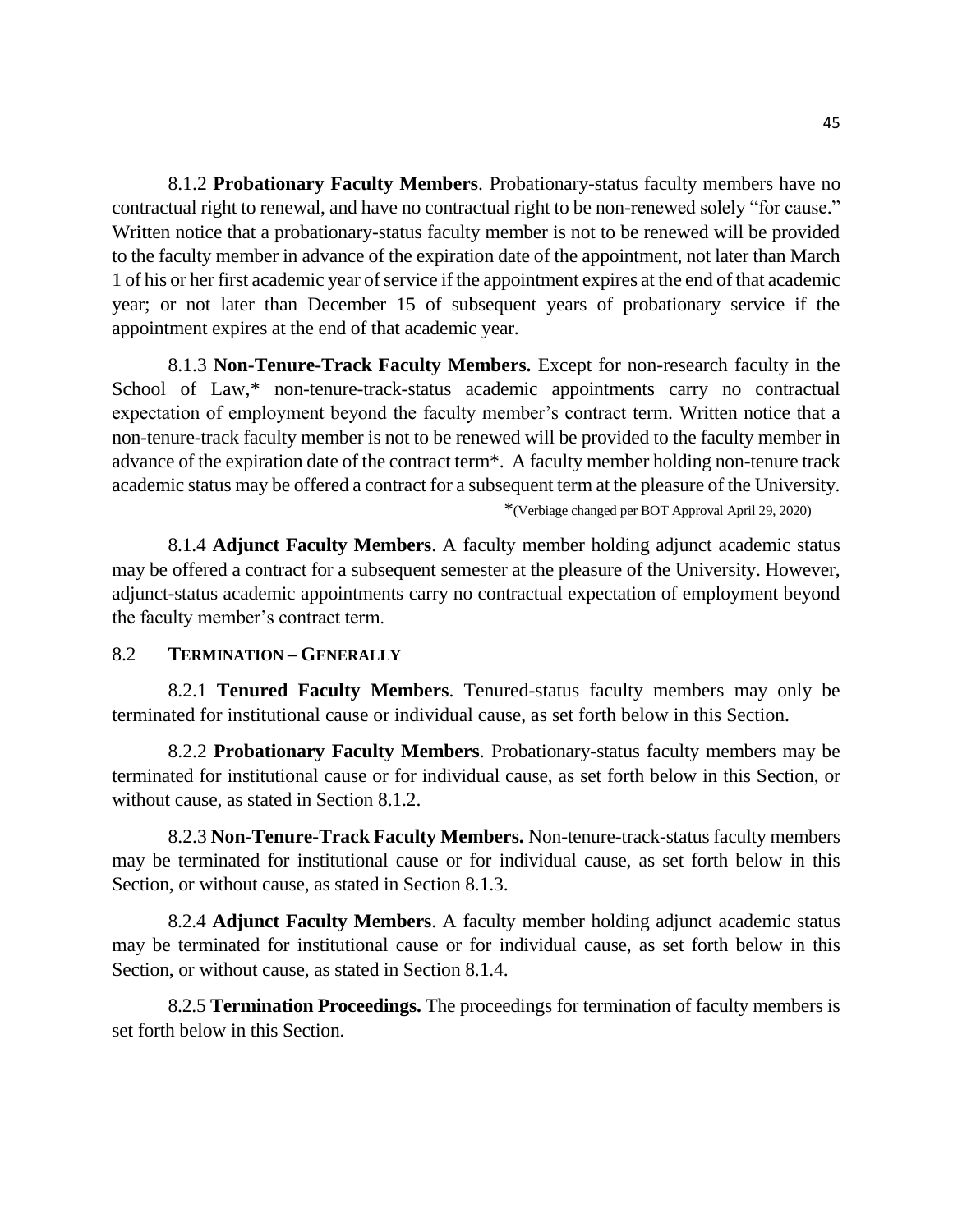### **8.3 TERMINATION – INSTITUTIONAL CAUSE**

The University may terminate faculty positions for Institutional Cause. In no case shall a faculty member's exercise of the right to academic freedom be a ground for termination for institutional cause. Additionally, nothing in this section shall impede the ability of the Trustees to uphold their fiduciary duty owed to the institution, which shall be determined in good faith, upon the advice of fiduciary legal counsel.

Institutional Cause includes, but is not limited to, the causes set forth below.

8.3.1 **Financial Exigency of the University.** Faculty positions may be terminated due to extraordinary circumstances involving financial exigency of the University as determined in good faith by the Trustees. The Trustees shall consult with FSEC and the Budget Committee prior to declaring financial exigency. The Trustees shall have the final absolute discretion in determining that financial exigency exists and shall not be subject to review in an individual or any other proceeding as to the declaration of financial exigency.

8.3.2 **Educational Considerations- Terminations After Program Review.** Faculty positions may be terminated when, in good faith, the Trustees determine, for educational considerations, that the bona fide formal discontinuance or reduction of an academic program will enhance the educational mission of the of the University. Some examples of "educational" reasons" include programs that have generated insufficient revenues to continue existing levels of faculty employment, have low program quality, use programmatic grade inflation and nonrigorous standards to attract students, lose accreditation when such accreditation is relevant, or systematically fail to maintain normal academic expectations, as evidenced by program-wide cheating, plagiarism, violations of the University's non-discrimination policy, lack of faculty availability to students, fraudulent research, or similar failures.

Faculty positions may be terminated for educational considerations only after the academic unit or department has undergone a Program Review, the process for which is set forth below in Section 8.4. The Trustees shall review all documentation and data collected through the program's periodic Program Review, including any responses submitted by FSEC, prior to making a decision to terminate faculty positions under this section. The Trustees shall have the final absolute discretion in making such a decision and shall not be subject to review in an individual or any other proceeding as to the decision.

#### **8.4 PROGRAM REVIEW \*\***

8.4.1 **Periodic Review**. The Provost shall call for a Program Review for each academic program on a periodic basis, but no less frequently than every three years. The Trustees may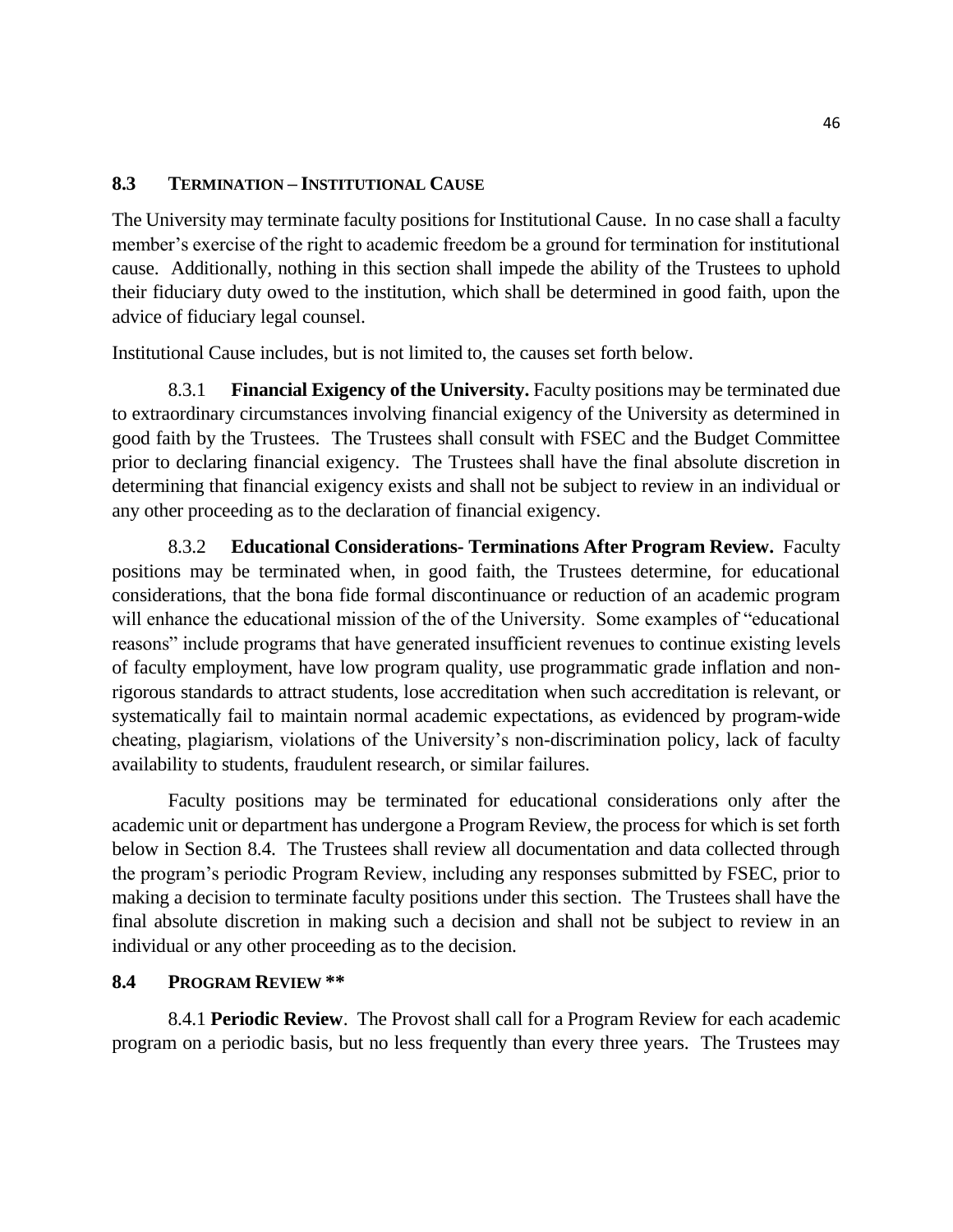call for an expedited Program Review for an academic program at any time. The Program Review process is described below.

> 8.4.1.1 **Program Review Panel Members**. The Provost/VPAA, the Assistant/Associate Provost, the Vice President for Enrollment Management, and the Chief Financial Officer shall serve as the Program Review Panel. Two (2) full-time faculty members shall attend all meetings of the Program Review Panel as observers. The faculty members shall be appointed annually by the Faculty Senate Executive Committee from the faculty of academic programs not scheduled for review that year.

> 8.4.1.2 **Information and Data Considered**. The Program Review Panel shall review program-specific information and data as requested by the Provost. Each academic program under review shall prepare a report that includes the requested information and submit it in advance to the Program Review Panel. The Dean of the academic unit under review shall meet with the Program Review Panel to discuss the report and respond to questions. At the Dean's discretion, Associate Deans, Assistant Deans, and/or faculty members who prepared the report may assist the Dean in the meeting with the Review Panel.

> 8.4.1.3 **Program Review Recommendations**. The Program Review Panel is responsible for making recommendations regarding the programs under review and for reporting its recommendations to the Board of Trustees.

> Any panel recommendations to terminate or reduce a program will be forwarded to the Dean of the academic unit, who shall notify the faculty of such recommendations. Recommendations to terminate or reduce a program will also be forwarded to FSEC, which shall have at least 30 days to respond to the recommendations prior to other University action.

8.4.1.3(a) **Recommendations to continue or enhance programs.** The Review Panel shall forward recommendations to continue or enhance academic programs to the program's faculty, the Dean, and the Provost who shall be responsible for acting on the recommendations.

8.4.1.3(b) **Recommendations to terminate or reduce a program.** The Provost shall be responsible for initiating curriculum proposals, as appropriate, in response to Review Panel recommendations to terminate or reduce a program. The curriculum proposals shall include any response from the Faculty Senate Executive Committee and shall be forwarded to the Academic Program and Standards Committee, the Academic Council (or Graduate council), and the President for consideration and approval. The Provost shall also forward the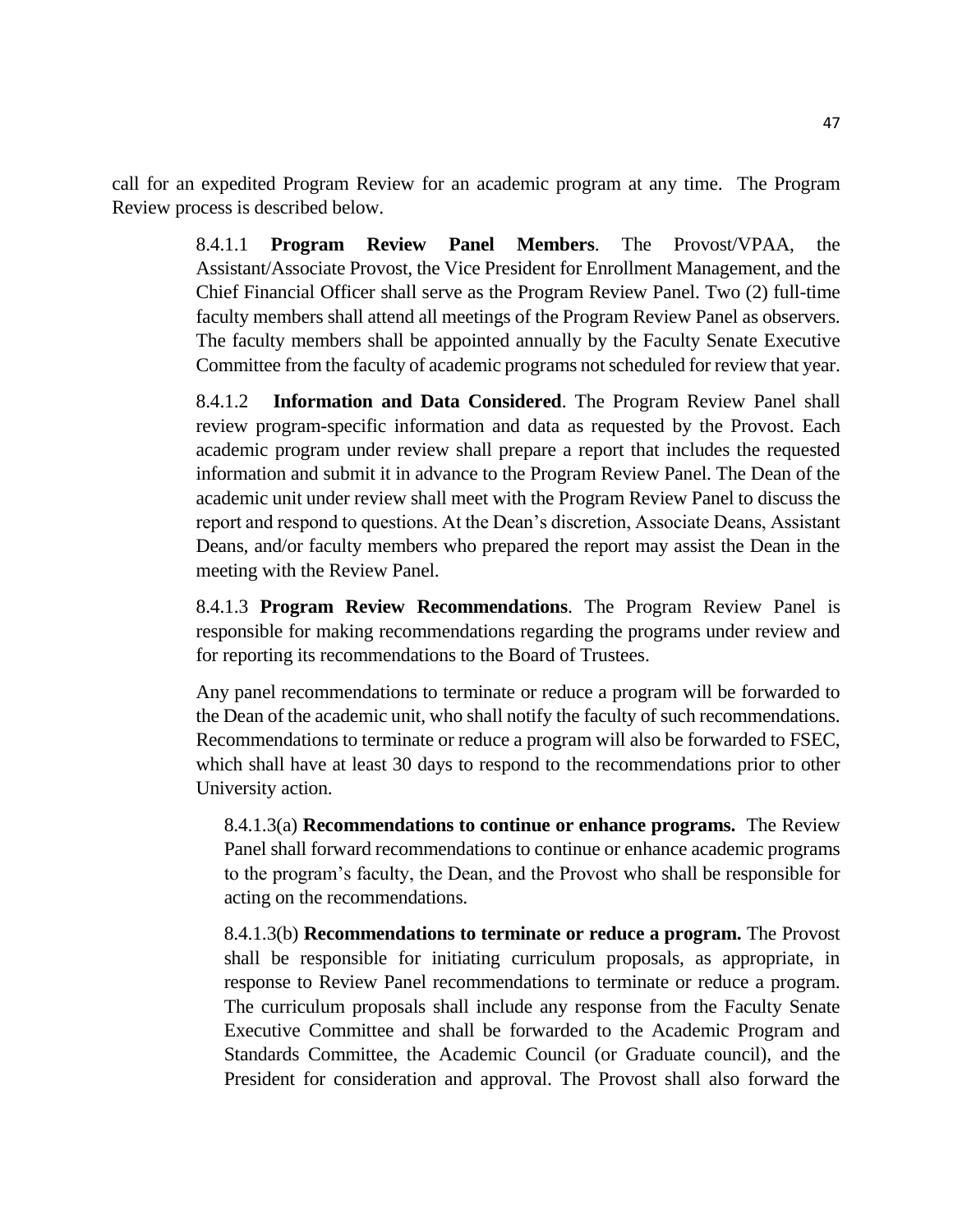curriculum proposals to the Budget Committee for its consideration in the budget planning process.

8.4.1.3(c) **Recommendations to reduce faculty positions.** The Provost shall be responsible for forwarding recommendations to reduce faculty positions that do not include changes to an academic program curriculum to the President and the Board of Trustees for consideration and approval following FSEC's 30-day response period.

\*\*(8.4 Program Review including 8.4.1, 8.4.1.1, 8.4.1.2, 8.4.1.3, verbiage changed and 8.4.1.3a, b, c added per BOT Approval April 29, 2020)

8.4.1.4 **Program Review Recommendations Approval**. Program Review decisions that recommend the termination of tenured faculty must be approved by the Trustees before termination proceedings, as set forth below in this Section, are pursued.

#### **8.5 PROCEDURES FOR TERMINATION FOR INSTITUTIONAL CAUSE**

If the Trustees approve faculty terminations for Institutional Cause as set forth above in this Section, the following procedures govern how terminations are to take place.

8.5.1 **Termination of an Entire Academic Unit**. Where an entire academic unit is to be terminated requiring the termination of all its faculty, the Provost/VPAA shall inform the academic unit's Dean or director and faculty of the decision of the Trustees and its effective date as soon as possible.

## 8.5.2 **Termination of Faculty Members Not Resulting from Termination of an Entire Academic Unit**.

8.5.2.1 **Faculty Meeting.** Upon being notified by the Provost/VPAA of a need for faculty reduction for institutional cause, the affected Dean or director shall schedule a meeting of all full-time faculty as soon as such a meeting can be practicably convened, and shall communicate to the faculty at such meeting the scope of the decision of the Trustees and the needed extent of faculty reductions.

8.5.2.2 **Ad hoc Termination Committee.** The faculty shall then designate an ad hoc committee to assist the Dean in making a recommendation of the faculty to be terminated. The Dean or director shall establish at this meeting a reasonable deadline for the submission of the recommendations of the ad hoc committee.

8.5.2.3 **Meeting.** The ad hoc committee shall meet as soon as practicable, select a Chair, and determine the criteria and priorities to be considered in recommending the specific faculty members to be terminated.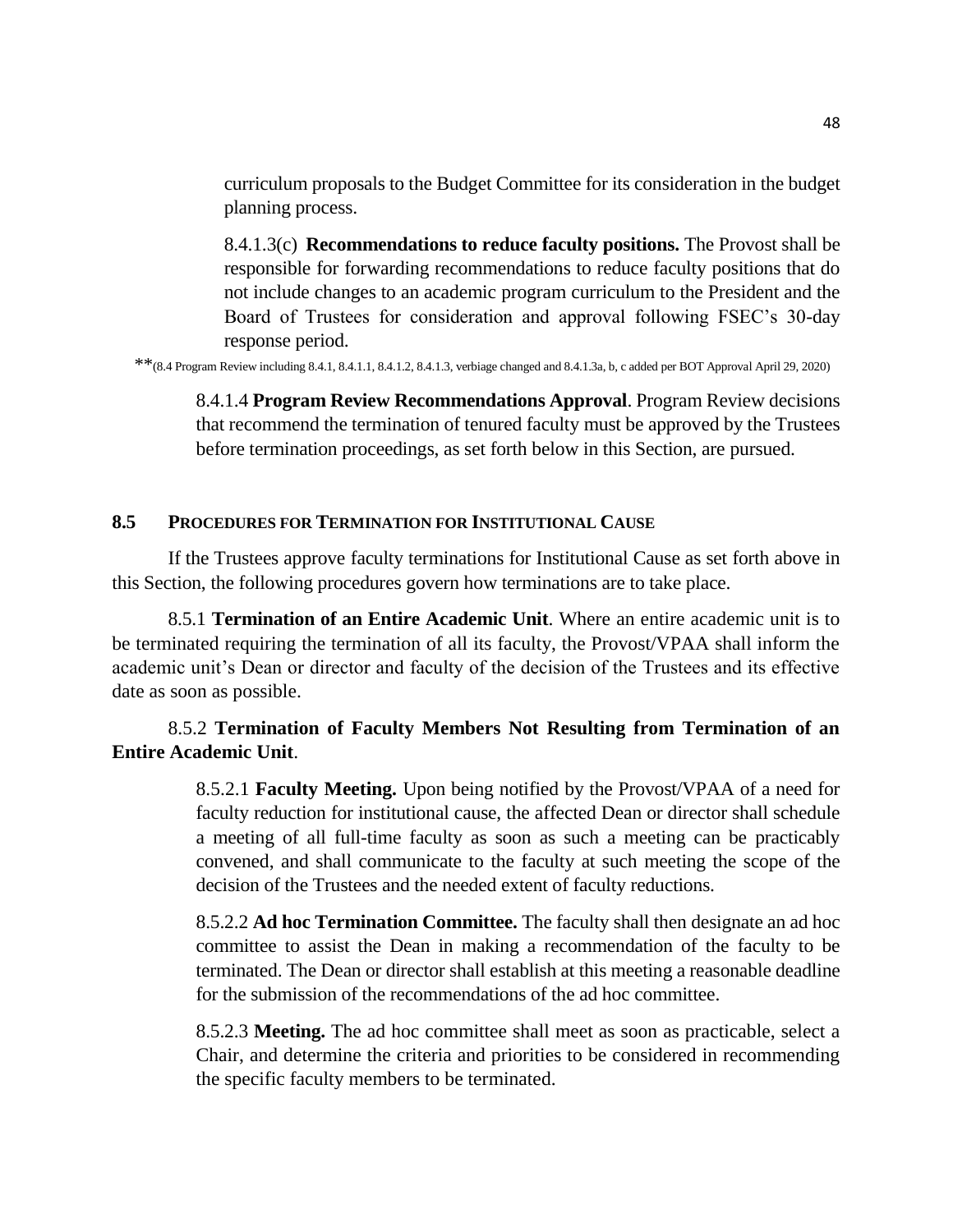8.5.2.4 **Priority Process.** Each *Appendix Document* shall include a priority process for Ad Hoc committee consideration when termination of faculty within the academic unit is necessitated due to a declaration of financial exigency or a decision of institutional cause. Such priority process shall adhere to the AAUP guideline that tenured faculty should not be terminated prior to non-tenured faculty except in extraordinary circumstances. Such priority process shall take into account the specific needs of the academic unit including any constraints, including the capability of faculty members to provide instruction in specialized aspects of the academic unit's programs.

8.5.2.5 **Governing Purpose.** Recommendations shall be made in such a way as to maintain the highest level of instruction and services possible given the necessary faculty terminations.

8.5.2.6 **Voting.** The ad hoc committee shall determine, by majority vote secret ballot, which faculty members will be recommended for termination to achieve the level of faculty reduction that has been determined necessary by the Trustees.

8.5.2.7 **Reporting Recommendations.** Ad hoc committee recommendations shall be submitted to the dean or director, who shall forward such recommendations to the Provost/VPAA. The dean or director shall communicate either concurrence or dissent, along with any reasoning for such concurrence or dissent.

8.5.2.8 **Final Approval.** The Provost/VPAA shall make a determination of the faculty members to be terminated, taking into account all ad hoc committee recommendations and dean/director input. Such determination is final upon approval by the President.

8.5.3 **Other Employment within the University**. If a probationary or tenured faculty member is terminated from his or her position within an academic unit, the University shall make every effort to place such faculty member in another open position within the University, if any exists, if the faculty member meets the hiring qualifications for the open position.

## 8.5.4 **Notice and Severance Pay for Termination for Institutional Cause**.

8.5.4.1 **Tenured Faculty Members**. Tenured Faculty Members shall receive written notice of termination for the following academic year no later than August  $15<sup>th</sup>$  of the preceding academic year. If notified after such date, such faculty member shall receive severance pay equal to the salary provided in his or her contract for the current academic year.

8.5.4.2 **Probationary Faculty Members**. Probationary-status faculty members in the first year of probationary service shall receive written notice of termination for the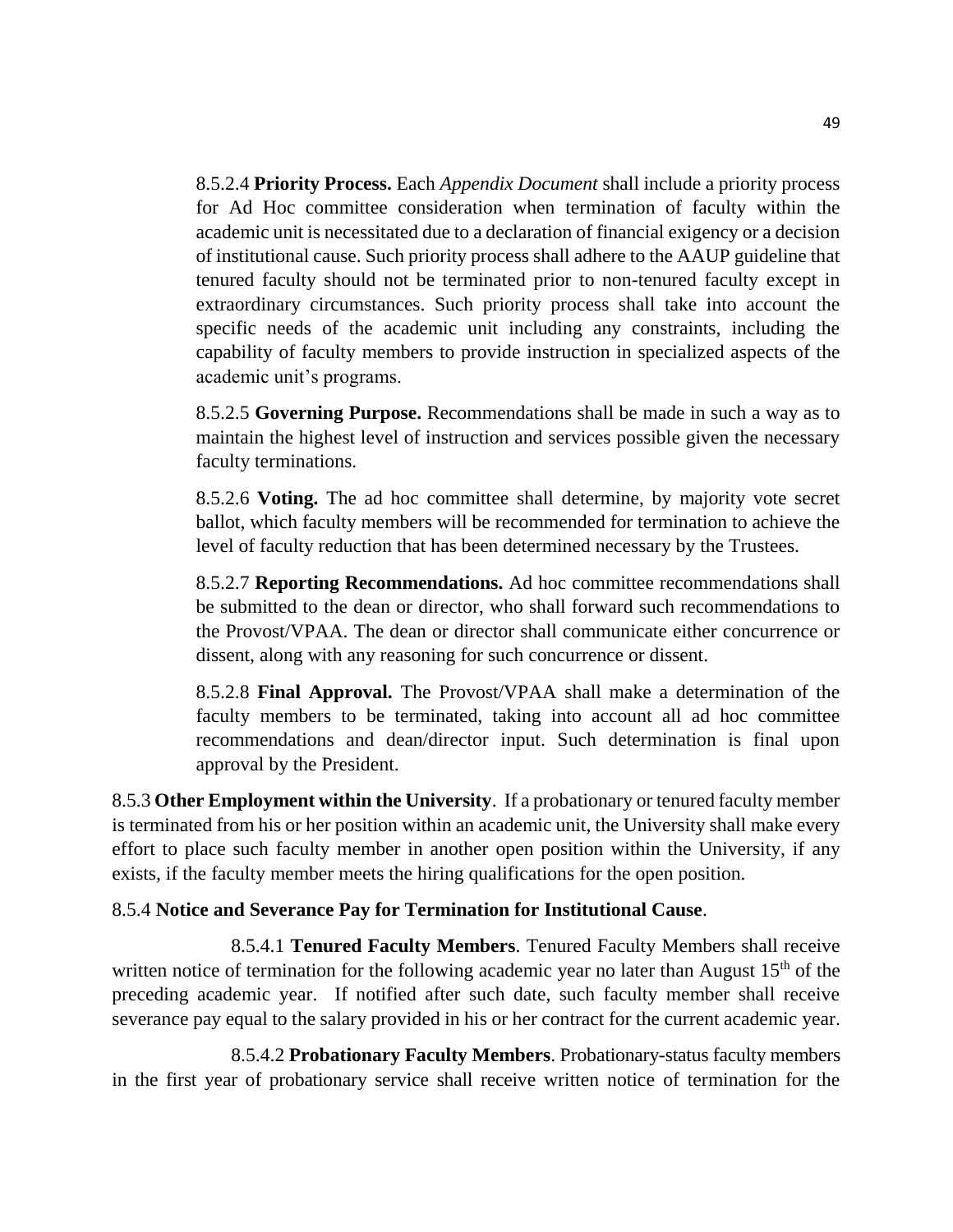following academic year no later than March  $1<sup>st</sup>$ . If notified after such date, such faculty member shall receive severance pay equal to one-third of the salary provided in his or her contract for the current academic year.

Probationary-status faculty members in the second or subsequent year of probationary service shall receive written notice of termination for the following academic year no later than December  $15<sup>th</sup>$ . If notified after such date, such faculty member shall receive severance pay equal to one-half of the salary provided in his or her contract for the current academic year.

## **8.6 TERMINATION OR SUSPENSION WITHOUT PAY FOR INDIVIDUAL CAUSE**

Faculty members may be terminated or suspended without pay for individual cause, regardless and independent of any contractual or employment relationship with the University.

8.6.1 **Grounds**. The grounds for termination or suspension without pay for individual cause include the following:

> 8.6.1.1 Health conditions that prohibit a faculty member, even with reasonable accommodation, from being able to perform the essential functions of his or her position.

8.6.1.1.1 In cases where the health condition of a faculty member is invoked as a ground for termination or suspension of a faculty appointment, the University may, where the examination is job-related and consistent with the business necessity of the University, require the appointee to submit to a medical or psychiatric examination by a physician designated by the administration at the expense of the University. Other medical or psychiatric information may be voluntarily submitted by the faculty member. Termination or suspension on the "health condition" ground will be based both on observed performance and signed medical statements.

8.6.1.2 In the case of a tenured faculty member, failure to receive a satisfactory evaluation in a sexennial review or out-of-sequence review, if the subsequent review the following academic year is also unsatisfactory.

8.6.1.3 Conduct involving moral turpitude.

8.6.1.4 Academic dishonesty or plagiarism.

8.6.1.5 Willful neglect of duties.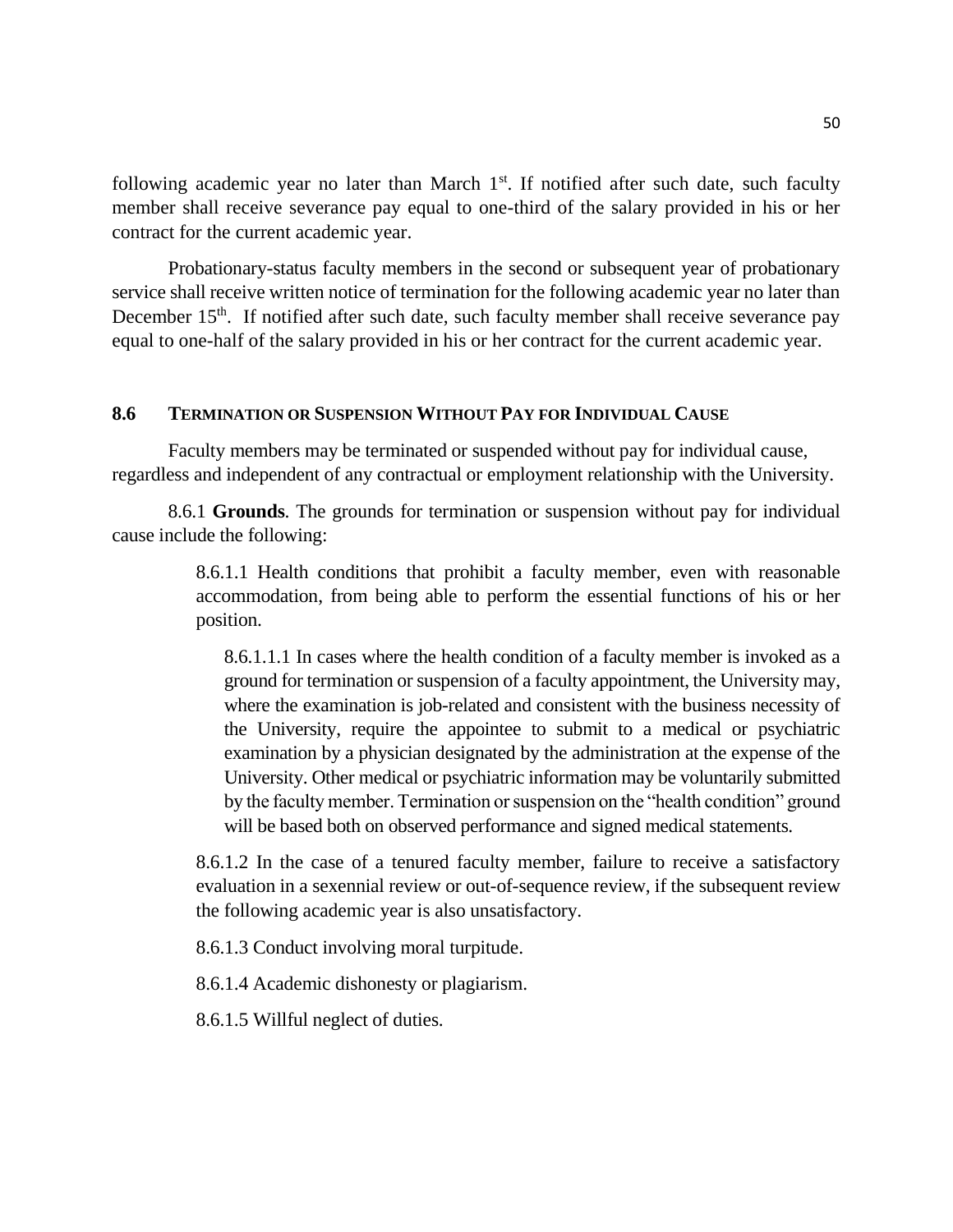8.6.1.6 Conduct that demonstrably goes beyond conscientious disagreement over policy and becomes substantially disruptive of the instructional programs of the University or any of its academic units.

8.6.1.7 Gross personal misconduct that destroys the faculty member's ability to fulfill his or her institutional responsibilities.

8.6.1.8 Material and substantial misrepresentation in the faculty member's application of employment and accompanying materials.

8.6.1.9 Unwillingness to accept reasonable assignments.

8.6.1.10 Failure to comply with mandatory reporting requirements as specified in Section 6.7.

8.6.2 **Academic Freedom**. In no case shall a faculty member's exercise of the right to academic freedom be a ground for termination or suspension without pay for individual cause.

## **8.7 PROCEDURES FOR TERMINATION OR SUSPENSION WITHOUT PAY FOR INDIVIDUAL CAUSE**

8.7.1 **Initiation of Procedures**. Procedures to terminate or suspend a faculty member without pay may be recommended to the Provost/VPAA by the dean or director of the academic unit. The Provost/VPAA or the President may also initiate such procedure.

8.7.2 **Informal Procedures Initiation of Formal Termination or Suspension Action**. Upon initiation of termination or suspension without pay procedures, the Provost/VPAA shall discuss the recommendation for termination or suspension without pay with the affected faculty member. Such discussions will result in one of the following further actions.

- Withdrawal by the Provost/VPAA of any action to terminate or suspend the faculty member without pay.
- Resolution of the matter by mutual agreement between the faculty member and the University.
- The initiation of formal action to terminate or suspend the faculty member without pay, with written notice to the faculty member, which shall include a description of the action.

8.7.3 **Interim Suspension**. The faculty member may be suspended with pay pending final decision on termination or longer-term suspension of his or her appointment at the discretion of the Provost/VPAA, with notice to FSEC and all parties concerned.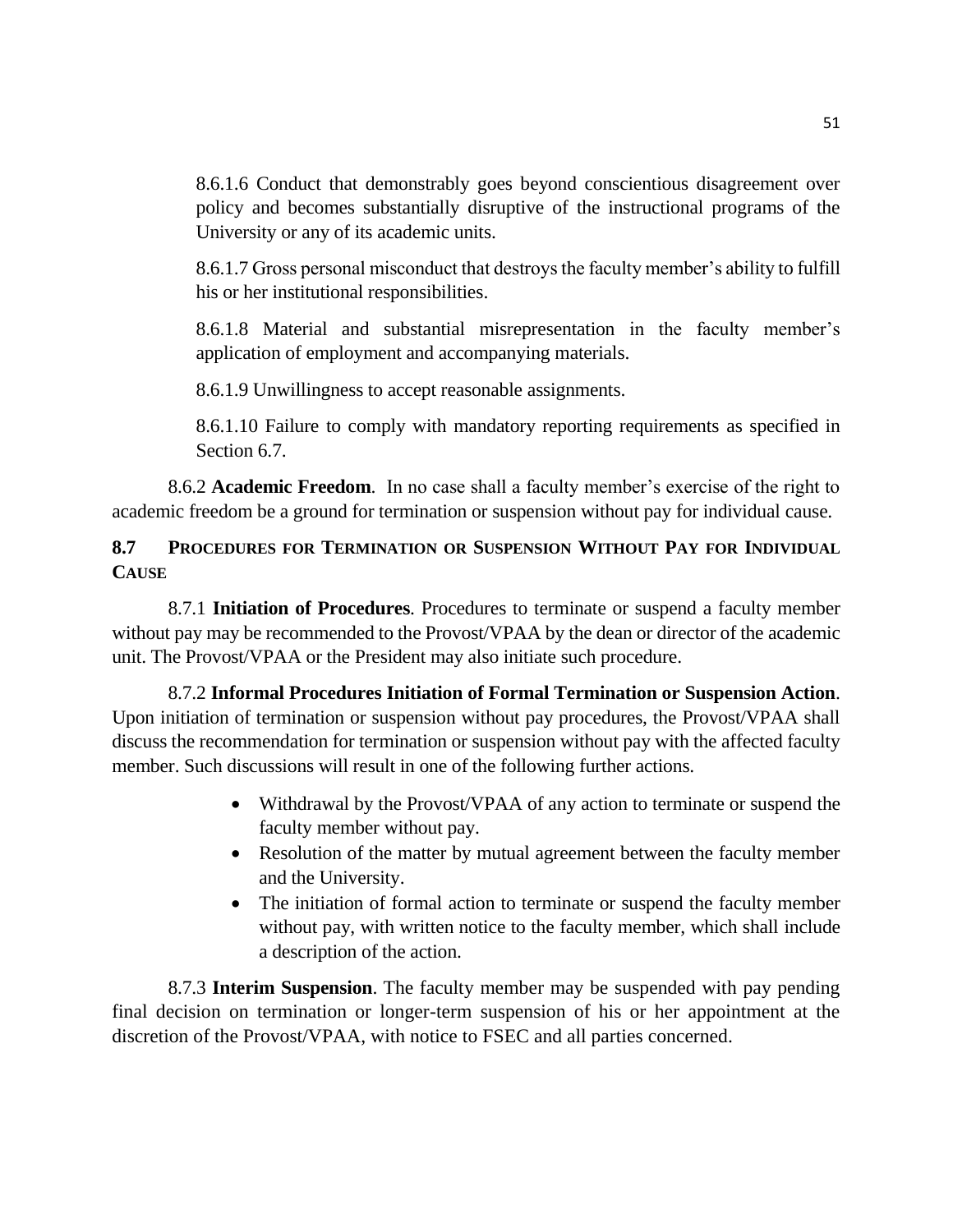8.7.4 **Right to FSEC Review**. Tenured faculty shall have the right to FSEC review of any termination or suspension without pay decision, unless the suspension or termination was determined through a Title IX proceeding as set forth in Section 9 of this *Handbook*. Probationary faculty or non-tenure-track faculty who are subject to a termination or suspension without pay proceeding during an ongoing contract term have the right to FSEC review of the termination or suspension without pay decision.

8.7.5 **Process for FSEC Review of Termination or Suspension Without Pay for Individual Cause.**

> 8.7.5.1 **Initiation of Challenge**. Within twenty-one calendar days of the notice of the termination or suspension without pay, the faculty member shall provide notice of request for FSEC review, including a written statement, and any supporting evidence in support of the faculty member's challenge of the termination or suspension without pay decision. Such notice shall be delivered to the Chair of FSEC and to the Provost/VPAA. FSEC may, in its discretion, join challenges that are similar in nature, or that arise from similar sets of circumstance.

> 8.7.5.2 **Initial Provost/VPAA Review**. Within ten days of receipt of a written challenge, the Provost/VPAA shall consider the challenge, and shall notify FSEC whether the termination or suspension without pay proceeding shall be dismissed or pursued.

> 8.7.5.3 **Initial Actions by FSEC**. FSEC shall, within 20 days of receipt of a written challenge, set a hearing date. FSEC may designate an advisor from the University community to aid FSEC in review of the challenge. FSEC will communicate only to the parties concerned, in writing, any decision or action taken that affects the parties.

> 8.7.5.4 **Designation and Duties of Hearing Officer; Notice**. FSEC shall, within 30 days of receipt of a written challenge, designate one of its members as a hearing officer. FSEC shall give the parties notice of the designation of the hearing officer.

> 8.7.5.5 **Waiver of Hearing**. A party to the hearing may waive the right to a hearing at any time.

> 8.7.5.6 **Composition of Hearing Panel**. FSEC members shall serve as the hearing panel. In the event an FSEC member has a conflict, he or she shall either recuse himself or herself himself or herself or be excused from service on the panel by a majority vote of the other members of FSEC. In that event, FSEC shall appoint another faculty member from the same academic unit as the dismissed FSEC member to serve on the panel**.**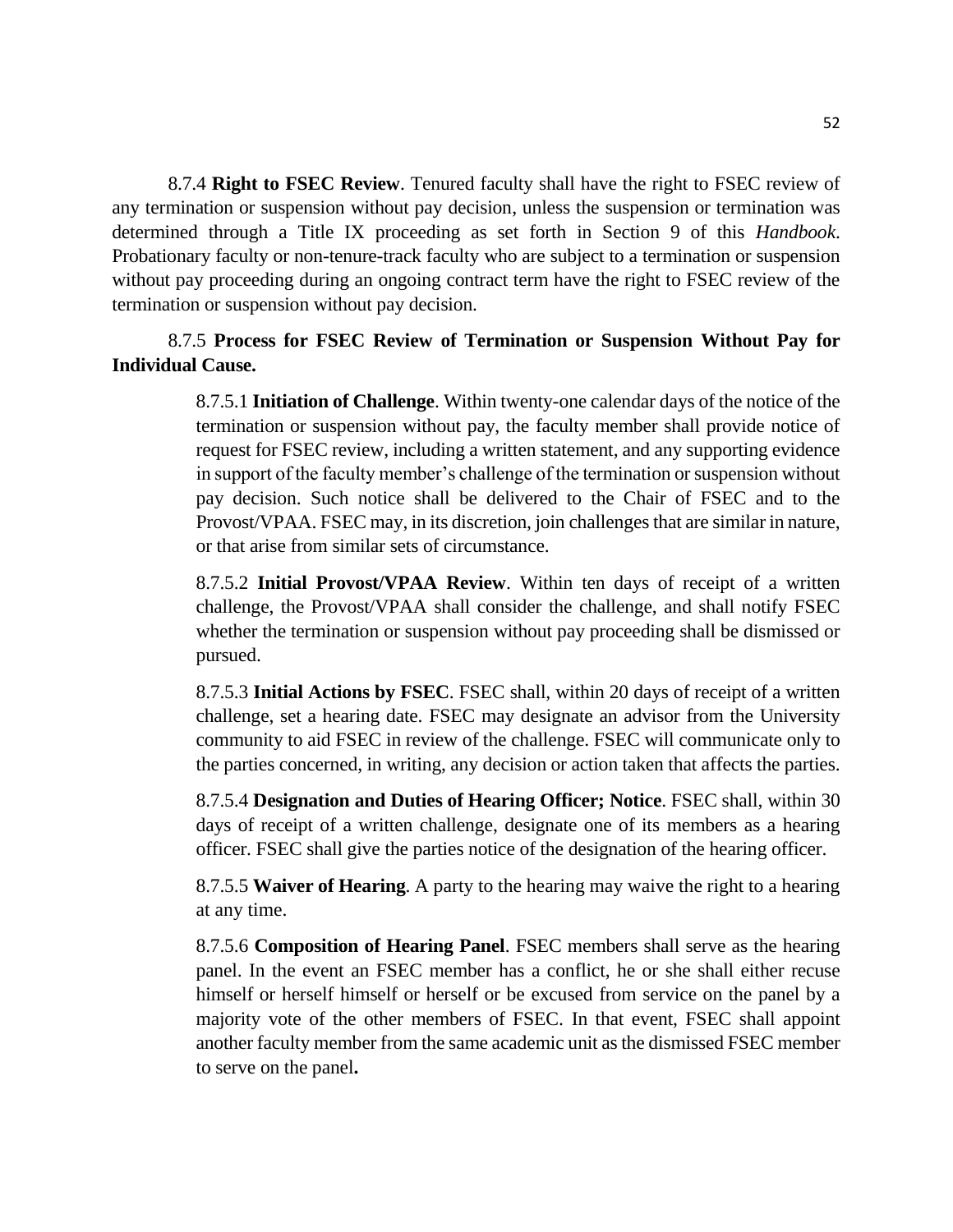8.7.5.7 **Challenge Procedures**. The following standards and procedures shall be followed for hearing challenges under this Section. FSEC may mandate additional procedures that are consistent with this *Handbook*.

### 8.7.5.7.1 **Pre-Hearing Procedures.**

- The burden of proof for overturning a termination or suspension without pay decision is on the affected faculty member, who must prove by a preponderance of the evidence that the decision should be revisited.
- A faculty member subject to a termination or suspension without pay decision shall, at least fifteen days before any hearing, receive from the Provost/VPAA a detailed written statement and any supporting evidence supporting the decision, as well as a list of individuals the Provost/VPAA plans to ask to provide information at the hearing.
- The faculty member shall, at least fifteen days before any hearing, provide to the Provost/VPAA a written statement and any supporting evidence supporting the challenge, as well as a list of individuals the faculty member plans to ask to provide information at the hearing.
- FSEC may convene a pre-hearing meeting between the administration and the faculty member to narrow the issues for hearing, agree on stipulated facts, provide an opportunity to exchange evidence, or for any other pre-hearing activity.

## 8.7.5.7.2 **Hearing Procedures.**

- Hearings shall be closed, and the proceedings shall be confidential.
- Parties and legal counsel/advisors have the right to be present in person throughout the hearing process at all times except during FSEC deliberations.
- FSEC has the right to have its legal counsel/advisor, as well as any other personnel deemed necessary for the hearing process, present at all proceedings.
- A record of the proceedings, either stenographic or audio, shall be made. A copy of such record may be requested by any party upon payment of reasonable cost for reproduction.
- Parties shall have the right to question all persons who provide information at the hearing.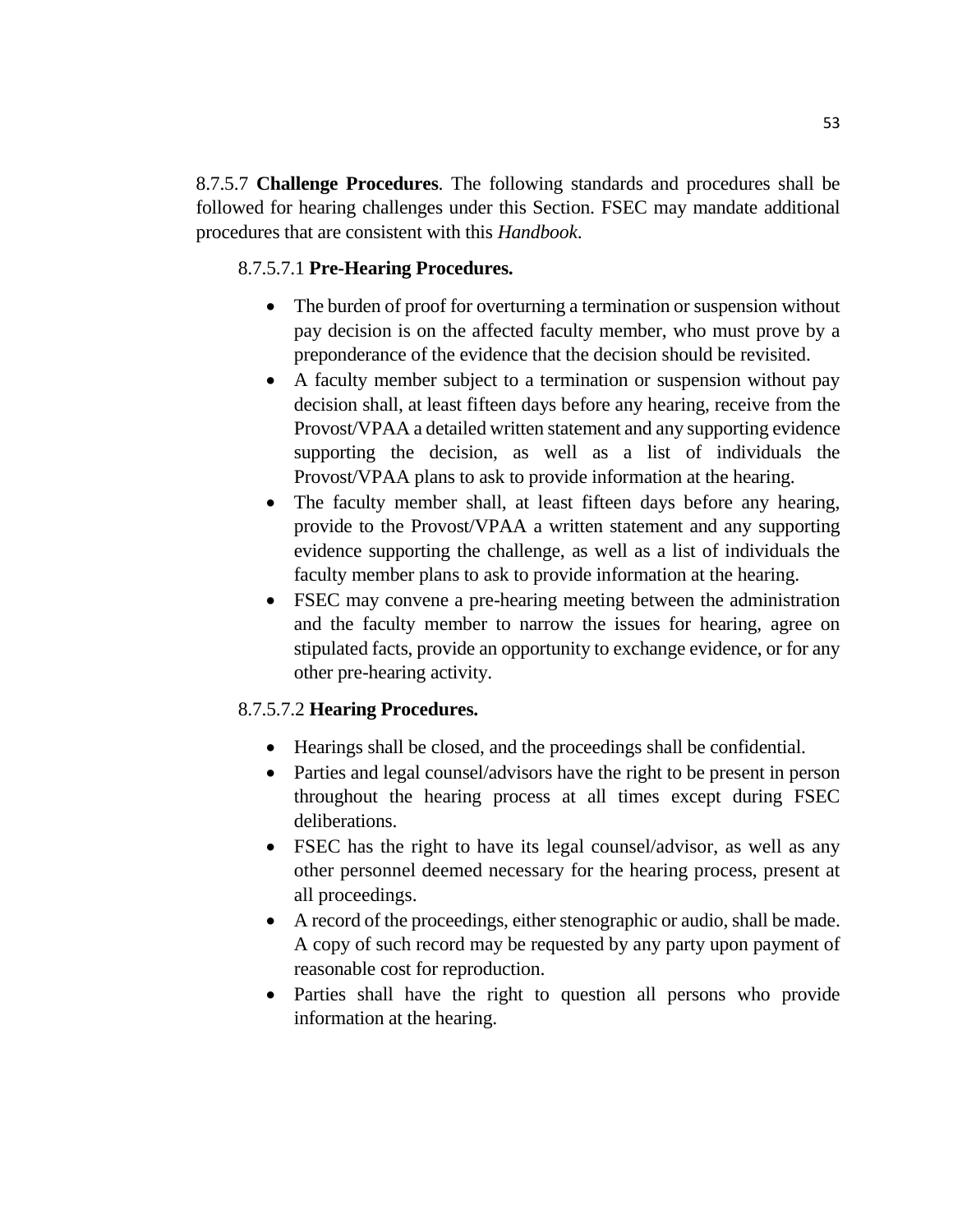- When a person is providing information at the hearing, a party may request that non-FSEC hearing panel members and non-parties be removed from the hearing room.
- A faculty member challenging a termination or suspension without pay decision shall not be subject to retaliation for bringing forth such challenge.

8.7.5.8 **FSEC Hearing Findings and Outcomes**. Within one week of the hearing, FSEC shall issue its findings of fact and recommendations, and shall provide notice of such findings and recommendations to the Provost/VPAA and the affected faculty member. FSEC may recommend that the termination or suspension without pay decision be affirmed, reversed, or modified.

8.7.5.9 **Provost Recommendation**. Within one week of receipt of FSEC's findings and recommendations, the Provost shall convey to the President his or her written recommendation, along with the findings and recommendations report from FSEC.

8.7.6 **Final Action**. The President's action as to the termination or suspension without pay is final.

8.7.7 **Severance Pay**. A faculty member who is terminated for individual cause may be entitled to severance pay as determined by the Provost/VPAA, in consultation with Human Resources and the President.

#### **8.8 RESIGNATIONS**

A faculty member wishing to resign his or her appointment is requested to submit a written resignation to the dean or director of his or her academic unit and the Provost/VPAA by June 30 so as to facilitate the employment of the highest-quality replacement possible.

#### **8.9 LEAVES OF ABSENCE**

The Provost/VPAA may condition the grant of a leave of absence to a faculty member on that person's agreement to provide written notice of intent to return or leave by a specified date. A faculty member on leave who fails to do so where such a condition has been imposed is deemed to have resigned his or her faculty appointment. Other leaves of absence covered by University employee policy, including Family Medical Leave Act leave, and maternity/paternity leave operate independently of other faculty leaves of absence, and may provide additional time for probationary faculty members to complete tenure requirements.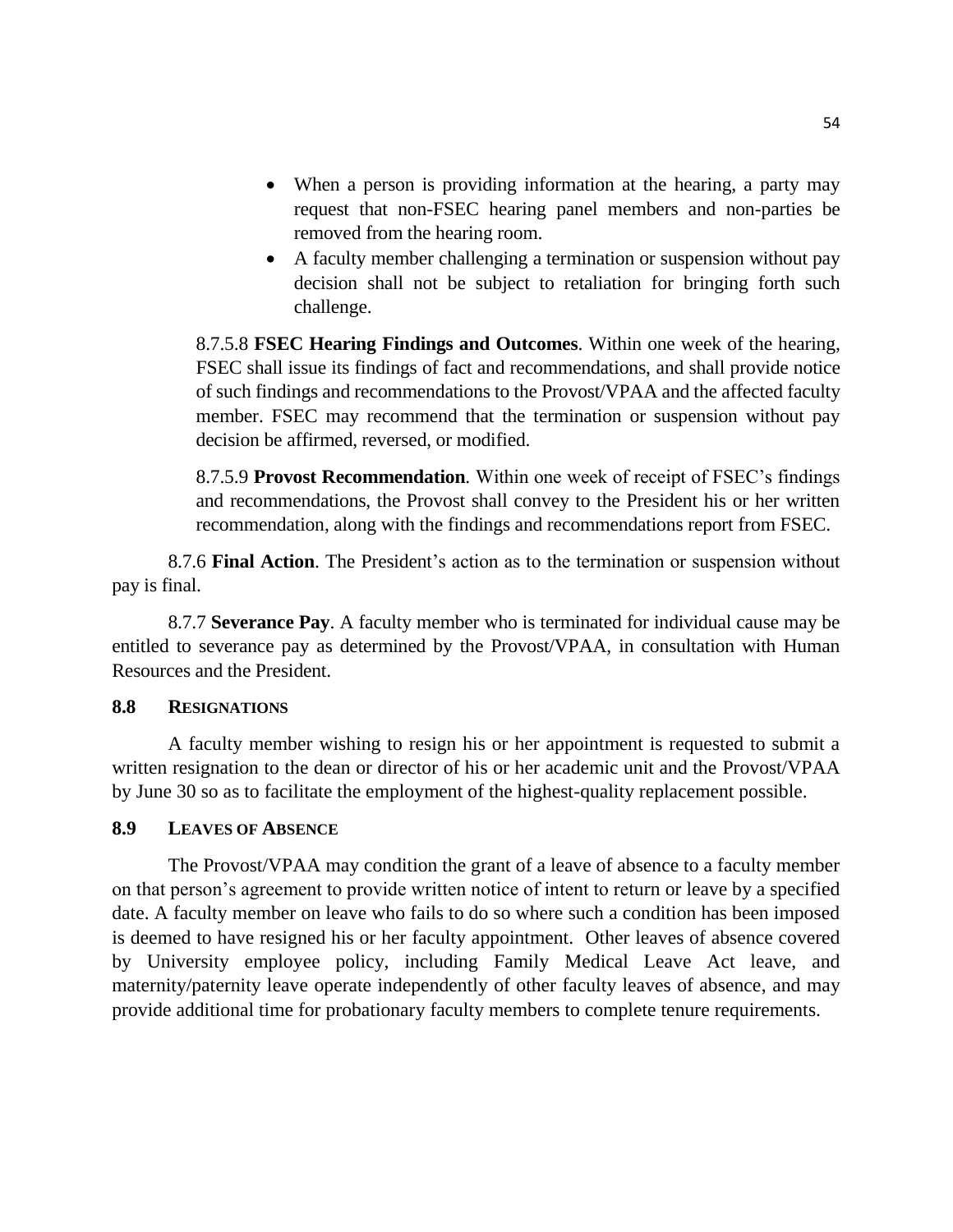#### **9. SPECIAL PROCEDURES AND PANELS**

#### **9.1 ACADEMIC FREEDOM**

While professorial conduct in the teaching environment is not automatically immunized by virtue of its having occurred *in* the teaching environment, in no instance shall an exercise of academic freedom be grounds for any adverse action against a faculty member under this Section.

## **9.2 ALLEGED VIOLATIONS OF THE UNIVERSITY'S POLICY AGAINST SEX DISCRIMINATION, SEXUAL HARASSMENT, SEXUAL VIOLENCE, AND RETALIATION**

The University's policy and procedures for handling alleged violations shall be applicable so long as the policy and procedures afford the accused faculty member the protections listed below.

9.2.1 A Title IX Investigator conducting a preliminary inquiry into an allegation of violation of the policy must have received specialized training in investigating such allegations.

9.2.2 An accused faculty member has the right to a formal hearing for resolution of the allegation, and shall receive at least five days' notice before any hearing is to occur.

9.2.3 An accused faculty member has the right to written notification of all violation allegations, as well as all evidence that will be used to render a determination.

9.2.4 The formal hearing process for an alleged violation shall provide for hearing panel review of all allegations, statements and evidence of the alleged violation.

9.2.5 An accused faculty member has the right to call relevant witnesses, to ask questions of the witnesses (or recommend questions to be asked of the witness by the hearing panel), to present all relevant evidence and to present relevant arguments.

9.2.6 A formal hearing panel shall include a majority of full-time faculty members who have received training on Title IX investigation and compliance.

9.2.7 The accused faculty member shall have the right to suggest questions to be asked of the reporting party.

9.2.8 The accused faculty member shall be given a list of witnesses whose information will be used to render a determination.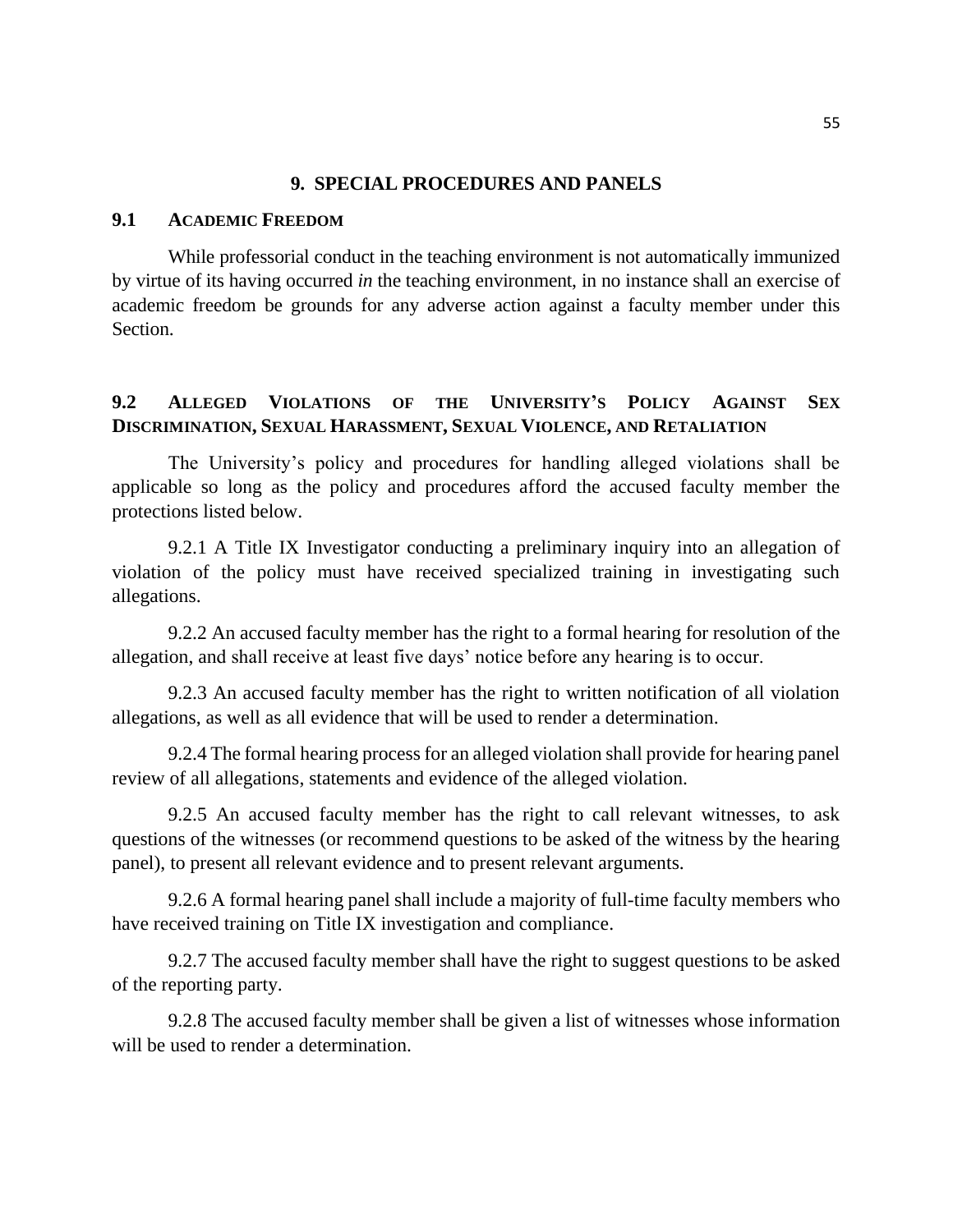9.2.9 The accused faculty member has the right to regular updates throughout the investigation.

9.2.10 The accused faculty member has the right to have an advisor of his or her choice present for all proceedings.

9.2.11 The accused faculty member has the right to appeal the decision of the hearing panel. Any appellate panel shall include at least one full-time faculty member.

9.2.12 Sanctions for violations of the policy may include reprimand, suspension, suspension without pay, or termination. Violation determinations and sanctions are not subject to further review under any process set forth in this *Handbook*.

### **9.3 FACULTY GRIEVANCES**

A full-time faculty member may file a grievance for any matter except the following:

- Termination or suspension without pay for individual cause
- An adverse decision of violation of the University's Policy Concerning Actions That Constitute Discrimination, Harassment, Sexual Violence and/or Retaliation
- An administrative matter (including administrative appointments) unrelated to the faulty member's teaching and/or research functions.
- Course assignments

9.3.1 **FSEC Review**. FSEC shall have the right to decide whether or not the facts merit further investigation and/or detailed consideration of the petition, and if so, whether the investigation and/or detailed consideration will be conducted through relatively informal or more formal procedures.

> 9.3.1.1 **Initiating a Grievance.** A grievance must be submitted in writing to the FSEC chair within 90 calendar days from when the grievant knew, or could have been reasonably expected to know, of the action or event giving rise to the grievance. Grievances should provide a detailed explanation of the grievance and the requested remedy or action to be taken by FSEC. The FSEC Chair will present the grievance to FSEC. FSEC will determine if the grievance is reviewable by FSEC. The faculty member submitting the grievance will be promptly notified of FSEC's decision whether or not the grievance will be reviewed. If the grievance is reviewable, the faculty member will be provided information about the process, their rights, and available remedies. *(Section added per BOT approval January 29, 2020)*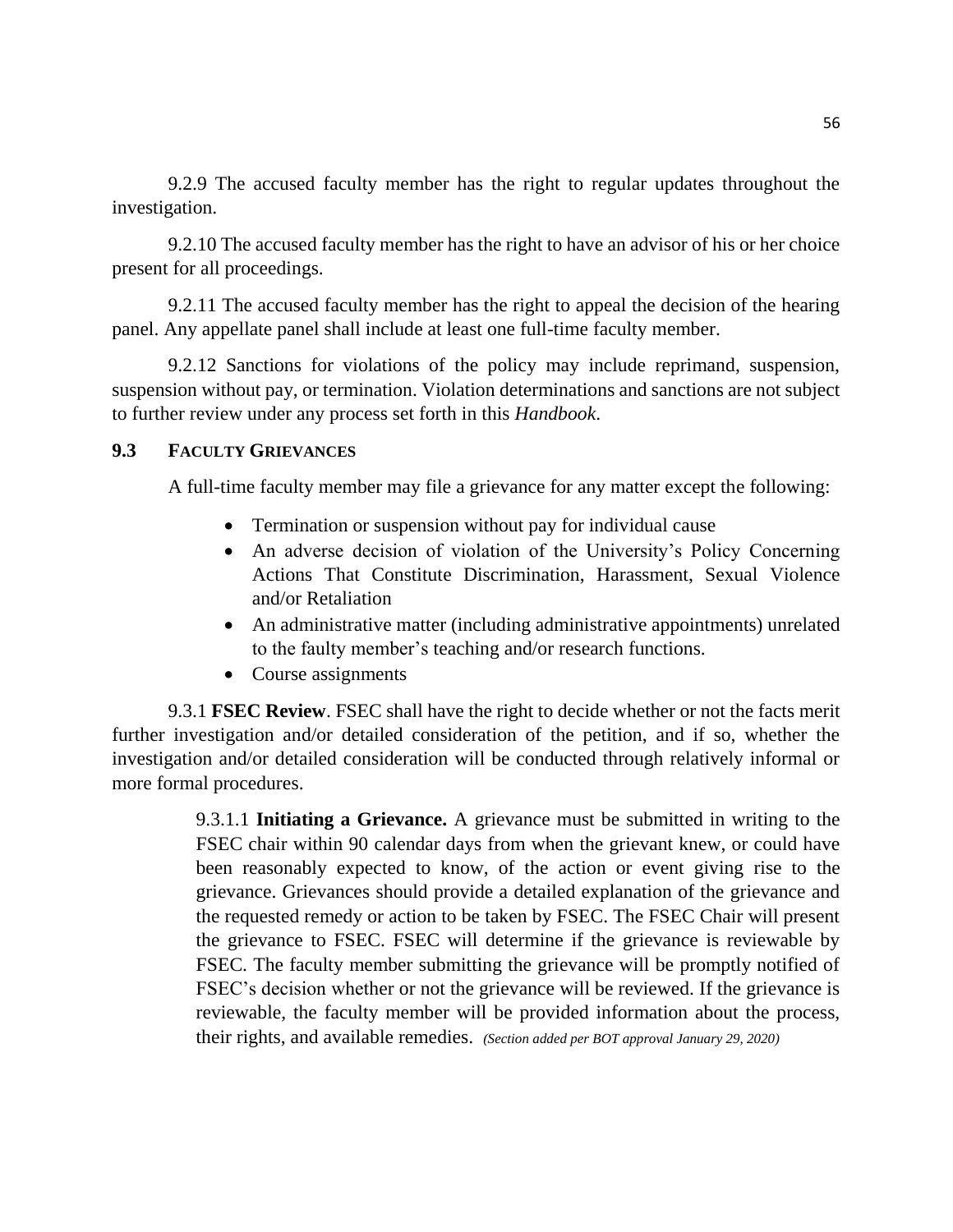9.3.1.2 **Parties.** The parties to a grievance are the faculty member(s) initiating the grievance and the decision-maker(s) responsible for the contested decision or action. *(Section added per BOT approval January 29, 2020)*

9.3.1.3 **Reviewing a Grievance.** If FSEC determines it should review a grievance, a Faculty Grievance Panel will be convened. The faculty grievance panel should be comprised of members who do not present a conflict of interest or stake in the outcome of the review. The Faculty Grievance Panel will determine whether informal or formal procedures will be followed. An informal review may lead to the determination that a formal review is necessary. *(Section added per BOT approval January 29, 2020)*

9.3.1.3(a) **Informal Review Procedures**. Informal procedure investigations will be non-adversarial in nature and focused on fact-finding, with FSEC (or a smaller number of Committee members if the FSEC so chooses) sitting as the Faculty Grievance Panel. The Faculty Grievance Panel will determine the timeline for review, request information from the parties, and prepare a report of their findings. The Faculty Grievance panel may at this stage propose a final recommendation to be voted on by FSEC or recommend a formal review occur. *(Section revised per BOT approval January 29, 2020)*

9.3.1.3(b) **Formal Review Procedures**. FSEC may elect to proceed under more formal procedures, in which the grievant and any other party (including the University) may be represented by an advisor. The grievant and/or any other party (including the University) shall also be permitted to have the proceedings recorded. Other rules for the conduct of the more formal grievance procedure hearings not inconsistent with this paragraph may be established by FSEC and/or its otherwiseconstituted Faculty-Grievance Panel. *(Section title revised per BOT approval January 29, 2020)*

9.3.2 **Findings and Recommendations**. FSEC may seek to bring about a settlement of the issue that is satisfactory to the parties. If in the judgment of FSEC or the Faculty Grievance Panel such a settlement is not possible or is not appropriate, the Panel will report its findings and recommendations to the petitioner, appropriate administrators and/or deans, and any appropriate faculty or other body. FSEC has very limited power in grievances relating to faculty employment. FSEC only has the authority to choose to support or not support grievances related to employment matters. *(Section revised per BOT approval January 29, 2020)*

9.3.3 **Confidentiality.** Grievances submitted to FSEC will remain confidential to the extent possible. Contents of the grievance, information from the investigation and/or hearings and FSEC's findings and recommendations will only be shared with the parties of the complaint. *(Section added per BOT approval January 29, 2020)*